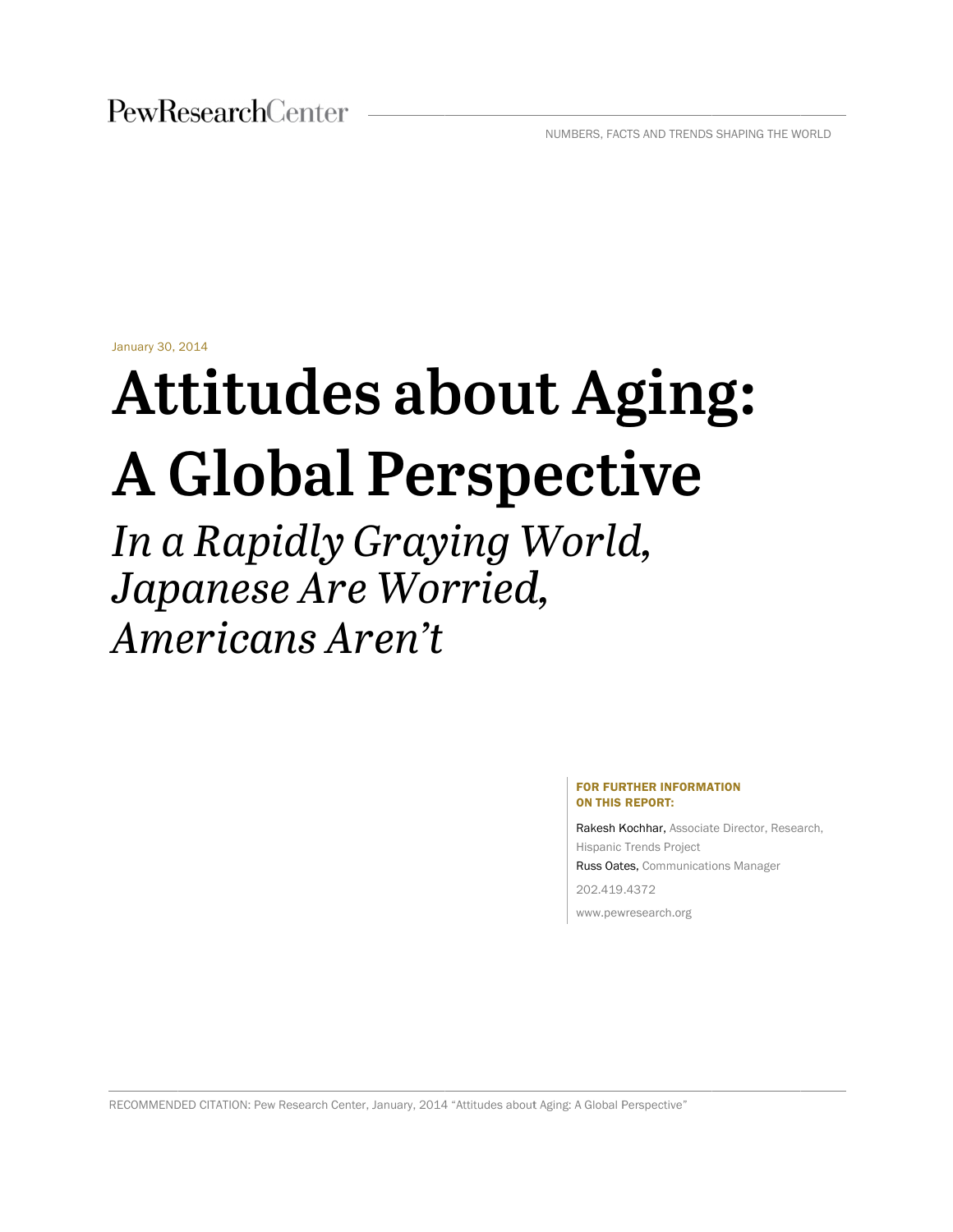# Table of Contents

| <b>Table of Contents</b>                                         | 1  |
|------------------------------------------------------------------|----|
| <b>About the Report</b>                                          | 3  |
| <b>About Pew Research Center</b>                                 | 4  |
| <b>OVERVIEW</b>                                                  | 5  |
| Global Trends in Aging                                           | 9  |
| Aging in Major Regions of the World                              | 10 |
| Aging in the U.S. and Other Countries                            | 10 |
| Pension and Health Care Expenditures                             | 11 |
| 1. GLOBAL PUBLIC OPINION ON AGING                                | 12 |
| Aging as a Problem                                               | 12 |
| Confidence in Retirement                                         | 14 |
| Confidence Begets Confidence                                     | 16 |
| Who Should Take Care of the Elderly?                             | 20 |
| 2. AGING IN THE U.S. AND OTHER COUNTRIES, 2010 TO 2050           | 22 |
| Population Change: India and Nigeria Lead the Way                | 22 |
| Immigration and Population Change                                | 24 |
| The Graying of Countries                                         | 25 |
| 3. AGING IN MAJOR REGIONS OF THE WORLD, 2010 TO 2050             | 33 |
| Populations of Major Global Regions: A Shift to Africa           | 33 |
| Population Change by Region and Age Group                        | 35 |
| Median Age by Region                                             | 37 |
| Dependency Ratios by Region                                      | 38 |
| 4. POPULATION CHANGE IN THE U.S. AND THE WORLD FROM 1950 TO 2050 | 40 |
| <b>Population Change</b>                                         | 40 |
| Birth Rates, Death Rates, and Life Expectancy                    | 42 |
| Population Change by Age Group                                   | 44 |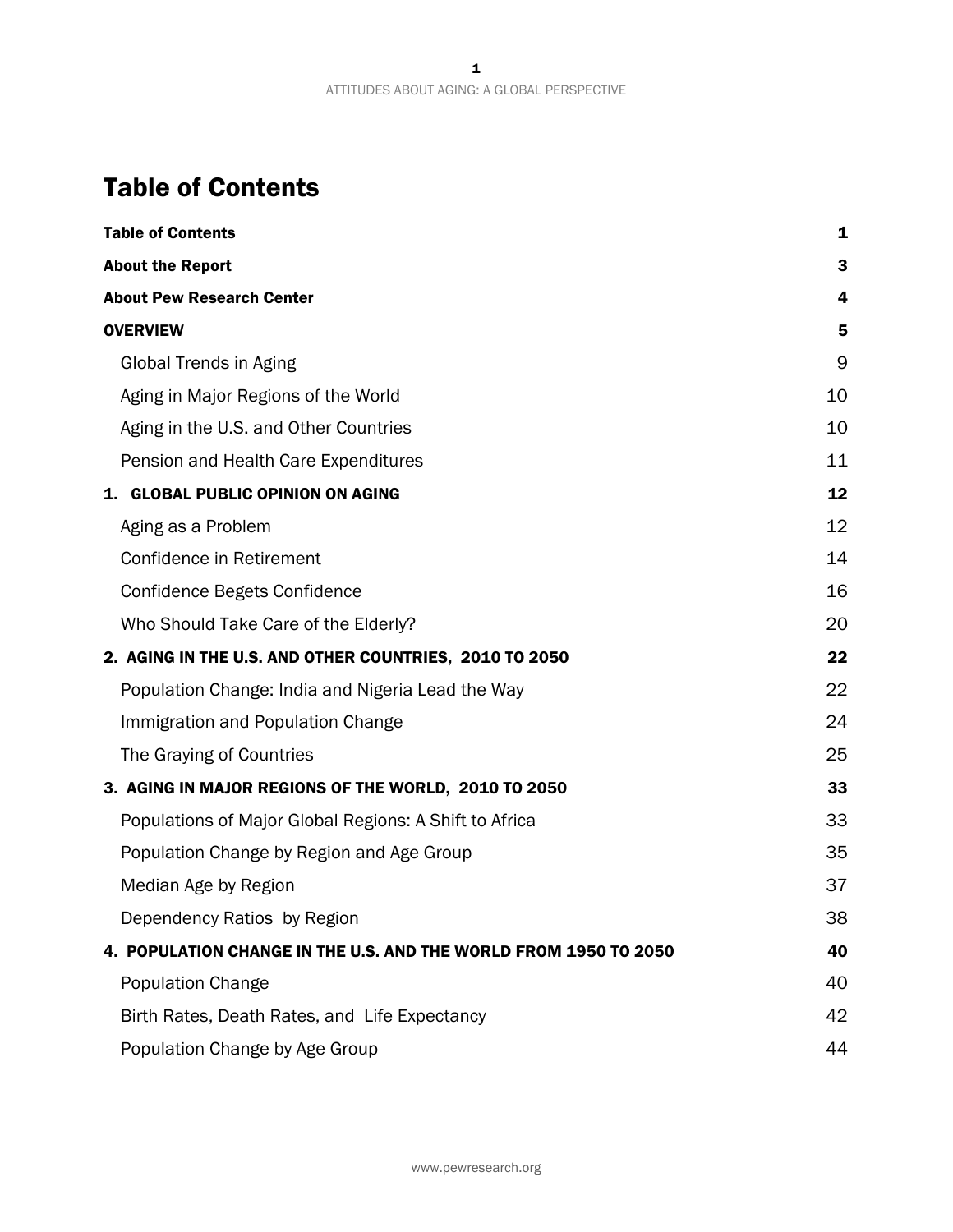| Changes in the Age Structures of the U.S. and Global Populations | 47 |
|------------------------------------------------------------------|----|
| Dependency Ratios in the U.S. and Globally                       | 49 |
| 5. AGING AND SOCIAL INSURANCE SYSTEMS                            | 51 |
| <b>Public Pension Expenditures</b>                               | 52 |
| <b>Public Health Expenditures</b>                                | 54 |
| <b>REFERENCES</b>                                                | 56 |
| <b>Survey Methods</b>                                            | 59 |
| <b>Topline Results</b>                                           | 66 |
|                                                                  |    |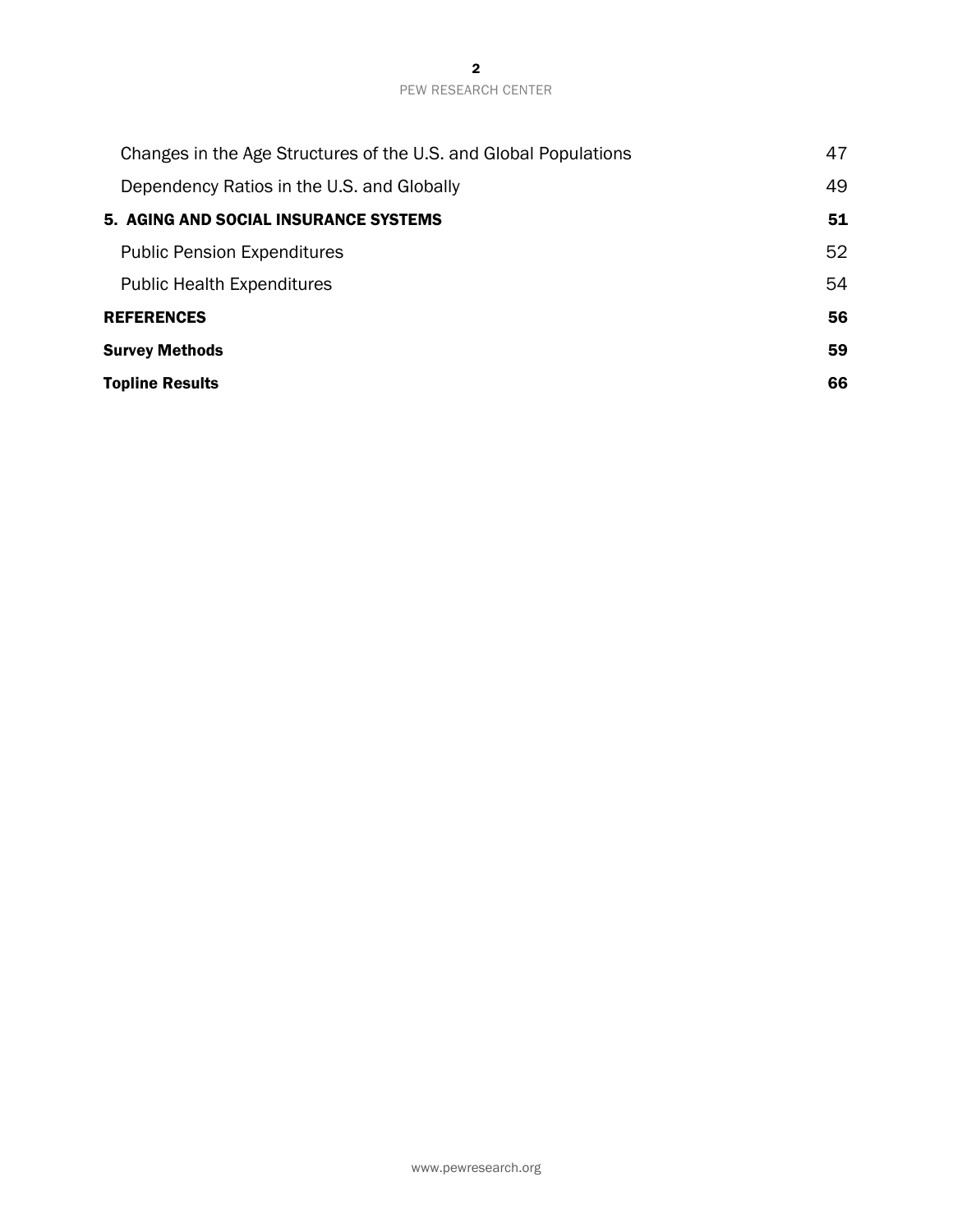# About the Report

This report examines global public opinion on the challenges posed by aging populations for countries and for respondents personally. The Pew Research Center surveys were conducted in 21 countries from March 3 to April 21, 2013, and totaled 22,425 respondents. People were asked for their opinions on whether aging posed a problem for their country, whether they anticipated having an adequate standard of living in their old age, and who among themselves, their families, or their governments should bear the greatest responsibility for the well-being of the elderly. The margin of error varies across countries. For more details, see survey methods and topline results.

The report also analyzes trends in the aging of the global population, the U.S. population, and the populations in 22 other selected countries. The focus is on changes from 2010 to 2050, as projected by the United Nations (UN) in its latest World Population Prospects, the 2012 revision, released in June 2013 (http://esa.un.org/unpd/wpp/index.htm). The UN reports four variants for population growth: high, medium, low, and constant-fertility. All estimates in this report are from the UN's medium variant.

The report is a collaborative effort based on the input and analysis of the following individuals:

Rakesh Kochhar, *Associate Director, Research, Hispanic Trends Project*  Paul Taylor, *Executive Vice President, Special Projects*  Richard Wike, *Director of Global Attitudes Research*  Bruce Stokes, *Director of Global Economic Attitudes*  James Bell, *Director of International Survey Research* 

Katie Simmons, *Senior Researcher* Jacob Poushter, *Research Associate*  Aaron Ponce, *Research Associate* Cathy Barker, *Research Analyst*  Eileen Patten, *Research Analyst* Anna Brown, *Research Assistant*  Kat Devlin, *Research Assistant* 

The report was copy edited by Marcia Kramer.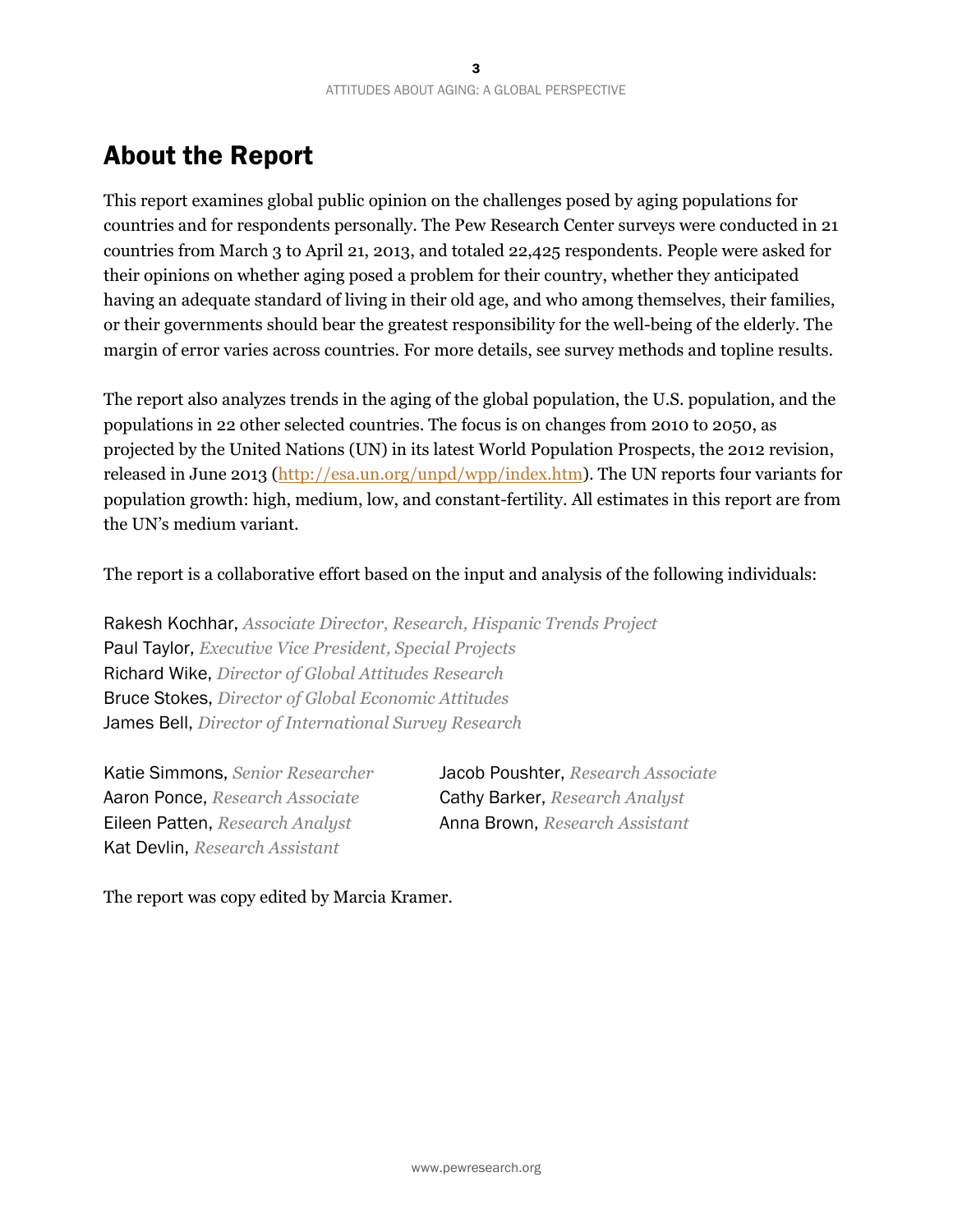# About Pew Research Center

Pew Research Center is a nonpartisan fact tank that informs the public about the issues, attitudes and trends shaping America and the world. It does not take policy positions. It conducts public opinion polling, demographic research, media content analysis and other empirical social science research. The center studies U.S. politics and policy views; media and journalism; internet and technology; religion and public life; Hispanic trends; global attitudes and U.S. social and demographic trends. All of the center's reports are available at www.pewresearch.org. Pew Research Center is a subsidiary of The Pew Charitable Trusts.

Alan Murray, *President*

Elizabeth Mueller Gross, *Vice President*  Paul Taylor, *Executive Vice President, Special Projects*  Michael Dimock, *Vice President, Research* Andrew Kohut, *Founding Director* 

#### *Managing Directors*

James Bell, *Director of International Survey Research*  Alan Cooperman, *Director of Religion Research* Claudia Deane, *Director of Research Practices* Carroll Doherty, *Director of Political Research* Scott Keeter, *Director of Survey Research* Vidya Krishnamurthy, *Communications Director*  Mark Hugo Lopez, *Director of Hispanic Research*  Amy Mitchell, *Director of Journalism Research*  Kim Parker, *Director of Social Trends Research*  Lee Rainie, *Director, Pew Research Center's Internet & American Life Project* Richard Wike, *Director of Global Attitudes Research*

© Pew Research Center 2014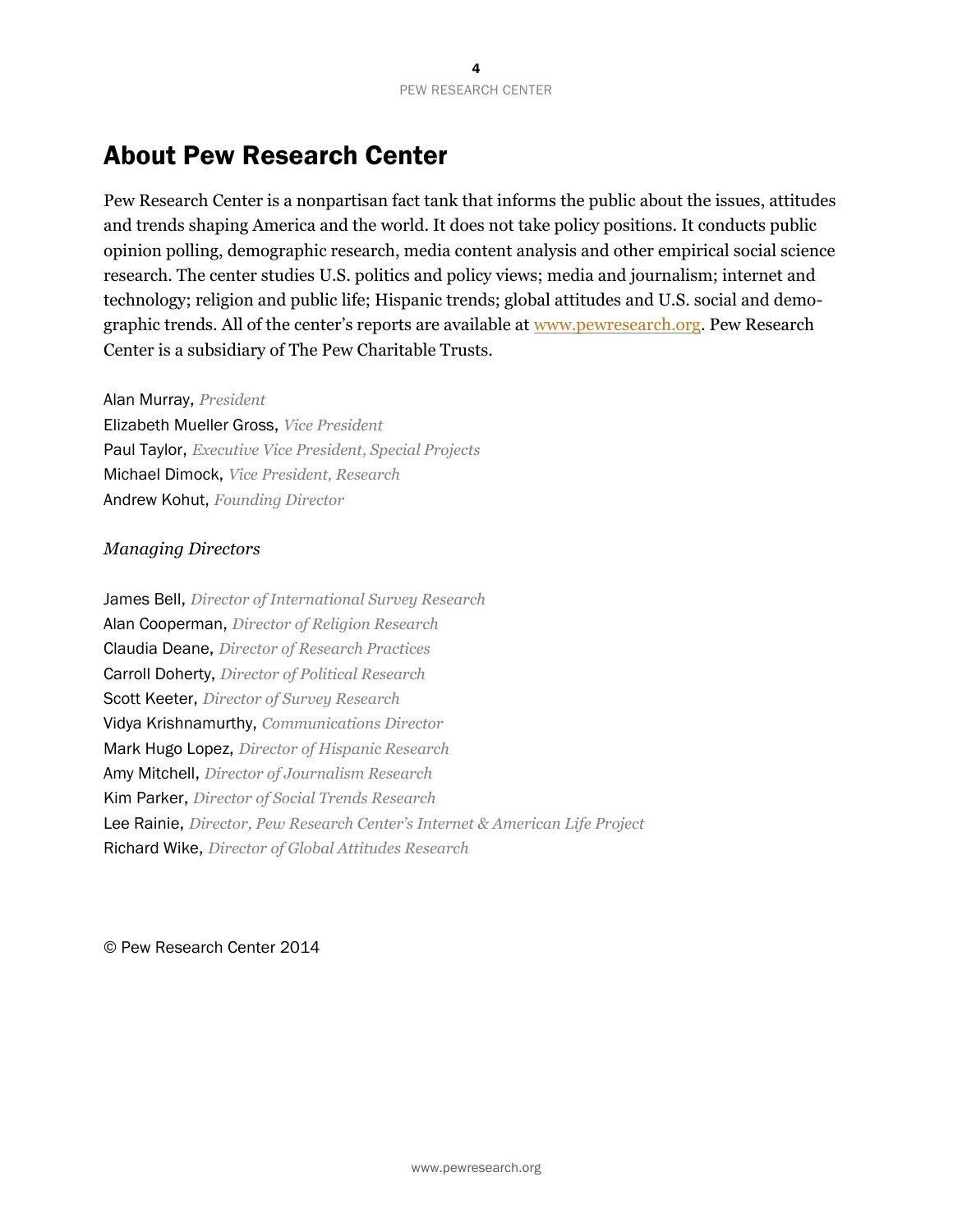# **OVERVIEW**

At a time when the global population of people ages 65 and older is expected to triple to 1.5 billion by mid-century, public opinion on whether the growing number of older people is a problem varies dramatically around the world, according to a Pew Research Center survey.

Concern peaks in East Asia, where nearly ninein-ten Japanese, eight-in-ten South Koreans and seven-in-ten Chinese describe aging as a major problem for their country. Europeans also display a relatively high level of concern with aging, with more than half of the public in Germany and Spain saying that it is a major problem. Americans are among the least concerned, with only one-in-four expressing this opinion.

These attitudes track the pattern of aging itself around the world. In Japan and South Korea, the majorities of the populations are projected to be older than 50 by 2050. China is one of most rapidly aging countries in the world. Germany and Spain, along with their European neighbors, are already among the countries with the oldest populations today, and their populations will only get older in the future. The U.S. population is also expected to get older, but at a slower rate than in most other countries.

Public concern with the growing number of older people is lower outside of East Asia and

### Is Aging a Problem in Your Country?

*% saying the growing number of older people is a "major problem"*



Note: Question asked, "How much of a problem, if at all, is the growing number of older people in (survey country)…." Responses of "Minor problem," "Not a problem" and "Don't know/Refused" are not shown.

Source: 2013 Pew Research Center Global Attitudes Project survey. Q128

PEW RESEARCH CENTER

Europe. In most of these countries, such as Indonesia and Egypt, the proportion of older people in the population is relatively moderate and is expected to remain so in the future.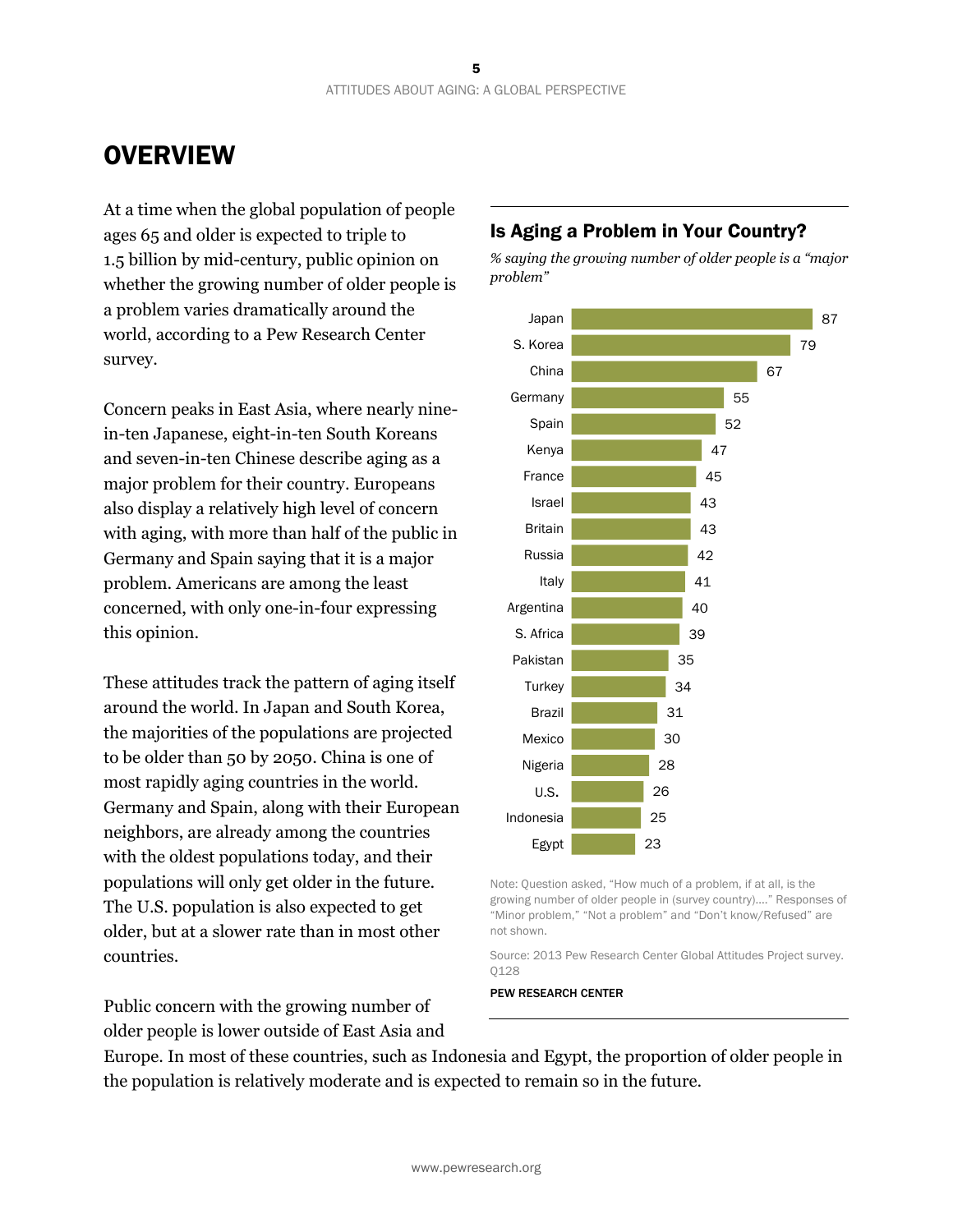Pakistan, Nigeria and other countries potentially stand to benefit from future demographic trends. These are countries that currently have large shares of children in their populations, and these children will age into the prime of their work lives in the future.

The Pew Research survey also finds a wide divergence in people's confidence that they will have an adequate standard of living in their old age. Confidence in one's standard of living in old age appears to be related to the rate at which a country is aging and its economic vitality. Confidence is lowest in Japan, Italy and Russia, countries that are aging and where economic growth has been anemic in recent years. In these three countries, less than onethird of people are confident about their old-age standard of living. Meanwhile, there is considerable optimism about the old-age standard of living among the public in countries whose populations are projected to be relatively young in the future or that have done well economically in recent years, such as in Nigeria, Kenya, South Africa and China.

When asked who should bear the greatest responsibility for the economic well-being of the elderly—their families, the government or the elderly themselves—the government tops the list in 13 of the 21 countries that were surveyed. However, many who name the government are less confident in their own standard of living in old age compared with those who name themselves or their families.

### Proportion of People 65 and Older in a Country's Population, Estimates for 2010 and 2050



Source: United Nations, Department of Economic and Social Affairs, *World Population Prospects: 2012 Revision*, June 2013, http://esa.un.org/unpd/wpp/index.htm

PEW RESEARCH CENTER

Rarely do people see retirement expenses as

mainly a personal obligation. In only four countries—South Korea, the U.S., Germany and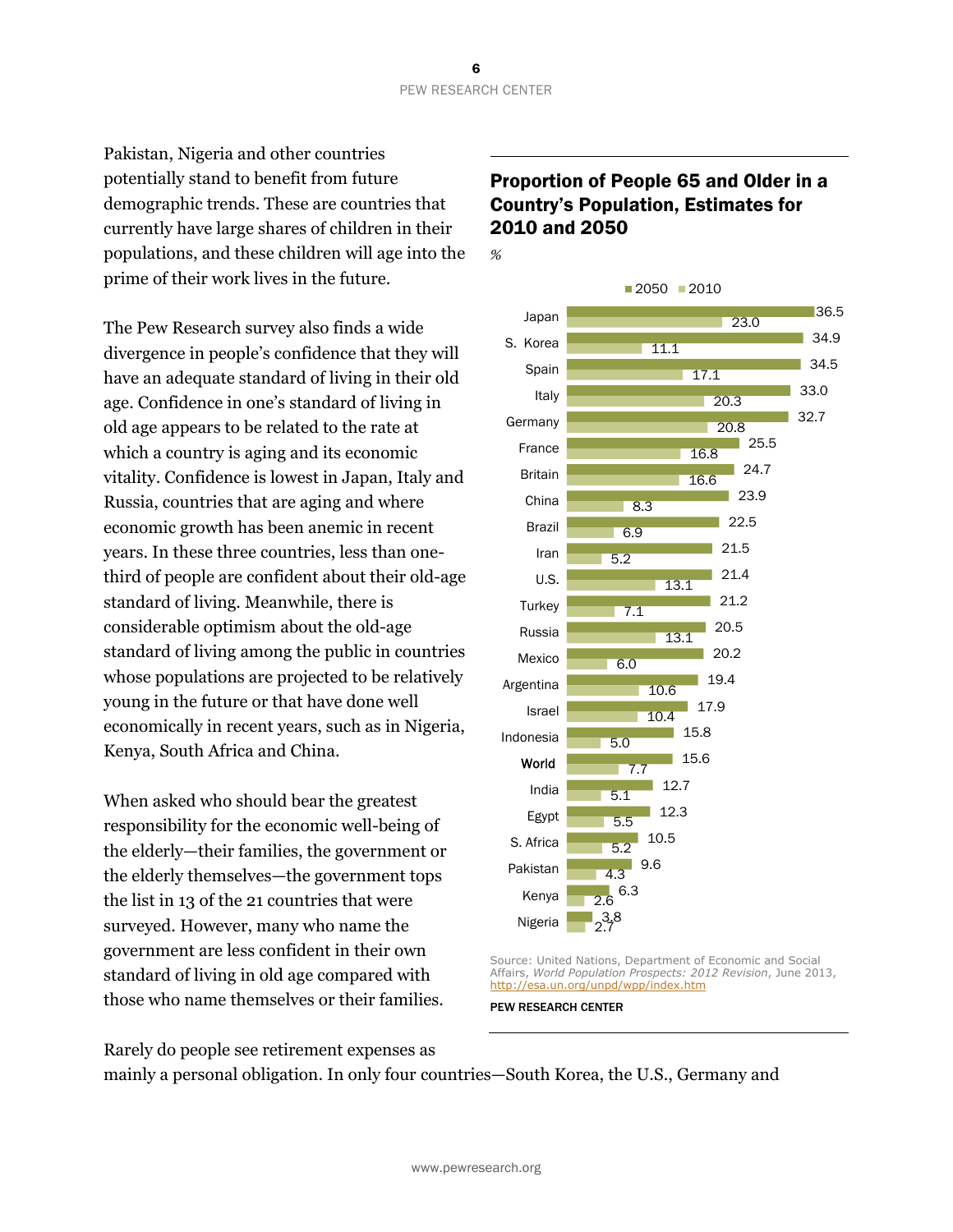Britain—do more than one-third of the public say that the primary responsibility for the economic well-being of people in their old age rests with the elderly themselves.

American public opinion on aging differs dramatically from the views of the nation's major economic and political partners. Americans are less likely than most of the global public to view the growing number of older people as a major problem. They are more confident than Europeans that they will have an adequate standard of living in their old age. And the U.S. is one of very few countries where a large plurality of the public believes individuals are primarily responsible for their own well-being in old age.

This is not because the U.S. is perennially young. American baby boomers are aging, and one-infive U.S. residents are expected to be 65 and older by mid-century, greater than the share of seniors in the population of Florida today.<sup>1</sup> It is also projected that the share of people 65 and older in the U.S. will eclipse the share of children younger than 15 by 2050.

But the U.S. is aging less rapidly than most of the other countries. In 2010, the global median age (29) was eight years lower than the U.S. median age  $(37)$ .<sup>2</sup> By 2050, the difference in age is projected to narrow to only five years. Also, driven by immigration, the U.S. population is expected to increase by 89 million by mid-century even as the populations of Japan, China, South Korea, Germany, Russia, Italy and Spain are either at a standstill or decreasing. For these reasons, perhaps, the American public is more sanguine than most about aging.

The aging of populations does raise concerns at many levels for governments around the world. There is concern over the possibility that a shrinking proportion of working-age people (ages 15 to 64) in the population may lead to an economic slowdown. The smaller working-age populations must also support growing numbers of older dependents, possibly creating financial stress for social insurance systems and dimming the economic outlook for the elderly.

Graying populations will also fuel demands for changes in public investments, such as the reallocation of resources from the needs of children to the needs of seniors. At the more personal level, longer life spans may strain household finances, cause people to extend their working lives or rearrange family structures.3 Perhaps not surprisingly, an aging China announced a relaxation of its one-child policy in November 2013.

<sup>&</sup>lt;sup>1</sup> The term "baby boomers" refers to the large cohort born in the U.S. from 1946 to 1964. The oldest members of this cohort started to turn 65 in 2011.

 $2$  The median age divides the population into two equal parts, with 50% of the population older than the median age and 50% of the population younger than the median age.

<sup>&</sup>lt;sup>3</sup> See, for example, National Research Council (2012), OECD (2012), UNFPA and HelpAge International (2012), Clements et al. (2012), Gordon (2012), Bloom, Canning and Fink (2011), CIA (2001), Eberstadt (2011), Peterson (1999), and Beard et al. (2011).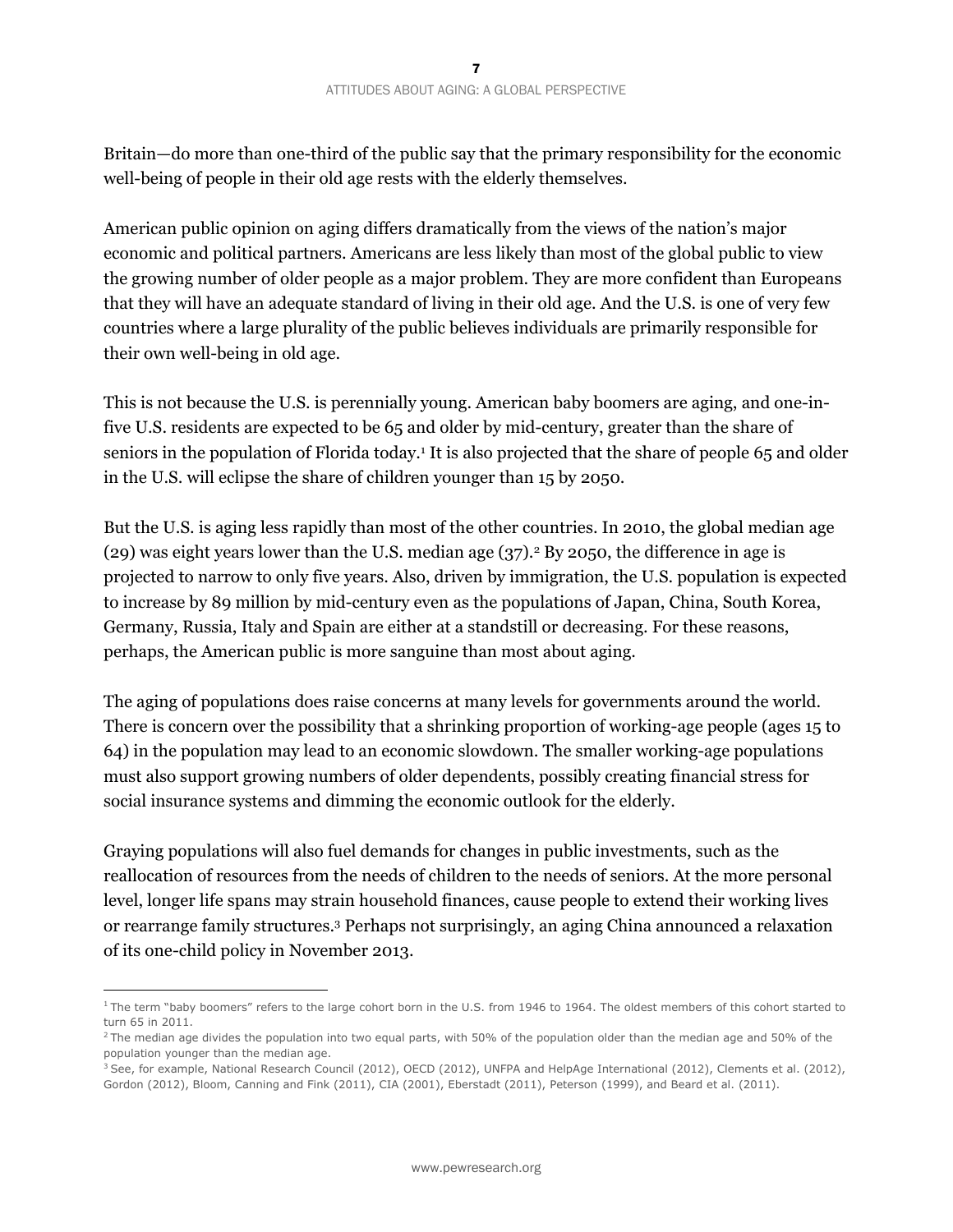#### 8 PEW RESEARCH CENTER

This study reports on the findings from a Pew Research Center survey of publics in 21 countries. The surveys, conducted from March 3 to April 21, 2013, and totaling 22,425 respondents,4 gauged public opinion on the challenges posed by aging for the country and for the respondents personally. The report also examines trends in the aging of the global population, the U.S. population, and the populations in 22 other selected countries.5 The focus is on changes from 2010 to 2050, as projected by the United Nations (UN) in its latest World Population Prospects, the 2012 revision, released in June 2013.6



#### Countries Included in the Report

PEW RESEARCH CENTER

<sup>4</sup> See the Survey Methods section for more details on the surveys.

<sup>&</sup>lt;sup>5</sup> The two countries included in the demographic analysis but for which survey data are not presented are India, because of concerns about the survey's administration in the field, and Iran, where no survey was conducted.

<sup>&</sup>lt;sup>6</sup> Data from the 2012 revision are available at http://esa.un.org/unpd/wpp/index.htm. The UN reports four variants for population growth: high, medium, low, and constant-fertility. All estimates in this report are from the UN's medium variant.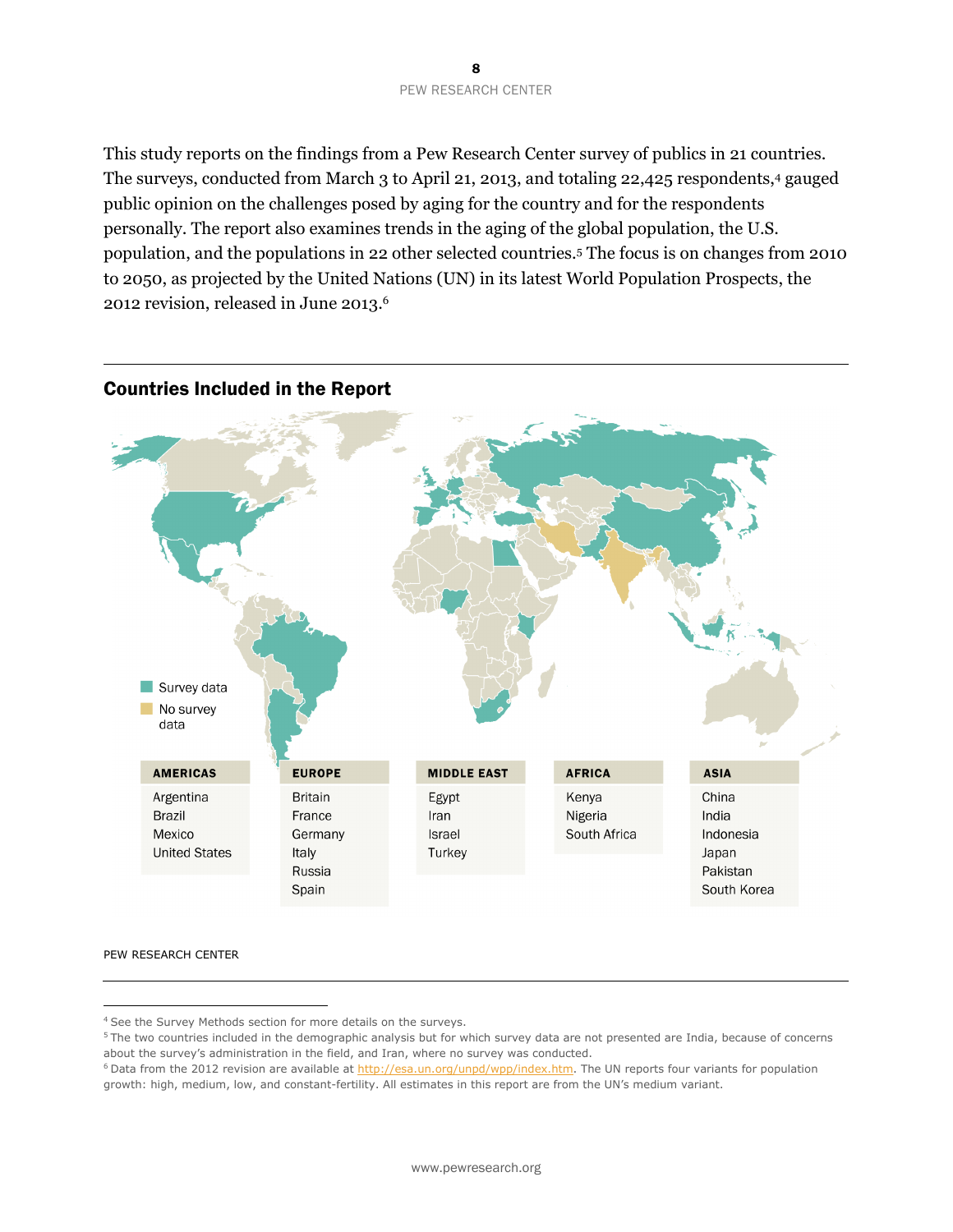# **Global Trends in Aging**

The global population is on the brink of a remarkable transformation. Thanks to the aging of today's middle-aged demographic bulge and ongoing improvements in life expectancy, the population of seniors is projected to surge, increasing from 530.5 million in 2010 to 1.5 billion in 2050. The result will be a much older world, a future in which roughly one-in-six people is expected to be 65 and older by 2050, double the proportion today.

The population of children, meanwhile, will be at a virtual standstill due to long-term declines in birth rates around the world. The number of children younger than 15 is expected to increase by only 10%, from 1.8 billion in 2010 to 2 billion in 2050.7 Consequently, the global share of the population that is 65 and older will double, from 8% in 2010 to 16% in 2050. And, more countries will find that they have more adults ages 65 and older than they have children younger than 15.

The graying of the world's population in the aggregate conceals some important variations. Japan, China, South Korea and many countries in Europe are expected to have greater numbers of people dependent on shrinking workforces, a potentially significant demographic challenge for economic growth. However, aging elsewhere, such as India and several African countries, mostly means the aging of children into the workforce. That is a potentially favorable demographic trend for economic growth. Thus, the coming changes in world demography conceivably could alter the distribution of global economic power over the coming decades.

For the United States, population trends may lead to greater opportunities in the global economy of the future. Although the U.S. population is anticipated to turn older and grow at a slower rate in the future, it is projected to increase at a faster pace and age less than the populations of most of the rest of the developed world. Thus, to the extent that demography is destiny, the U.S. may be in a position to experience a more robust economic future in comparison with other developed nations.

 $7$  Percentage changes are computed before numbers are rounded.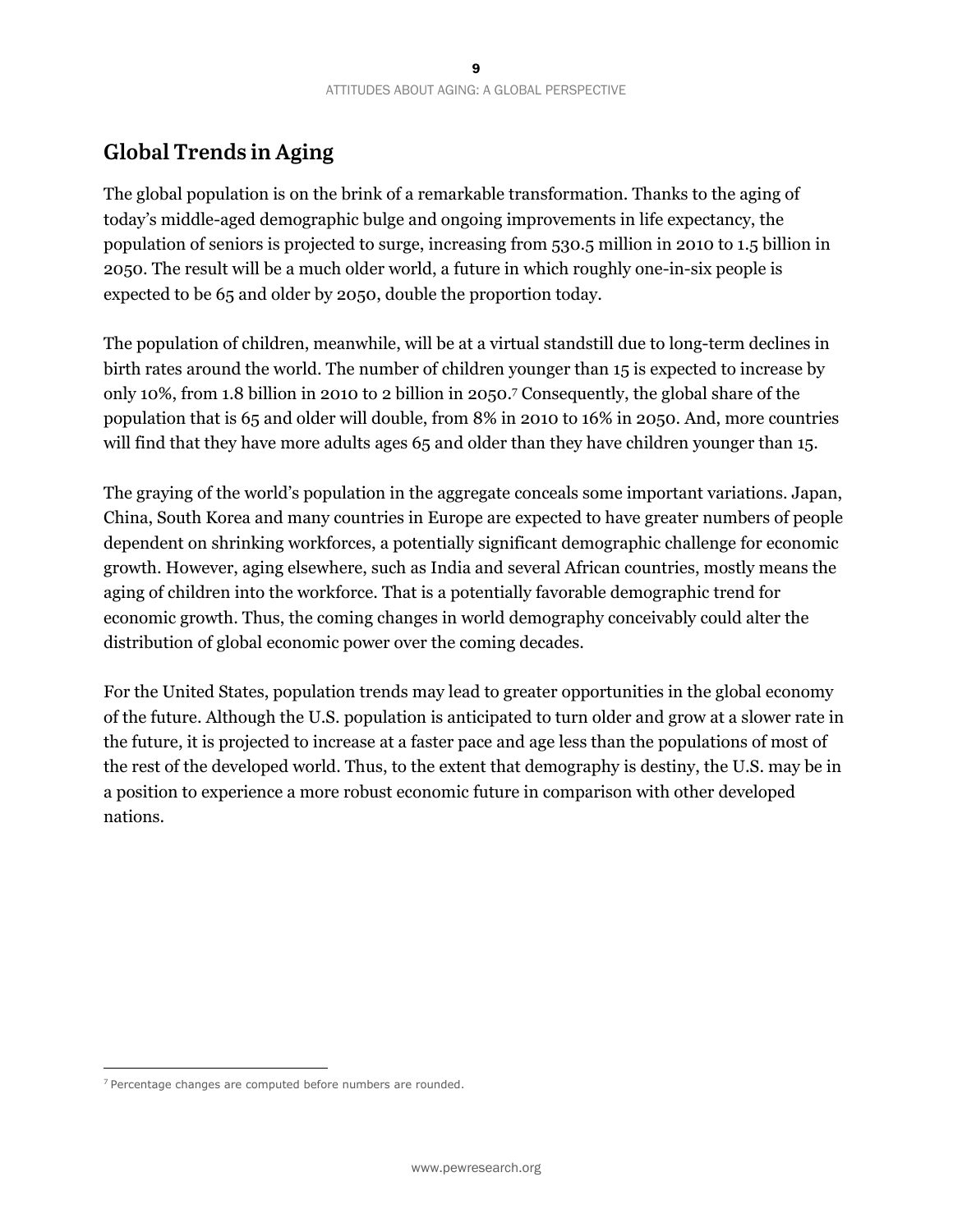# **Aging in Major Regions of the World**

In the future, aging and slower rates of growth are expected to characterize the populations of all major regions in the world. Ranked by median age, Europe is currently the oldest region in the world and should retain that distinction in 2050. However, Latin America and Asia are projected to age the most rapidly through 2050. It is expected that the median age in Latin America, currently 10 years lower than the median age in North America, will match North America's age level by 2050. Africa will continue to have the youngest population in the world.

Africa is expected to be home to a greater share of the world's population in the future, 25% in 2050, up from 15% in 2010. The UN estimates that Africa's population should more than double from 2010 to 2050 with the addition of 1.4 billion people, greater than the increase of 1 billion expected in Asia & Oceania and the gain of just 0.3 billion expected for the Americas. In sharp contrast, Europe's population is expected to shrink by more than 30 million by the middle of the century.

### **Aging in the U.S. and Other Countries**

Across the countries examined in this report, projections show that the U.S. population will grow at a faster rate than the populations of European and several East Asian and Latin American countries. Countries whose populations should grow at rates slower than in the U.S. include Brazil, Argentina, Britain, France, Spain, China, South Korea and South Africa. Some countries—Russia, Germany, Italy and Japan—are projected to experience reductions in their populations.

Nations expected to experience relatively rapid population growth are located mostly in Africa. Most notably, Nigeria's population is projected to nearly triple and to overtake the U.S. population by 2050. Kenya is expected to more than double its population from 2010 to 2050. Pakistan, Egypt and Israel are expected to grow at much faster rates than the U.S. The populations of Mexico, India, Indonesia and Iran should increase at rates that are slightly higher than in the U.S.

Regardless of their initial size or the rate of growth in their population, the countries covered by this study are all expected to turn grayer between now and 2050. The median age in the U.S. is projected to increase from 37 in 2010 to 41 in 2050. That will be less of an increase than in the rest of the world as the global median age is projected to increase from 29 in 2010 to 36 in 2050.

The median age and the share of the population ages 65 and older also is projected to increase in other countries, sharply in China, South Korea, Mexico and Brazil, among others. Also, the total dependency ratio—the size of the "dependent" population (those younger than 15 or older than 64) relative to the "working age" population (ages 15 to 64)—is projected to rise in most countries. This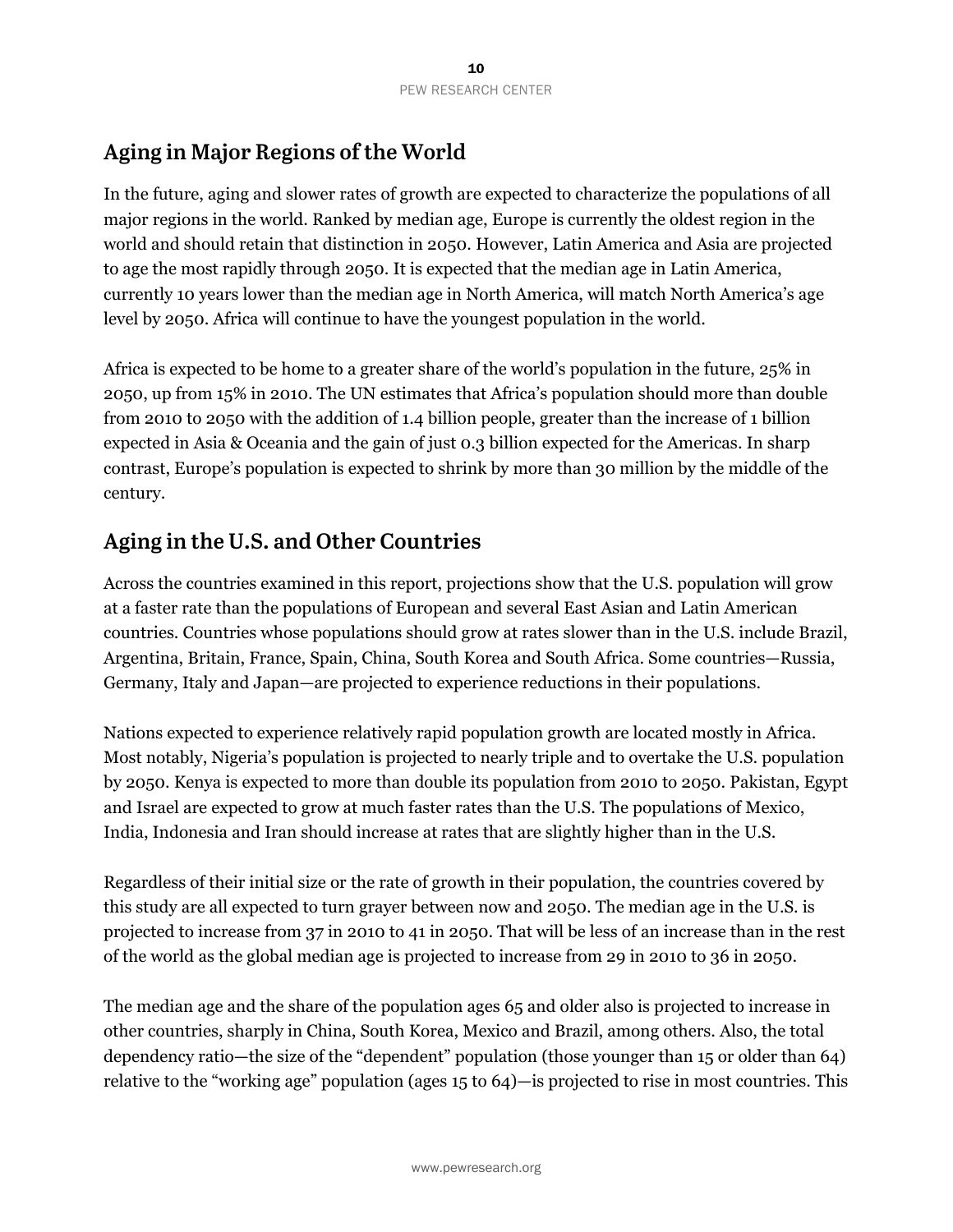means that future demographic conditions may not support the same rates of economic growth experienced in those countries in the past.

A handful of countries, even as their populations age, are poised to experience a potential demographic boost to their economies. The total dependency ratios in Egypt, India, Pakistan, Nigeria, Kenya and South Africa should decrease in the future, a consequence of their currently large youth populations aging into the workforce. This demographic transition is potentially a boon for economic growth. But, because these countries will also experience rising proportions of seniors in their populations, they will not be entirely immune to the social and economic challenges posed by an aging citizenry.

### **Pension and Health Care Expenditures**

 $\overline{a}$ 

With aging, it is not surprising that public expenditures on pensions and health care are generally projected to increase as a share of gross domestic product (GDP). Increases in pension expenditures are principally driven by aging. In response, many countries have implemented reforms, such as a rise in the retirement age, designed to decelerate the rate of increase. Nonetheless, public pension expenditures are expected to consume about 15% of GDP by 2050 in several European countries. Pension expenditures in the U.S. are projected to increase by less, from 6.8% of GDP in 2010 to 8.5% in 2050.

Larger concerns revolve around public health care expenditures, which are rising faster than pension expenditures in most countries. The reason is that health care expenditures are pushed up not just by aging but also by cost inflation. In the U.S., public health expenditures are projected to more than double, from 6.7% of GDP in 2010 to 14.9% in 2050. Similarly, large increases are expected in Japan and several countries in Europe, if current rates of cost inflation persist.8

<sup>&</sup>lt;sup>8</sup> Projections of pension and health expenditures are subject to a great degree of uncertainty. That is because they depend not only on population projections but also on macroeconomic projections for GDP, assumptions about the labor force, policy parameters relating to eligibility ages and replacement rates, inflation in the cost of health care services, consumption of health care services and other factors.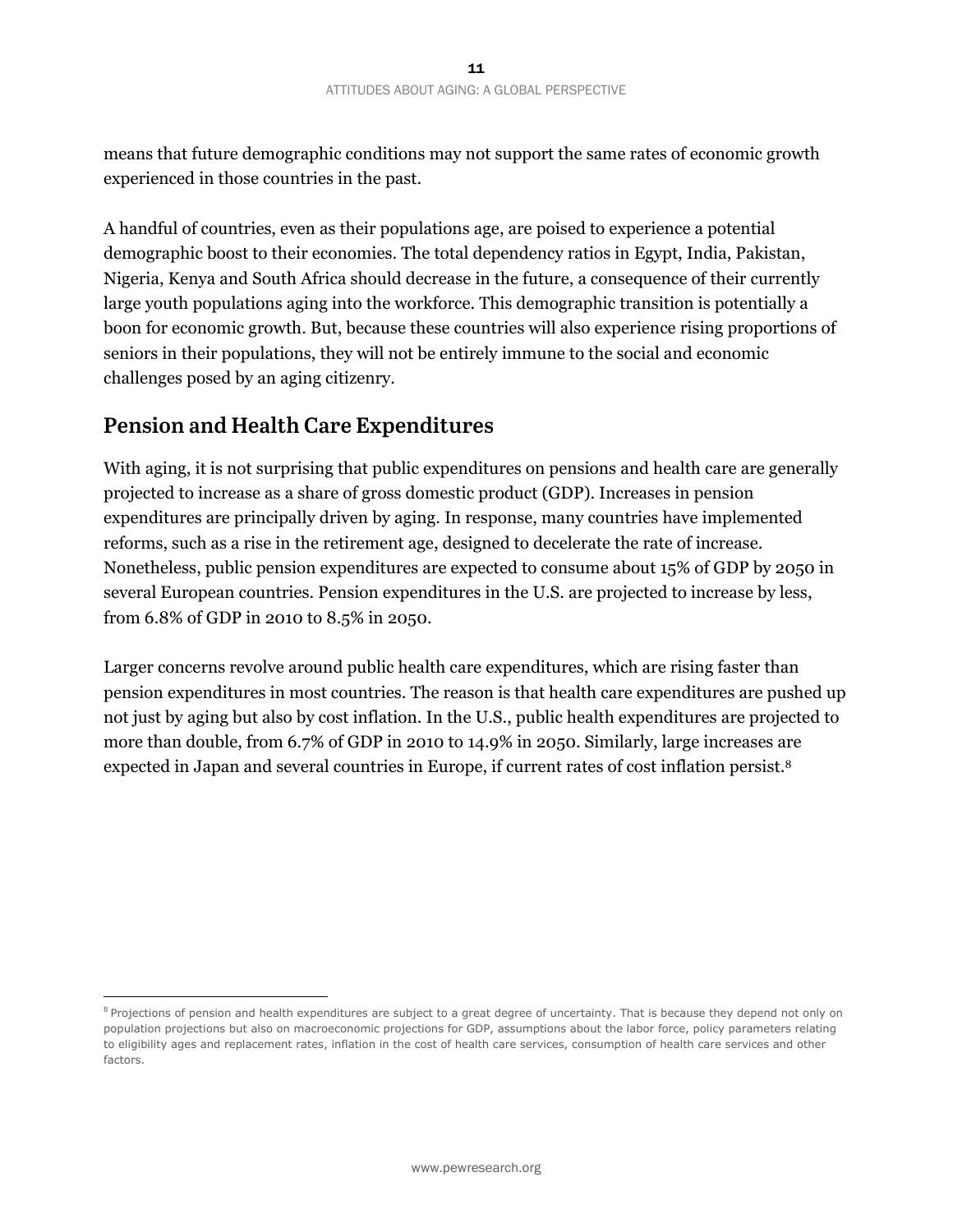# 1. GLOBAL PUBLIC OPINION ON AGING

Public awareness of aging and its potential economic pitfalls varies across countries, but the view that aging is a major problem is more prevalent in countries whose populations are projected to be among the oldest in 2050, such as Japan, South Korea and Germany. People's confidence in their ability to maintain an adequate standard of living in old age is related to how much the country's population is expected to age and also to the country's economic potential. Publics in countries with relatively young populations or emerging economies—Nigeria, Kenya, South Africa, China and Brazil—are among the most confident. The Japanese, meanwhile, are among the least confident, along with the Italians and Russians.

When asked who bears the greatest responsibility for the economic well-being of the elderly, people are more likely to place the obligation on the family or the government than on the elderly themselves. South Koreans, Americans, Germans and the British are the only publics in which more than one-third say the elderly should bear the greatest responsibility for their own wellbeing. The government is the most common response in the majority of the countries that were surveyed.

The Pew Research Center survey of publics in 21 countries asked people's opinions on whether aging posed a problem for their countries, whether they anticipated having an adequate standard of living in old age, and who among themselves, their families, or their governments should bear the greatest responsibility for the well-being of the elderly. Additional details are presented in the section on survey methods.<sup>9</sup>

### **Aging as a Problem**

 $\overline{a}$ 

Of the 21 countries surveyed, at least half of the public in five countries says that aging is a *major* problem for their country. The populations in three of these countries—Japan, Germany and Spain—are already relatively old *and* continuing to age rapidly and, in the other two—South Korea and China–the populations are aging at a rate that will make them among the oldest by 2050. There is broad agreement on this question in Japan, where 87% of the public responded that aging is a major problem. The level of concern is also very high in South Korea (where 79% say aging is a major problem) and China (67%). This concern is expressed by 55% of Germans and 52% of the Spanish public as well.

 $9$  Later sections in the report present populations trends and projections for the world, for major regions and 23 countries. The list of countries includes two, India and Iran, for which survey data are not available.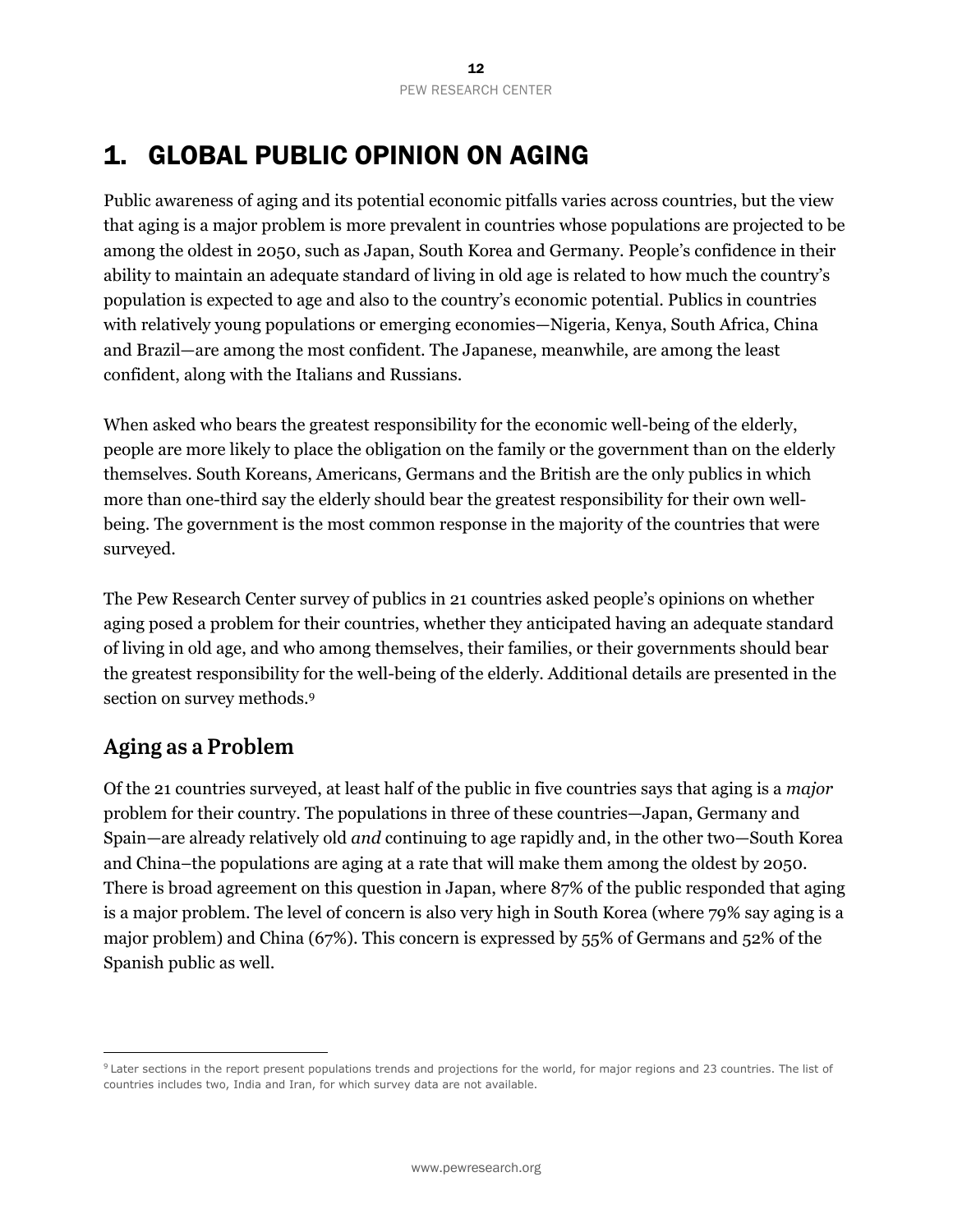In seven countries, 40% to 50% of the public says that the growing numbers of older people is a major problem. The populations in these countries are mostly middle-aged to elderly, including in France, Britain, Russia, Italy, Israel and Argentina. The presence of Kenya in this company, where 47% say that aging is a major problem, is perhaps contrary to expectation— Kenya is among the countries with the youngest populations today and is projected to age little between now and 2050. The pessimism among Kenyans may be grounded more in current economic conditions than in future demographic realities.

Americans, by and large, do not think that aging is a major problem for the U.S.—only 26% think that is the case. Likewise, only about onein-four people in Nigeria, Indonesia and Egypt express the opinion that aging is a major problem.

Generally, public anxiety over aging is higher in countries that are projected to have among the older populations in 2050. In Japan, South Korea, Germany and Spain, where concern about aging is among the most heightened, about one-third or more of the population is expected to be 65 and older by 2050. In China, the share of seniors is expected to nearly triple, from 8.3% in 2010 to 23.9% in 2050.

#### Is Aging a Problem in Your Country?

*% saying aging is a "major problem"* 



Note: Question asked, "How much of a problem, if at all, is the growing number of older people in (survey country). Responses of "Minor problem," "Not a problem" and "Don't know/Refused" are not shown.

Source: 2013 Pew Research Center Global Attitudes Project survey. Q128.

PEW RESEARCH CENTER

At the other end of the scale, Egypt, Indonesia and Nigeria are projected to be among the countries with relatively young populations in 2050. In Nigeria, for example, only 3.8% of the population is expected to be 65 and older in 2050. The U.S. median age is increasing less rapidly than in most of the rest of the world and, by mid-century, its median age should look younger than that of several major European and Asian nations.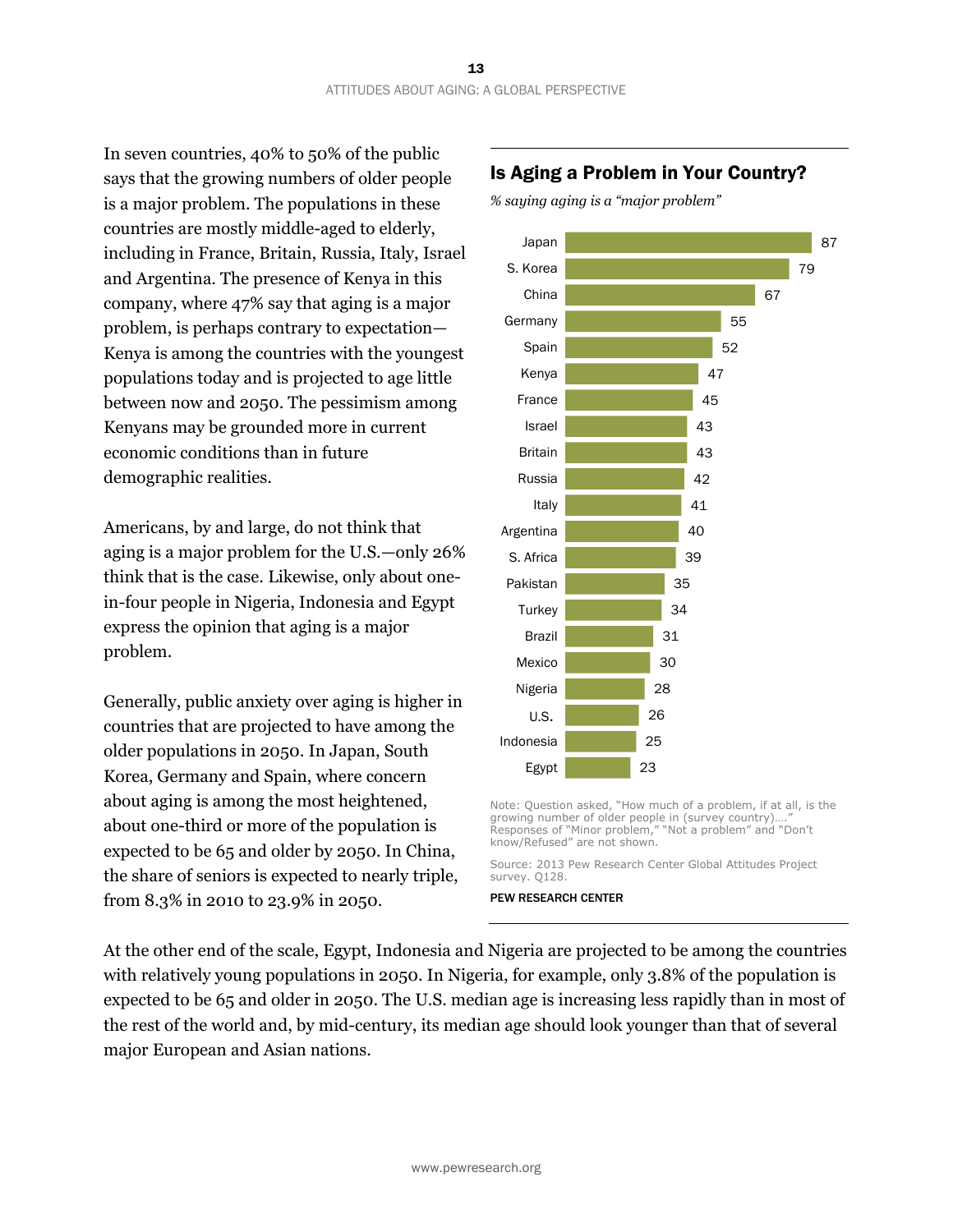#### Older People Are More Concerned

In several countries, older people are more likely to think of aging as a major problem. The generational divide is most evident in countries where moderate proportions of the overall population think of aging as a major problem. In Israel, for example, 43% of the public overall says aging is a major problem. But older adults (50 and older) are much gloomier: 54% of them say aging is a major problem, compared with 26% of adults ages 18 to 29. In the U.S., older adults are about twice as likely as young adults—34% vs. 18%—to say that aging is a major problem.

#### Aging a Greater Concern for Older People

*% saying aging is a "major problem," by age* 

|                | 18-29                        | 30-49 | $50+$ | Oldest-youngest<br>gap                                        |
|----------------|------------------------------|-------|-------|---------------------------------------------------------------|
|                | %                            | %     | %     |                                                               |
| <b>Israel</b>  | 26                           | 44    | 54    | +28                                                           |
| <b>Britain</b> | 31                           | 40    | 51    | $+20$                                                         |
| <b>Brazil</b>  | 24                           | 28    | 42    | +18                                                           |
| U.S.           | 18                           | 21    | 34    | +16                                                           |
| France         | 35                           | 45    | 50    | $+15$                                                         |
| Russia         | 36                           | 40    | 48    | $+12$                                                         |
|                | excluded due to sample size. |       |       | Note: Only statistically significant differences shown. Kenya |
| survey. Q128.  |                              |       |       | Source: 2013 Pew Research Center Global Attitudes Project     |

PEW RESEARCH CENTER

### **Confidence in Retirement**

A vast gap is evident in the degree of confidence people in different countries have in their ability to maintain an adequate standard of living in their old age. About 70% or more of the publics in China, Brazil, Nigeria, South Africa and Kenya are either very confident or somewhat confident of an adequate standard of living in old age. In this group, at least 40% of Nigerians and South Africans are very confident about their futures.

Meanwhile, only about one-in-five Italians and Russians are confident about an adequate standard of living in their old age. The proportion climbs to one-in-three or a bit higher in Argentina, Egypt, France, Turkey and Japan. Americans (63%) are among the more confident, with 24% saying they are very confident regarding the adequacy of their living standards in old age and 39% saying they are somewhat confident.

The level of confidence expressed by the public correlates with how much the country's population is projected to age and with the health of the country's economy. Generally, the older a country's population is projected to be in mid-century, the less confident the public is about its standard of living in retirement. In Japan, where it is expected that 37% of the population will be 65 and older in 2050, 68% of people are not confident of the standard of living in their old age. At the other extreme, 6% of Kenyans are projected to be 65 and older in 2050, and only 28% of the people lack confidence in the standard of living they may have in their old age.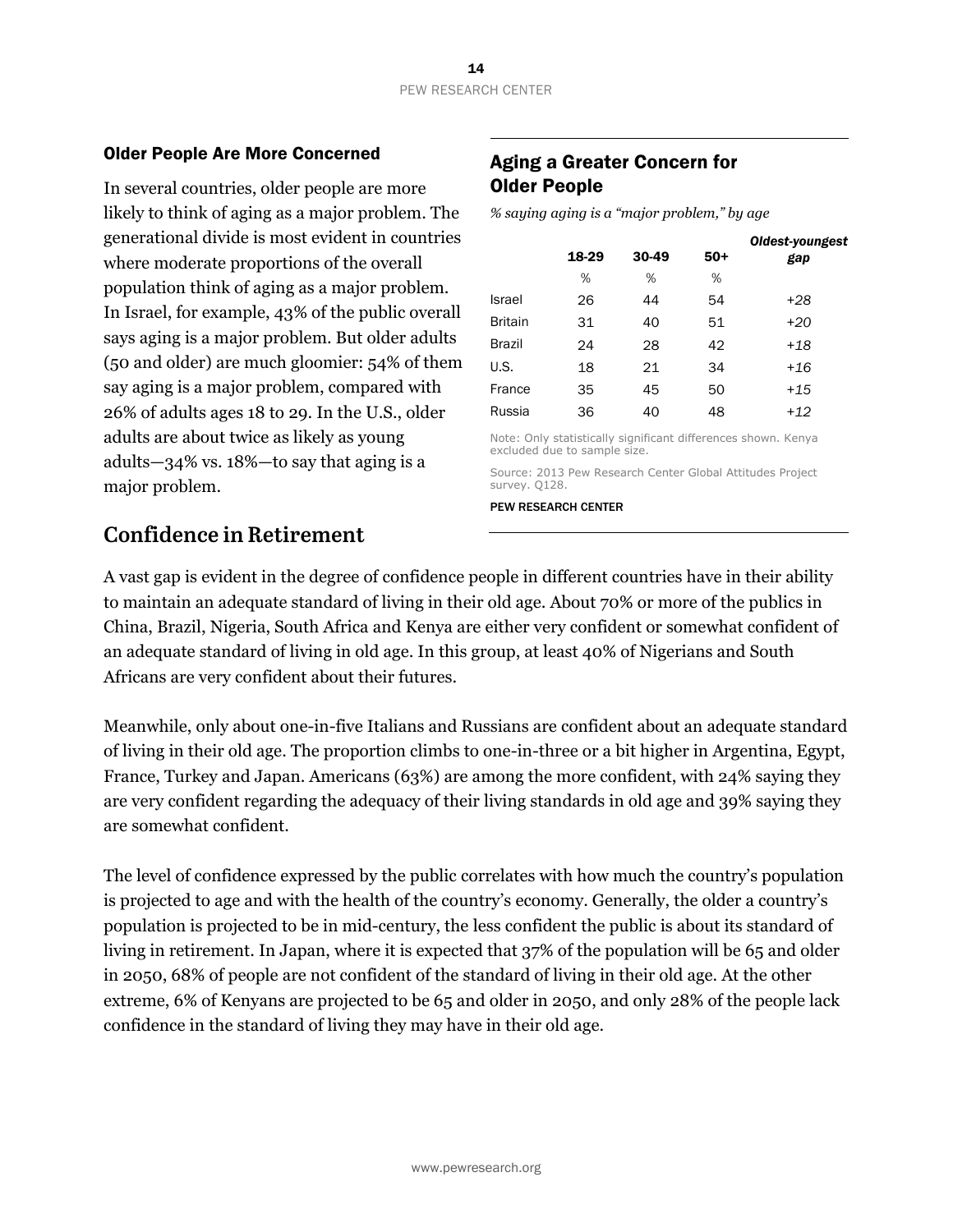Economic growth also appears to boost the confidence people have in their standard of living in old age. For example, real gross domestic product (GDP) in China increased at an annual average rate of 9.3% from 2008 to 2012. This track record and its future economic potential are quite likely one reason that people in China are relatively confident in their future standard of living even though the population there is aging very rapidly. At the other extreme, the Italian economy has floundered, contracting 1.4% annually in recent years. These economic struggles and ongoing aging no doubt are part of the explanation for the very low confidence among Italians about their old age.10

It is worth noting that economic growth in recent years has slowed around the globe due to the Great Recession, which started in 2007. In the sample of countries included in this study, all but Indonesia and Argentina experienced slower annual growth from 2008 to 2012 compared with the growth they experienced from 2000 to 2007. Thus, the level of confidence people currently express about the standard of living in their old age may be lower than the long-term norm, and this confidence may rise in the future.

Evidence for the U.S. shows that people had greater confidence about their retirement before the onset of the Great Recession. The Employee Benefit Research Institute has fielded its Retirement Confidence Survey since 1993. From inception through 2007, the survey

#### Will You Have an Adequate Standard of Living in Old Age?

*% saying they are "very" or "somewhat" confident they will have an adequate standard of living in old age* 



Note: Question asked, "Thinking about yourself, how confident are you that you will have an adequate standard of living in your old age…" Responses of "Not too confident," "Not at all confident" and "Don't know/Refused" are not shown.

Source: 2013 Pew Research Center Global Attitudes Project survey. Q129.

#### PEW RESEARCH CENTER

 $10$  Estimates of GDP growth are from the International Monetary Fund.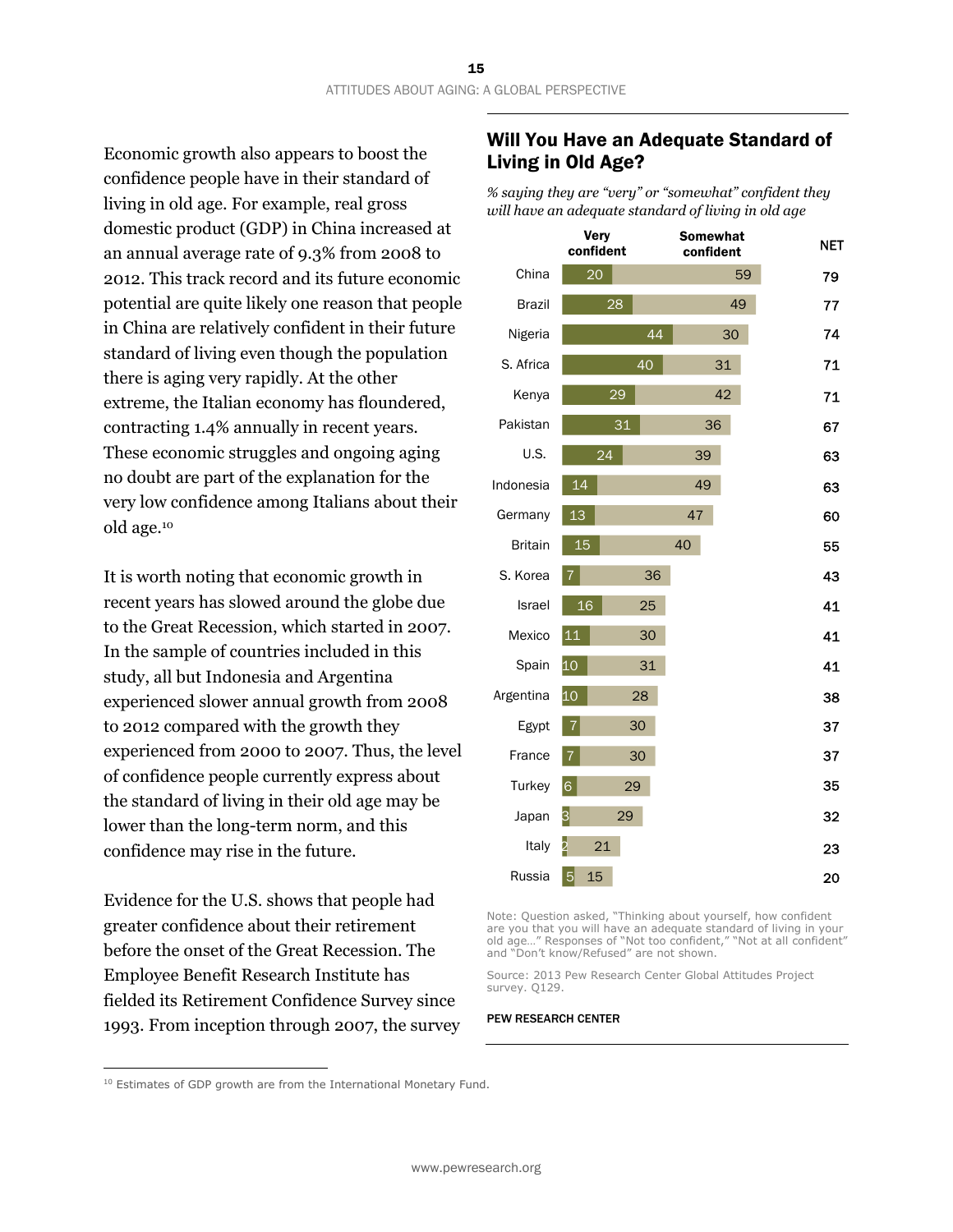typically found that about 70% of American workers were very or somewhat confident in having enough money for a comfortable retirement. However, since 2007, the share has dropped by about 20 percentage points. Pew Research Center surveys conducted in 2009 and 2012 found an 11 percentage point drop in the share of Americans saying they were very or somewhat confident that they will have enough income and assets to last through their retirement years.11 If past is prelude, Americans are likely to become more confident of their future in retirement as the economy rebounds.

#### A Generation Gap in Confidence in Retirement

In several countries, younger adults, ages 18- 29, and adults 50 and older express different levels of confidence about their standards of living in old age. In countries with older populations, notably Japan, Germany, Italy and Britain, the younger adults are much less confident. In Japan, 42% of people ages 50 and older are confident of their standard of living in old age, but only 22% of people ages 18 to 29 say they are confident of the same. The opposite holds true in countries with younger populations, such as in Nigeria, Indonesia and South Africa. In Nigeria, the high level of confidence overall is driven by young adults. Some 76% of Nigerians ages 18 to 29 are confident of their future, compared with 60% of those ages 50 and older.

#### Age Gap in Retirement Confidence

*% confident in old-age standard of living, by age* 

|           |       |       |       | Oldest-youngest |
|-----------|-------|-------|-------|-----------------|
|           | 18-29 | 30-49 | $50+$ | gap             |
|           | %     | %     | %     |                 |
| Nigeria   | 76    | 77    | 60    | -16             |
| Indonesia | 73    | 60    | 58    | $-15$           |
| S. Africa | 72    | 74    | 62    | -10             |
| Britain   | 50    | 47    | 62    | $+12$           |
| Italy     | 17    | 16    | 31    | $+14$           |
| Germany   | 54    | 53    | 68    | $+14$           |
| Japan     | 22    | 18    | 42    | $+20$           |
|           |       |       |       |                 |

Note: Only statistically significant differences shown. Kenya excluded due to sample size.

Source: 2013 Pew Research Center Global Attitudes Project survey. Q129.

#### PEW RESEARCH CENTER

### **Confidence Begets Confidence**

A rosy outlook in general is related to confidence in one's future economic well-being. The Pew Research survey included questions on how people view the current economic situation for themselves and for the country, and whether they are positive about their children's futures.12 Is confidence in these matters related to the confidence people have about the standard of living they may enjoy in their own old age? The answer, not surprisingly, is yes—people who are more positive

 $11$  Morin and Fry (2012).

 $12$  Drawing from the same survey, a recent report from the Pew Research Center examined the state of economic confidence in 39 countries, including the 21 countries covered in this report (Pew Research Center, 2013, "Economies of Emerging Markets Better Rated During Difficult Times").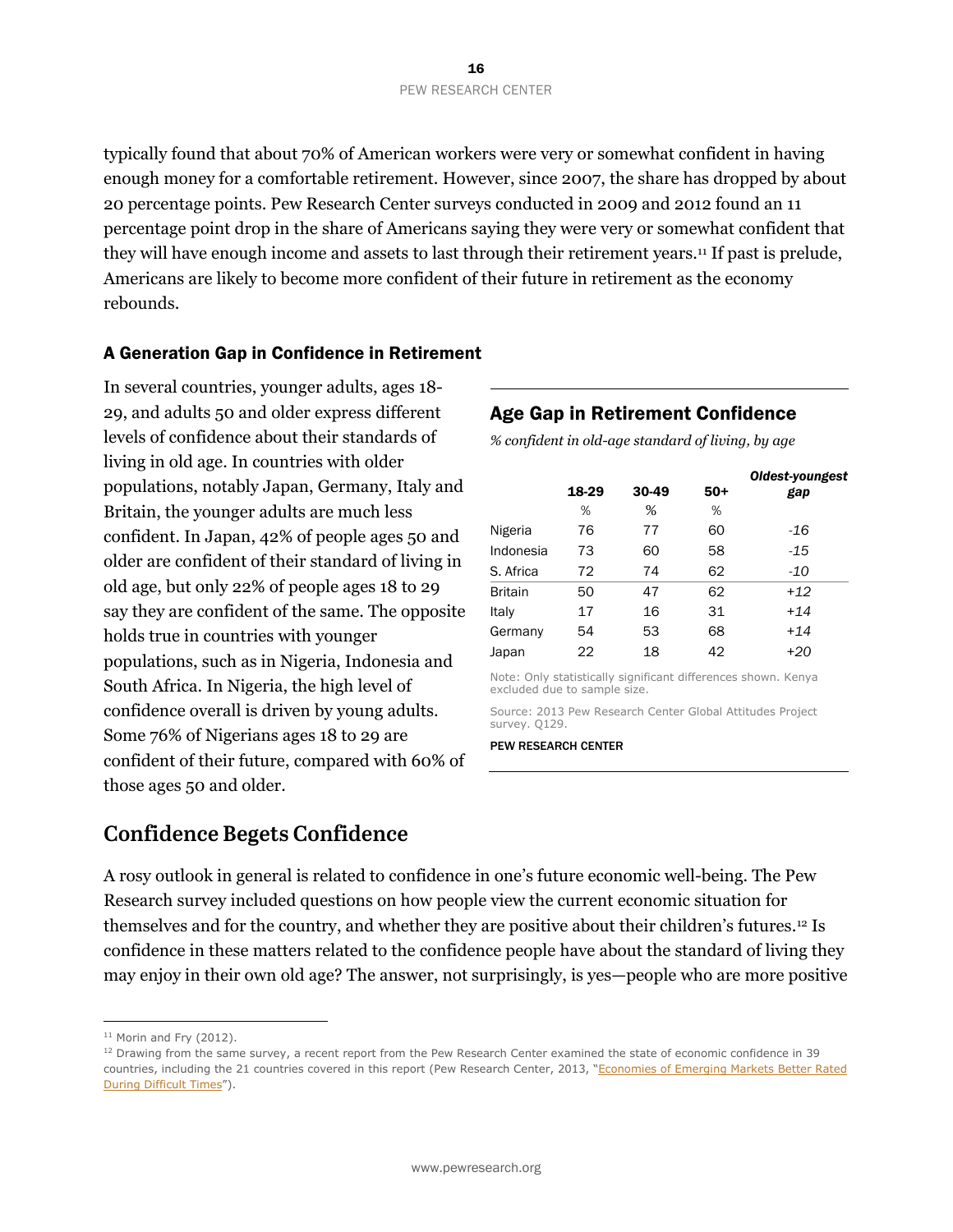about present-day economic circumstances or future economic circumstances for their children are also more confident about their own futures.

#### Personal Economic Situation

 $\overline{a}$ 

People who say their personal economic situation today is good are more likely to say that they are confident of their old-age standard of living. In Germany, for example, 70% of those who say their personal economic situation today is good are also confident of their future standard of living. However, only 25% of Germans who say their personal economic situation today is bad are confident of their future standard of living, a differential of 45 percentage points.

A similar differential exists in the U.S. Some 77% of Americans who say their personal economic situation is good are confident in their economic future. In contrast, only 36% of Americans who say their personal economic situation is bad are confident of their future standard of living, a differential of 41 percentage points.13 In most of the countries that were polled, the differential is 20 percentage points or higher.

#### Confidence Linked to Personal Finances

| % confident<br>in old age | Personal economic<br>situation is |     |       |
|---------------------------|-----------------------------------|-----|-------|
| standard of               | Good                              | Bad | Diff. |
| living                    | %                                 | %   |       |
| Germany                   | 70                                | 25  | $+45$ |
| <b>Britain</b>            | 69                                | 26  | $+43$ |
| U.S.                      | 77                                | 36  | $+41$ |
| Japan                     | 53                                | 17  | $+36$ |
| Israel                    | 54                                | 21  | +33   |
| Argentina                 | 50                                | 23  | $+27$ |
| Indonesia                 | 75                                | 49  | +26   |
| France                    | 48                                | 22  | $+26$ |
| S. Korea                  | 57                                | 32  | $+25$ |
| Mexico                    | 54                                | 30  | $+24$ |
| S. Africa                 | 82                                | 59  | $+23$ |
| Spain                     | 52                                | 29  | $+23$ |
| Turkey                    | 46                                | 24  | +22   |
| China                     | 86                                | 65  | $+21$ |
| <b>Brazil</b>             | 82                                | 62  | +20   |
| Russia                    | 29                                | 11  | $+18$ |
| Kenya                     | 79                                | 62  | $+17$ |
| Italy                     | 33                                | 16  | $+17$ |
| Nigeria                   | 80                                | 69  | $+11$ |

Note: Only statistically significant differences shown.

Source: 2013 Pew Research Center Global Attitudes Project survey. Q129 & Q6.

<sup>&</sup>lt;sup>13</sup> In the U.S., 67% of the public say their personal economic situation is good, and 31% say it is bad. In Germany, 77% of the public say their personal economic situation is good and 22% say it is bad. See Pew Research Center (2013).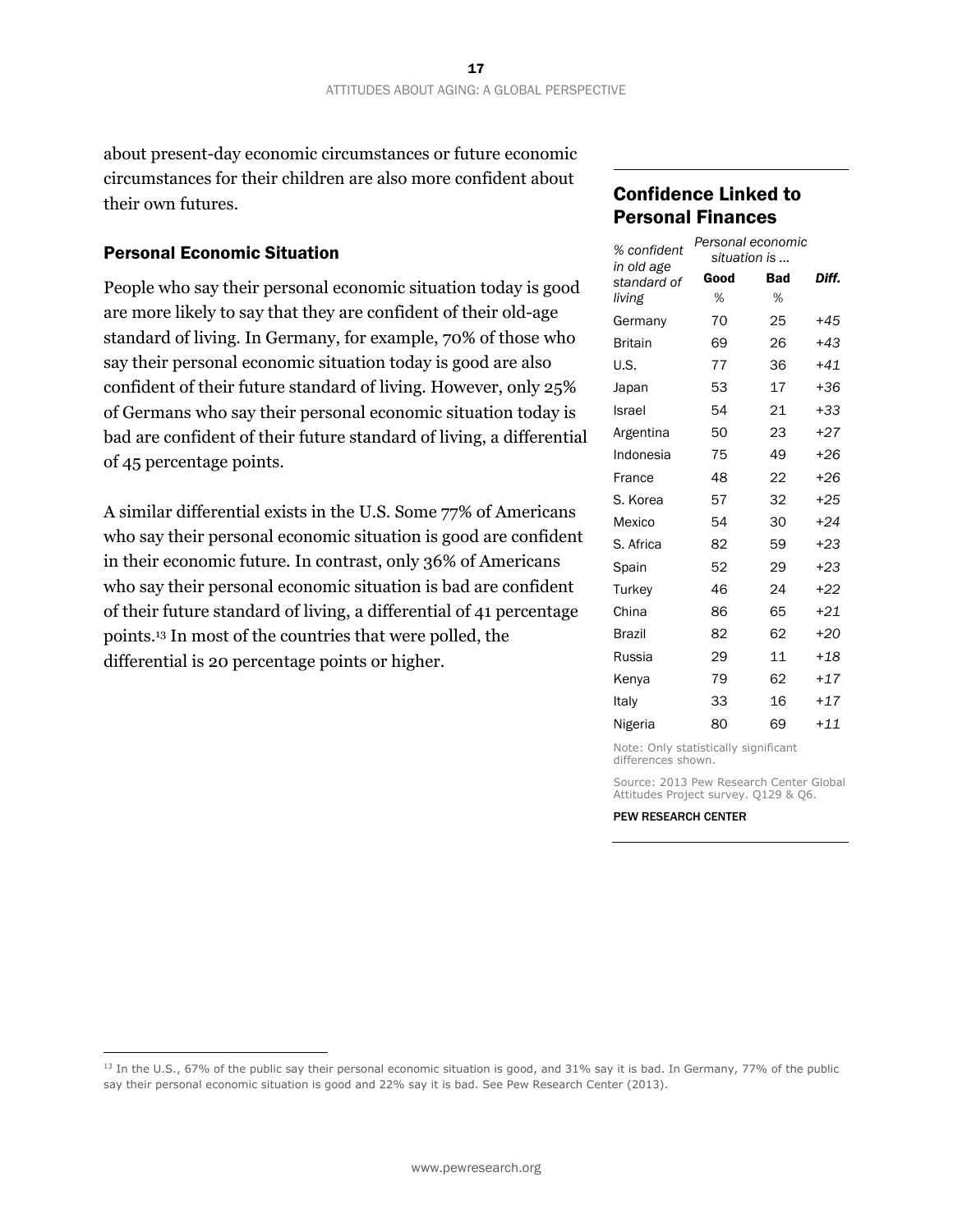#### The Country's Economic Situation

There is also an association between positive views of the country's economic situation today and faith in one's own future. In Israel, 57% of those who say the country's economic situation is good are also confident of their standard of living in the retirement years.14 But this level of confidence drops to 30% among Israelis who say the country's present economic situation is bad, a differential of 27 percentage points.

A differential of 20 percentage points or more also exists in Mexico, South Africa, Germany, South Korea, Japan and Britain. In the U.S., only 33% of the public say the country's economic situation is good.15 In this group of people, 75% say they are confident of their standard of living in their old age. Among Americans who say the country's economic situation is bad, only 58% are confident of their economic future, a differential of 17 percentage points.

#### Confidence Linked to Country's Economy

| % confident               | National economic<br>situation is |     |       |
|---------------------------|-----------------------------------|-----|-------|
| in old age<br>standard of | Good                              | Bad | Diff. |
| living                    | %                                 | ℅   |       |
| Mexico                    | 58                                | 31  | +27   |
| Israel                    | 57                                | 30  | $+27$ |
| S. Africa                 | 83                                | 57  | $+26$ |
| Germany                   | 66                                | 42  | $+24$ |
| S. Korea                  | 61                                | 38  | $+23$ |
| Japan                     | 47                                | 25  | $+22$ |
| <b>Britain</b>            | 71                                | 51  | $+20$ |
| Argentina                 | 49                                | 30  | $+19$ |
| Russia                    | 31                                | 13  | $+18$ |
| Kenya                     | 79                                | 62  | $+17$ |
| U.S.                      | 75                                | 58  | $+17$ |
| China                     | 81                                | 65  | $+16$ |
| Turkey                    | 43                                | 27  | $+16$ |
| Pakistan                  | 80                                | 65  | $+15$ |
| <b>Brazil</b>             | 82                                | 69  | $+13$ |
| Indonesia                 | 71                                | 59  | +12   |

Note: Only statistically significant differences shown. France, Spain and Italy excluded due to sample size.

Source: 2013 Pew Research Center Global Attitudes Project survey. Q129 & Q4.

#### PEW RESEARCH CENTER

<sup>14</sup> Some 43% of Israelis say that the country's economic situation is good (Pew Research Center, 2013). <sup>15</sup> Pew Research Center (2013).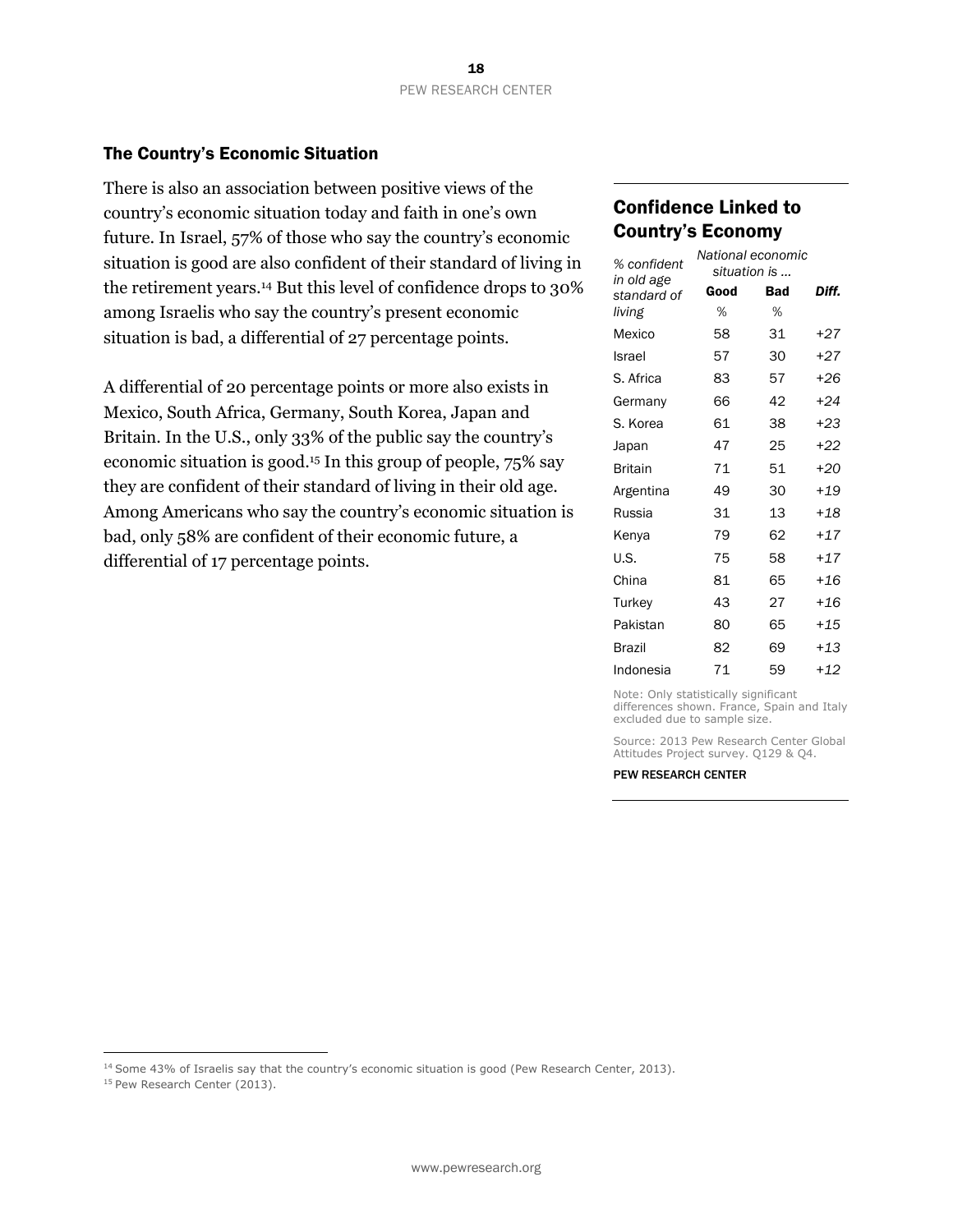#### The Future for Children

 $\overline{a}$ 

People who are confident of what the future holds for the country's children are also more confident about their own future standard of living. In Israel, 41% of people overall are confident that they will have an adequate standard of living in their old age. But among Israelis who believe the country's children will be better off than their parents when they grow up, 58% are also confident of their own future. In contrast, only 25% of Israelis who believe the country's children will be worse off than their parents when they grow up are confident of their future well-being.16 This 33 percentage point differential is the largest among the countries that were polled.

Likewise, sizable differences exist in Argentina, South Africa and Indonesia (between 26 and 27 percentage points) in the confidence people express in their own economic future depending on whether they say the country's children will be better off than their parents. A differential of about 20 percentage points or higher exists in Spain, Britain, Kenya and Turkey.

#### Confidence Linked to Optimism in Children's Future

|                           |                      | Children will be    |       |
|---------------------------|----------------------|---------------------|-------|
| % confident               |                      | than parents        |       |
| in old age<br>standard of | <b>Better</b><br>off | <b>Worse</b><br>off | Diff. |
| living                    | %                    | %                   |       |
| Israel                    | 58                   | 25                  | +33   |
| Argentina                 | 51                   | 24                  | $+27$ |
| S. Africa                 | 84                   | 58                  | $+26$ |
| Indonesia                 | 73                   | 47                  | $+26$ |
| Spain                     | 56                   | 33                  | $+23$ |
| Kenya                     | 80                   | 58                  | $+22$ |
| <b>Britain</b>            | 71                   | 49                  | +22   |
| Turkey                    | 49                   | 28                  | +21   |
| Pakistan                  | 78                   | 59                  | $+19$ |
| Nigeria                   | 80                   | 64                  | $+16$ |
| Italy                     | 32                   | 21                  | $+11$ |
| <b>Brazil</b>             | 78                   | 68                  | $+10$ |
| Mexico                    | 46                   | 36                  | $+10$ |
| S. Korea                  | 46                   | 37                  | $+9$  |
| U.S.                      | 68                   | 60                  | +8    |
| Russia                    | 22                   | 14                  | +8    |

Note: Only statistically significant differences shown. France excluded due to sample size.

Source: 2013 Pew Research Center Global Attitudes Project survey. Q129 & Q8.

<sup>&</sup>lt;sup>16</sup> Some 41% of people in Israel respond that children will be better off than their parents, and 27% respond that children will be worse off (Pew Research Center, 2013).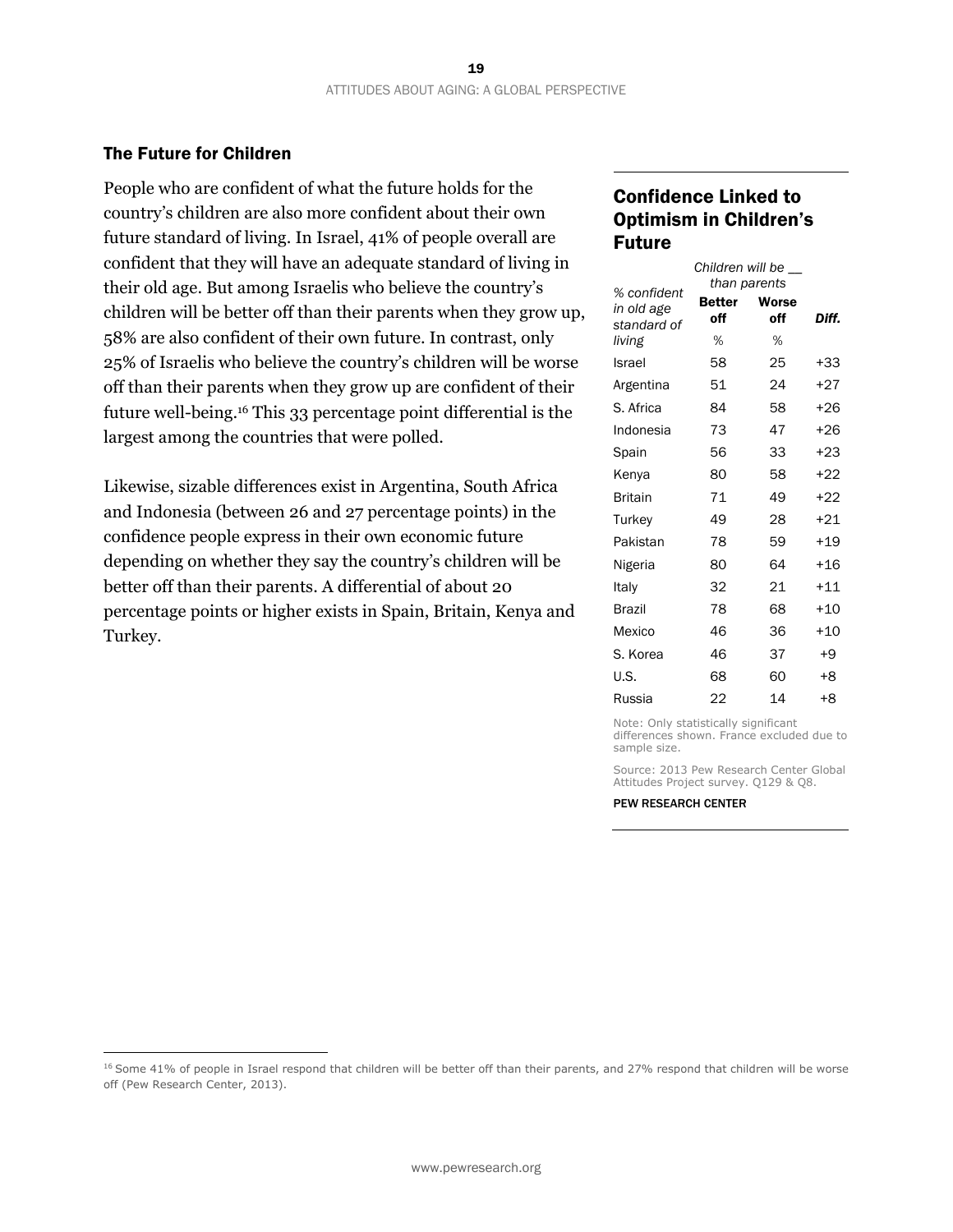### **Who Should Take Care of the Elderly?**

In only a handful of countries does a sizable share of the public feel that the elderly bear the greatest responsibility for their own economic well-being. South Korea is the only country in which more than half (53%) assigns principal responsibility to the elderly. The U.S. (46%), Germany (41%) and Britain (39%) are the other countries in which more than one-third of the public points to the elderly. In most countries, only about one-in-ten people respond that the primary responsibility rests with the elderly.

People are somewhat more likely to say that elderly care is a family responsibility. In seven countries, more than one-third of the public says such care is up to the family. Pakistan, where 77% respond that the family bears primary responsibility, is an outlier. About 30% to 40% of people in Brazil, Nigeria, Indonesia, Mexico, Japan and France name the family. In the remaining 14 countries, including the U.S., one-in-four or less of the public responds that the family is primarily responsible for taking care of its elderly.

In most countries, the public is inclined to point to the government as the responsible party for the well-being of the elderly. That is the most popular response in 13 of the 21 countries, ranging as high as 63% in Russia. Clear majorities in Israel (61%), Kenya (59%), Italy (56%), Spain (55%) and Argentina (55%) also say that it is the government's responsibility to take care of older people.

#### Who Should Bear the Greatest Responsibility for the Elderly?

*% saying \_\_\_\_ should bear the greatest responsibility for people's economic well-being in their old age* 

Themselves Their families The government

Note: Volunteered responses of "All equally," "Other" and "Don't know/Refused" are not shown.

Source: 2013 Pew Research Center Global Attitudes Project survey. Q130.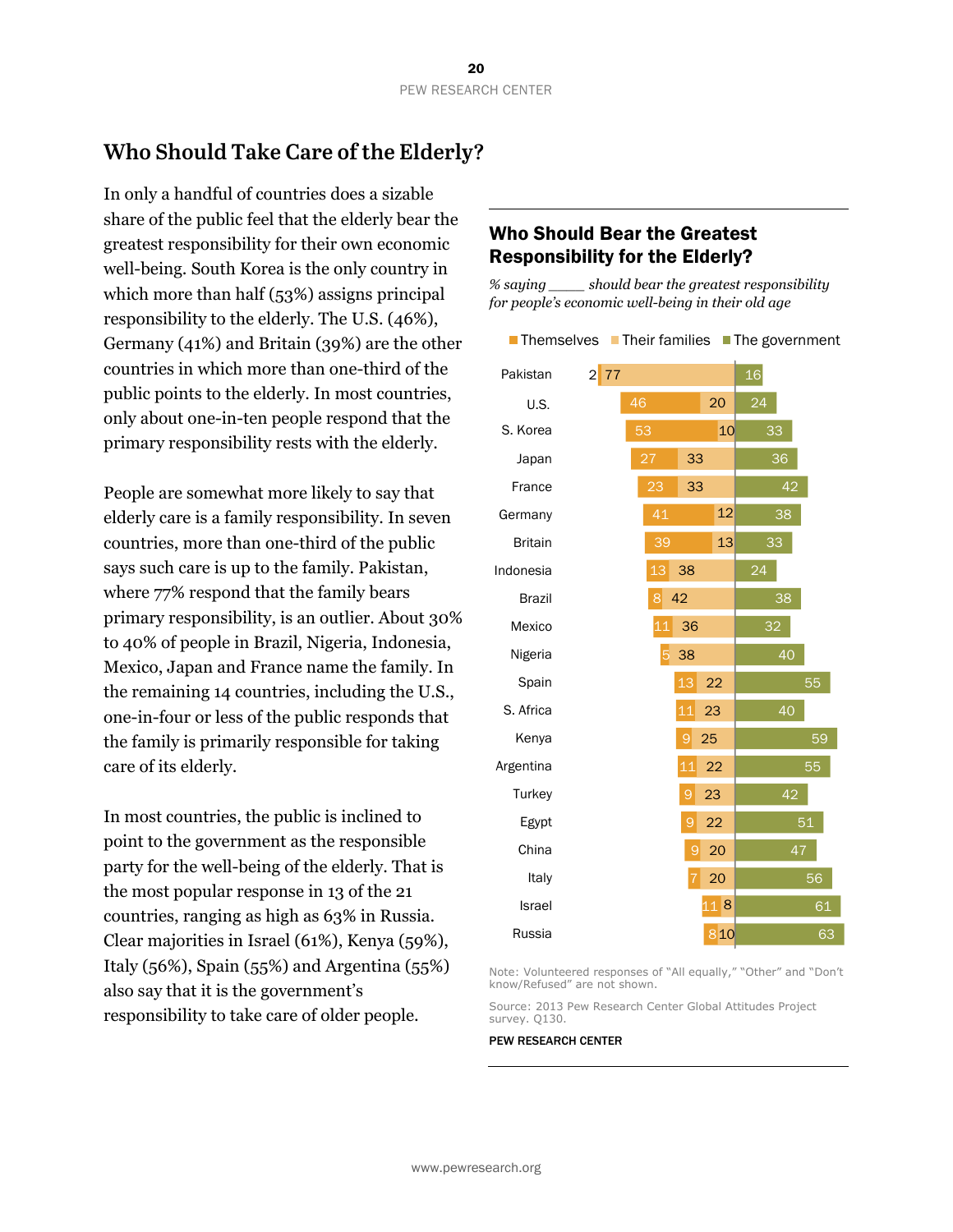People who name the government as the most responsible agent for the economic well-being of the elderly differ from those who name themselves or their families in at least one respect—they are apt to be less confident about their own standard of living in the future. This gap is most pronounced in Israel. Some 73% of Israelis who say they themselves or their families are responsible for the well-being of the elderly are confident they will have an adequate standard of living in their old age. However, among Israelis who believe the government has the greatest responsibility for the well-being of the elderly, only 29% are confident of their future well-being—a 44 percentage point differential. The confidence gap in the U.S. is also large—those who cite the government are 28 percentage points less likely than those who cite themselves or their families to say that they are confident of their standard of living in their old age.

#### Confidence Linked to Responsibility for the Elderly

| % confident               | Family/           | Who should bear greatest<br>responsibility for people's<br>economic well-being in old age? |       |
|---------------------------|-------------------|--------------------------------------------------------------------------------------------|-------|
| in old age<br>standard of | <b>Themselves</b> | Government                                                                                 | Diff. |
| living                    | %                 | %                                                                                          |       |
| Israel                    | 73                | 29                                                                                         | -44   |
| Germany                   | 75                | 43                                                                                         | $-32$ |
| Pakistan                  | 73                | 45                                                                                         | $-28$ |
| U.S.                      | 72                | 44                                                                                         | $-28$ |
| <b>Britain</b>            | 65                | 39                                                                                         | $-26$ |
| Russia                    | 41                | 15                                                                                         | $-26$ |
| Italy                     | 38                | 19                                                                                         | $-19$ |
| <b>Brazil</b>             | 84                | 66                                                                                         | $-18$ |
| S. Korea                  | 49                | 31                                                                                         | $-18$ |
| France                    | 44                | 28                                                                                         | $-16$ |
| Japan                     | 37                | 22                                                                                         | $-15$ |
| Argentina                 | 46                | 32                                                                                         | $-14$ |
| Kenya                     | 80                | 66                                                                                         | $-14$ |
| China                     | 87                | 75                                                                                         | $-12$ |
| S. Africa                 | 81                | 69                                                                                         | $-12$ |
| Spain                     | 48                | 36                                                                                         | $-12$ |
| Egypt                     | 45                | 35                                                                                         | $-10$ |
| Nigeria                   | 79                | 71                                                                                         | -8    |

Note: Only statistically significant differences shown.

Source: 2013 Pew Research Center Global Attitudes Project survey. Q129 & Q130.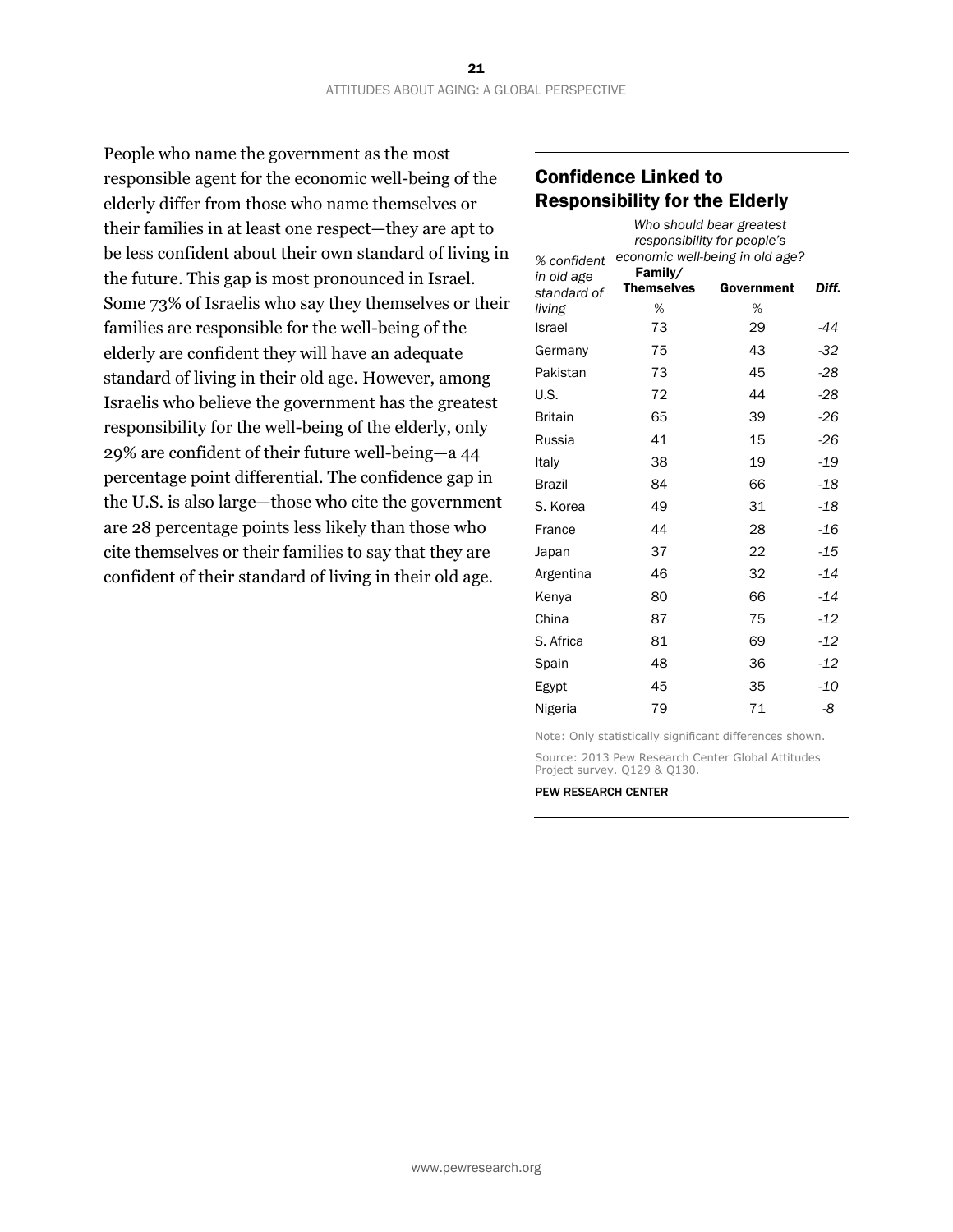# 2. AGING IN THE U.S. AND OTHER COUNTRIES, 2010 TO 2050

Although the population in the U.S. is getting older and growing more slowly than in the past, the demographic future for the U.S. is robust in comparison with other countries. In particular, the U.S. population is projected to grow faster and age slower than the populations of its major economic partners in Europe and Asia. These demographic trends may enhance future opportunities for the U.S. in the global economy.17

### **Population Change: India and Nigeria Lead the Way**

The U.S., with 312 million residents, was the third most populous country in the world in 2010. China was the leader with 1.4 billion residents, and India was close behind with 1.2 billion. Only one other country—Indonesia had more than 200 million residents in 2010. Six countries—Brazil, Mexico, Russia, Pakistan, Japan and Nigeria—had populations of 100 million to 200 million in 2010.

India, it is projected, will secure global demographic primacy by 2050. The population of India is expected to increase by more than 400 million from 2010 to 2050, to 1.6 billion. Meanwhile, the population of China may

 $\overline{a}$ 

#### Population Estimates, 2010 and 2050

*Millions* 



Source: United Nations, Department of Economic and Social Affairs, *World Population Prospects: 2012 Revision*, June 2013, http://esa.un.org/unpd/wpp/index.htm

<sup>&</sup>lt;sup>17</sup> The 23 countries covered in this chapter include nine of the 10 most populous countries in the world in 2010. In order of population, they are China, India, U.S., Indonesia, Brazil, Pakistan, Nigeria, Russia and Japan (Bangladesh, which ranks eighth, is not included). The other countries, except for Israel, were among the 35 most populous countries in 2010.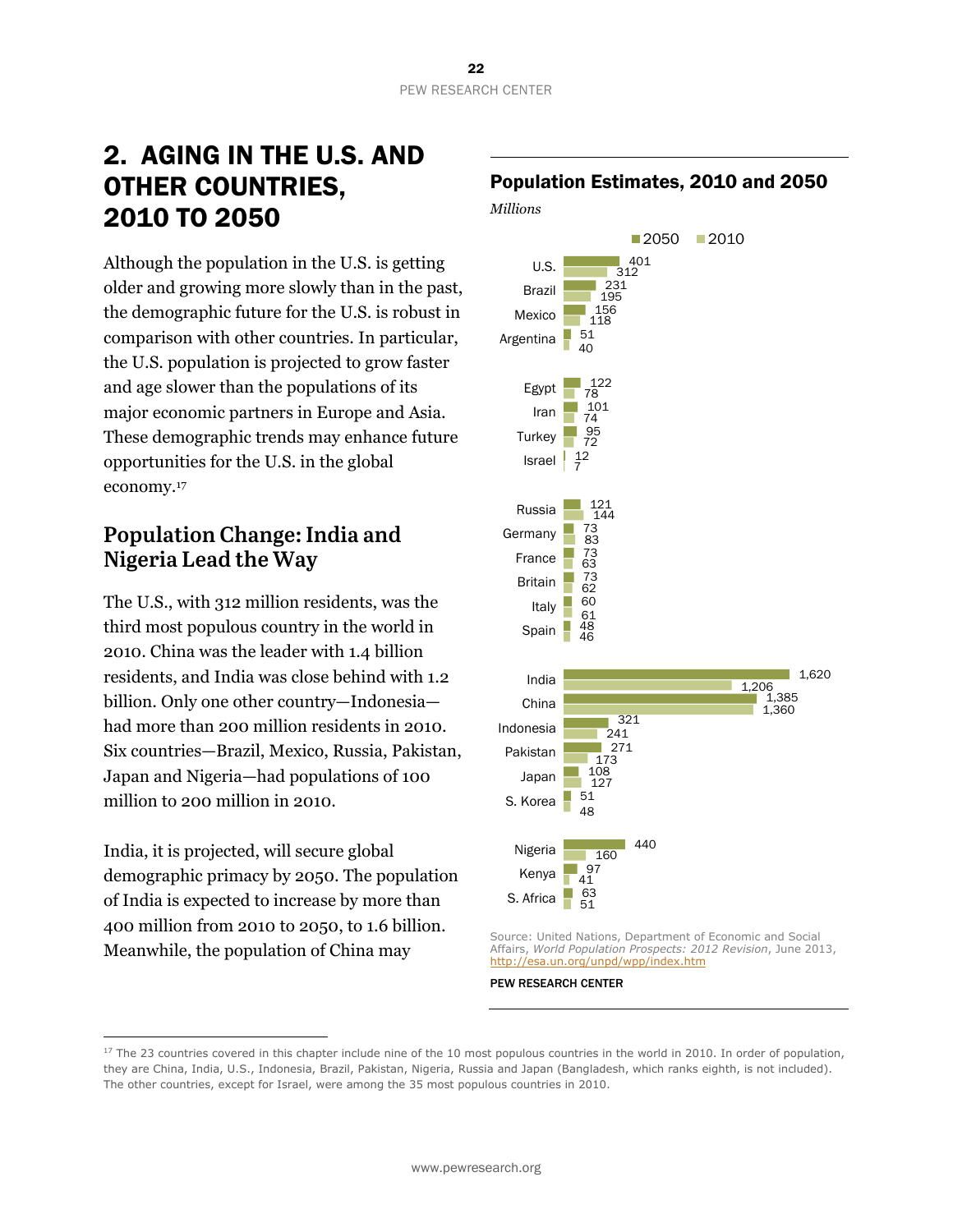increase by only 25 million, remaining at about 1.4 billion. The U.S. is projected to add 89 million residents by 2050. However, the U.S. is likely to be displaced by Nigeria as the third most populous country. In 2050, India alone may be home to nearly as many people as China and the U.S. combined.

Four other countries—Indonesia, Pakistan, Nigeria and Kenya—are expected to add at least 50 million people each to their populations from 2010 to 2050. Nigeria stands out in this list because the increase in its population—280 million—is exceeded only by India, a country with a much larger base.<sup>18</sup> The populations of several major countries—Russia, Germany, Italy and Japan—are expected to shrink.

In percentage terms, the growth in the U.S. population (28%) should exceed the growth in two of its major Latin American partners— Argentina (26%) and Brazil (18%). Among other countries where populations are on the rise, the U.S. is likely to outpace Britain, France, Spain, China, South Korea and South Africa. With populations in Russia, Germany, Italy and Japan on the decline, the U.S. population is expected to increase in size relative to several of its major economic partners.

### Estimated Change in Population, 2010 to 2050



Affairs, *World Population Prospects: 2012 Revision*, June 2013, http://esa.un.org/unpd/wpp/index.htm PEW RESEARCH CENTER

#### The most dramatic growth in population is

 $\overline{a}$ 

projected to be in Nigeria (176%) and Kenya (138%). Nigeria is likely to move from being the seventh most populous country in 2010 to the third most populous by 2050. The populations of several other countries also are expected to grow at a faster rate than the U.S. population: Pakistan

<sup>&</sup>lt;sup>18</sup> Other countries whose populations are expected to increase by more than 50 million but that are not a part of the analysis in this report are Ethiopia, Democratic Republic of the Congo, Tanzania, Uganda, Philippines, Niger and Bangladesh.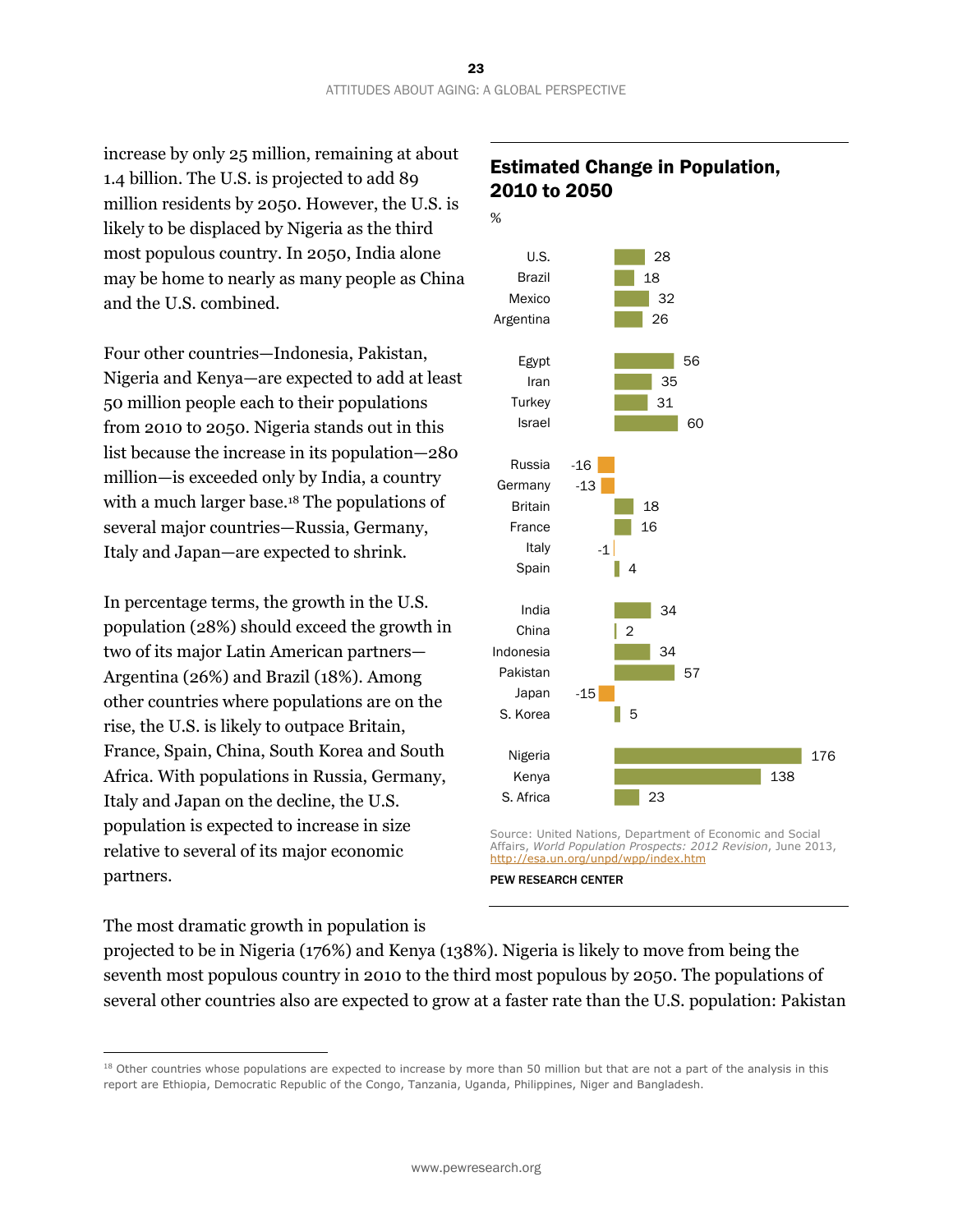(57%), India (34%), Indonesia (34%), Israel (60%), Egypt (56%), Iran (35%), Turkey (31%), and Mexico (32%).

### **Immigration and Population Change**

Population growth in the U.S. is robust in comparison with European countries and also in comparison with other economic powers such as Brazil, Japan, China and South Korea. The principal driver of U.S. population growth is immigration. The U.S. is home to more immigrants than any other country—42.8 million in 2010, compared with 12.3 million in Russia, the second largest. The share of immigrants in the U.S. population (13.8%) is the third highest of all countries featured in this report, behind only Israel and Spain.19

Immigrants have added to the U.S. population generally and to the population of women in their childbearing ages. They also have brought relatively higher fertility rates with them.20 The importance of these factors has increased over time as fertility rates for native-born women in the U.S. have fallen steadily. The Pew Research Center estimates that, from 1960 to 2005, immigrants and their descendants accounted for 51% of the increase in the U.S. population. Looking ahead, from 2005 to 2050, immigrants and their descendants are projected to contribute 82% of the total increase in the U.S. population.21 Without immigration, U.S. population growth from 2005 to 2050 would be only 8.5%, more on par with that of European nations.22

Given the role immigration can play in sustaining growing populations, the question that arises is whether aging countries could offset the process through immigration. The realistic answer, it turns out, is no. A UN report that examined the issue finds that Japan, South Korea and countries in Europe would have to raise their immigration levels multiple times beyond current levels just to maintain a constant total population.23 For example, to prevent their populations from decreasing, Germany would have to roughly double its annual intake of immigrants between now and 2050 and Russia would have to quadruple its annual inflow.

Because immigrants are not immune to getting older, preventing population aging is even harder. The UN report also finds that immigration rates would have to increase by a factor of 46 in Russia and by a factor of 18 in Germany to prevent old-age dependency ratios from rising through 2050.

<sup>23</sup> United Nations (2001).

<sup>&</sup>lt;sup>19</sup> Immigration estimates are from the World Bank (http://data.worldbank.org/indicator/SM.POP.TOTL.ZS and World Bank, 2011).

 $20$  In 2010, there were 87.8 births per 1,000 immigrant women ages 15 to 44 in the U.S. compared with 58.9 births per 1,000 nativeborn women of the same age group (Livingston and Cohn, 2012).

<sup>&</sup>lt;sup>21</sup> Immigrants and their descendants are projected to account for all of the growth in the populations of children (17 and younger) and working-age adults (ages 18 to 64) in the U.S. from 2005 to 2050 (Passel and Cohn, 2008).

<sup>&</sup>lt;sup>22</sup> See Passel and Cohn (2008). Australia and Canada are notable examples of developed economies that have immigration policies designed to sustain population growth. Immigrants accounted for 21% of the population in each country in 2010. According to the UN projections, Australia's population will increase by 51% from 2010 to 2050 and Canada's by 33%.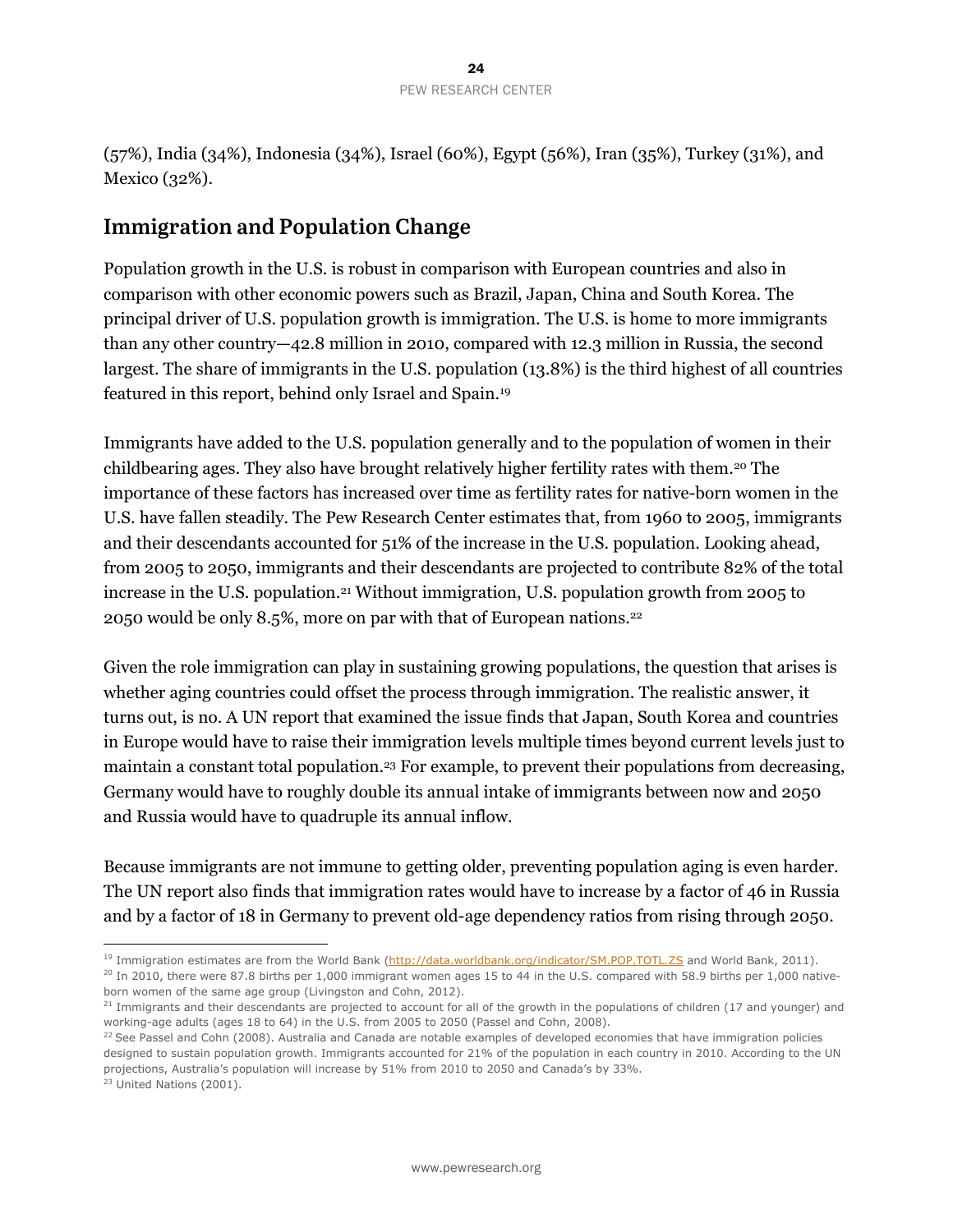Even in the U.S., keeping the old-age dependency ratio constant through 2050 would call for immigration inflows that are 15 times the present rate.

### **The Graying of Countries**

Aging of societies seems inevitable. Regardless of their initial size or the rate of growth in their populations, all countries included in this study are projected to experience a rise in median age from 2010 to 2050. Also, the share of the population ages 65 and older is expected to increase in all countries.

#### Median Age: South Korea and Japan Projected to be the Oldest by 2050

Amid this "epidemic" of aging, the U.S. is projected to get *relatively* younger by virtue of being among those countries that are aging the slowest. The projected increase in the median age in the U.S., from 37 in 2010 to 41 in 2050, is matched in its moderation only by Britain, France, Russia and Nigeria. The other countries in Europe are likely to age faster than the U.S. Spain leads the way, with its median age increasing from 40 in 2010 to 50 in 2050. Generally speaking, European populations are older than the U.S. today, and that gap should stretch further between 2010 and 2050.

Sharp increases are expected in the median age in Latin American countries. Mexico, Brazil and Argentina populations are currently seven to 11 years younger than the U.S. However, in 2050, the median age in Brazil should be 44, three years older than in the U.S. Mexico may also turn older than the U.S. with a median age of 42, and Argentina will nearly catch up to the U.S.

#### Median Age, Estimates for 2010 and 2050



Source: United Nations, Department of Economic and Social Affairs, *World Population Prospects: 2012 Revision*, June 2013, http://esa.un.org/unpd/wpp/index.htm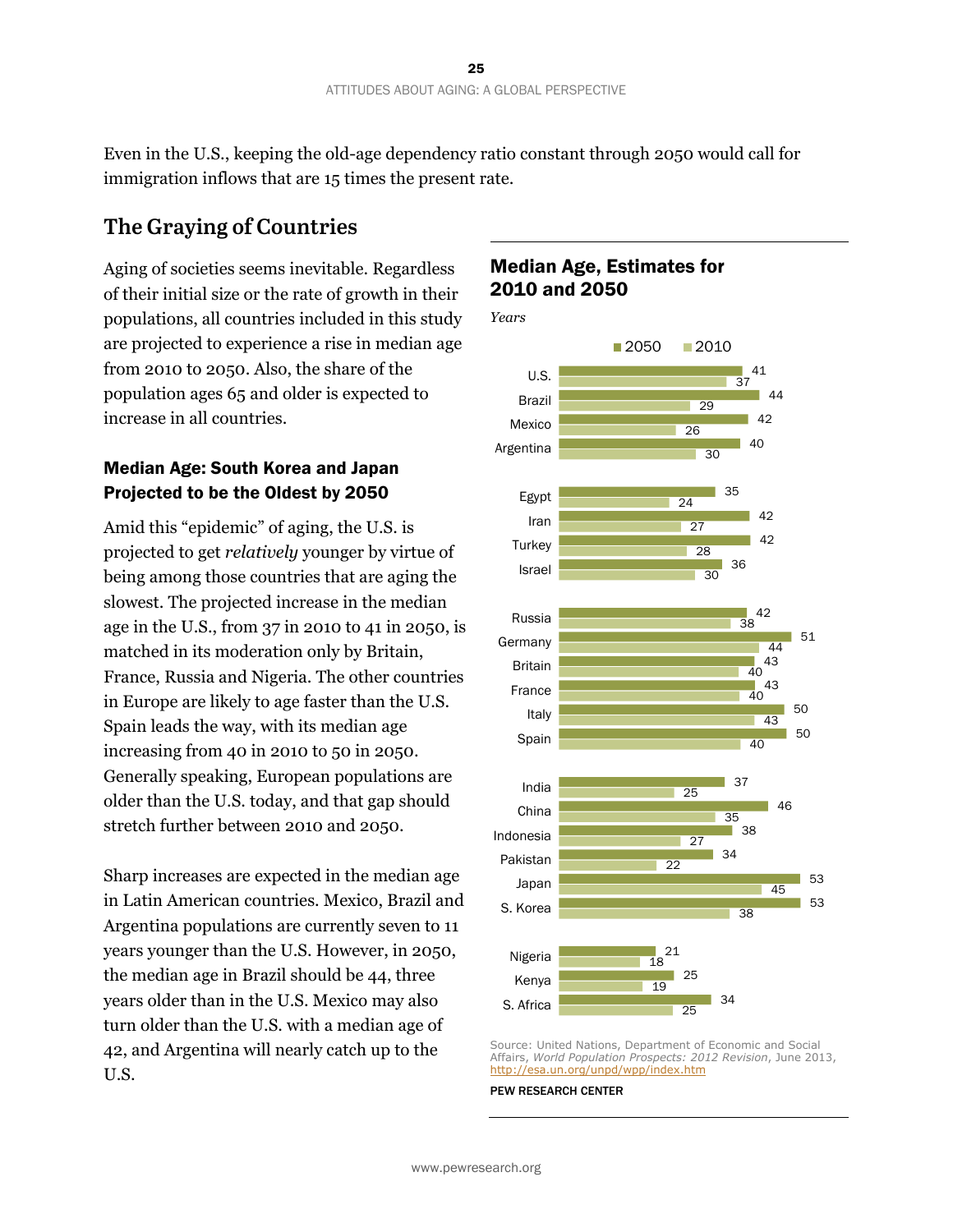Countries in Asia and the Middle East are also turning gray rapidly. The median age should increase by 16 years in South Korea, from 38 in 2010 to 53 in 2050.<sup>24</sup> Double-digit increases are also expected in India, China, Indonesia, Pakistan, Iran, Egypt and Turkey. The median age in China, Iran and Turkey is younger than the U.S. at the moment but should become older by 2050.

Japan currently has the oldest population in the world, and the median age there is projected to increase from 45 in 2010 to 53 in 2050. South Korea is expected to catch up to Japan by 2050 as its median age also increases to 53 by midcentury. By then, the median age in Germany (51), Italy (50) and Spain (50) will not be far behind. China's population, with a median age of 46 in 2050, is expected to be older than those in Russia, France and Britain by that date.

There are only a few instances of moderate aging. Israel is expected to remain relatively young, with its median age rising from 30 in 2010 to 36 in 2050. Nigeria and Kenya will remain even younger. The median age in these countries in 2010 was only 18 and 19, respectively. By 2050, it should increase to 21 in Nigeria and 25 in Kenya. Thus, people in these two populous countries in Africa will remain half the age as those in the oldest countries included in this study.

#### Proportion of People Ages 65 and Older Increases in All Countries

The rapid increases in median age are a reflection of the rising proportions of seniors (65 and older) in the populations of all countries. In the U.S., the share of seniors is expected to increase from 13.1% in 2010 to 21.4% in 2050. But it may triple in Mexico,

 $\overline{a}$ 

#### Proportion of People 65 and Older in a Country's Population, Estimates for 2010 and 2050



Source: United Nations, Department of Economic and Social Affairs, *World Population Prospects: 2012 Revision*, June 2013, http://esa.un.org/unpd/wpp/index.htm

 $24$  The difference of 16 years is computed from unrounded figures for the median age.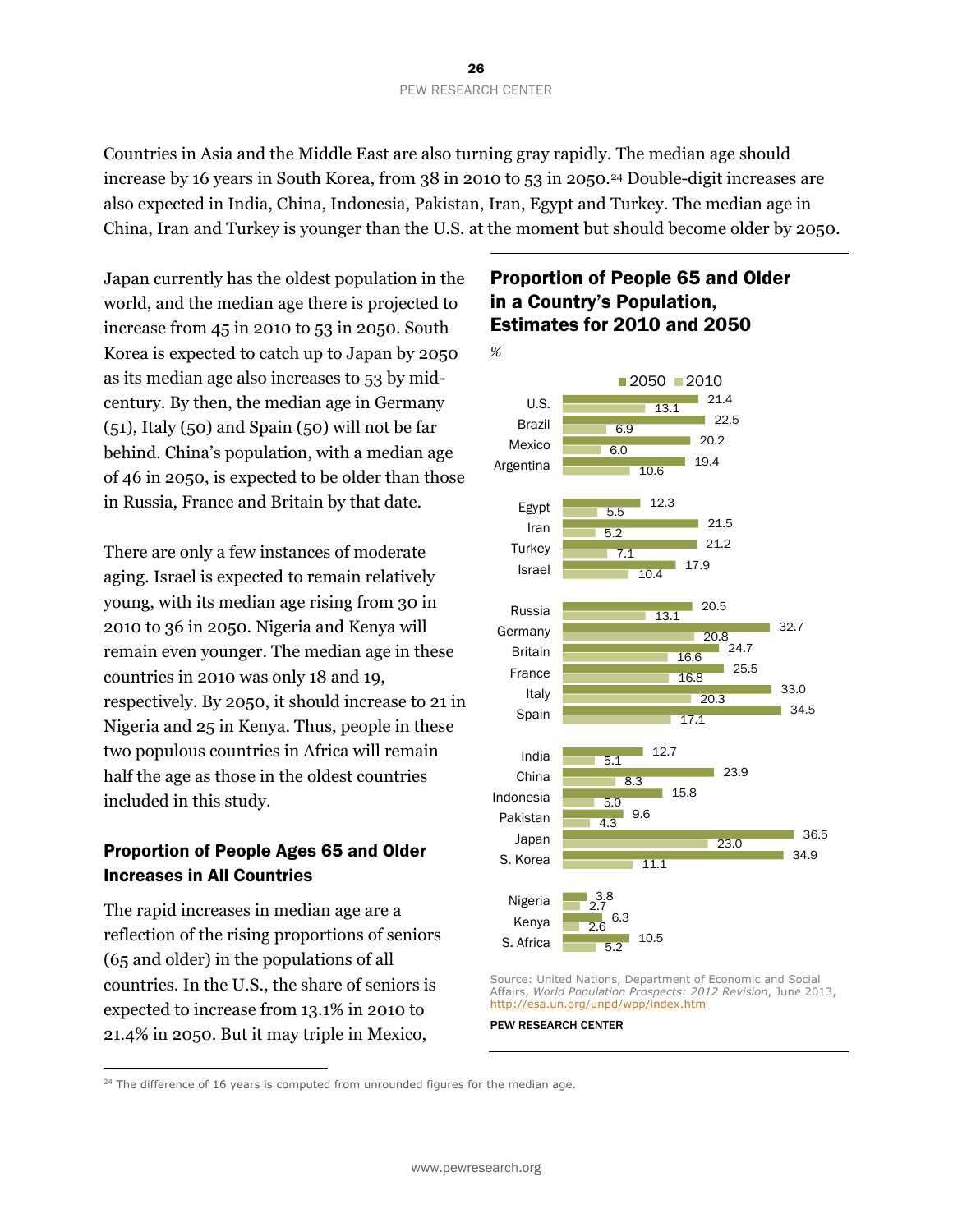from 6.0% to 20.2%, and in Brazil, from 6.9% to 22.5%. The share almost doubles in Argentina, rising to 19.4% in 2050.

A doubling to tripling of the share of seniors is also expected in the Middle East and Asia. The most notable gains are in China, from 8.3% in 2010 to 23.9% in 2050, Iran (5.2% to 21.5%), and South Korea (11.1% to 34.9%). Japan, where the share is already quite high, is projected to experience an increase from 23.0% in 2010 to 36.5% in 2050.

European countries that are likely to track the Japanese experience include Germany, Italy and Spain. They, too, will likely find that about one-third of their population is ages 65 and older in 2050.

Nigeria, Kenya and South Africa are expected to retain the distinction of having the lowest proportions of people 65 and older in their populations. In 2050, only 3.8% of the population in Nigeria, 6.3% of the population in Kenya and 10.5% of the population in South Africa should be ages 65 and older.

#### Proportion of Children Younger than 15 Decreases in Most Countries

The population segments of children younger than 15 are projected to decrease in almost all countries. Indeed, most countries should experience a crossover between the share of their population that is 65 and older and the share that is younger than 15. In the U.S., for example, 13.1% of the population was 65 and older in 2010, and that was less than the 19.8% share that was younger than 15. In 2050,

### Proportion of People Younger than 15 in a Country's Population, Estimates for 2010 and 2050



Source: United Nations, Department of Economic and Social Affairs, *World Population Prospects: 2012 Revision*, June 2013, http://esa.un.org/unpd/wpp/index.htm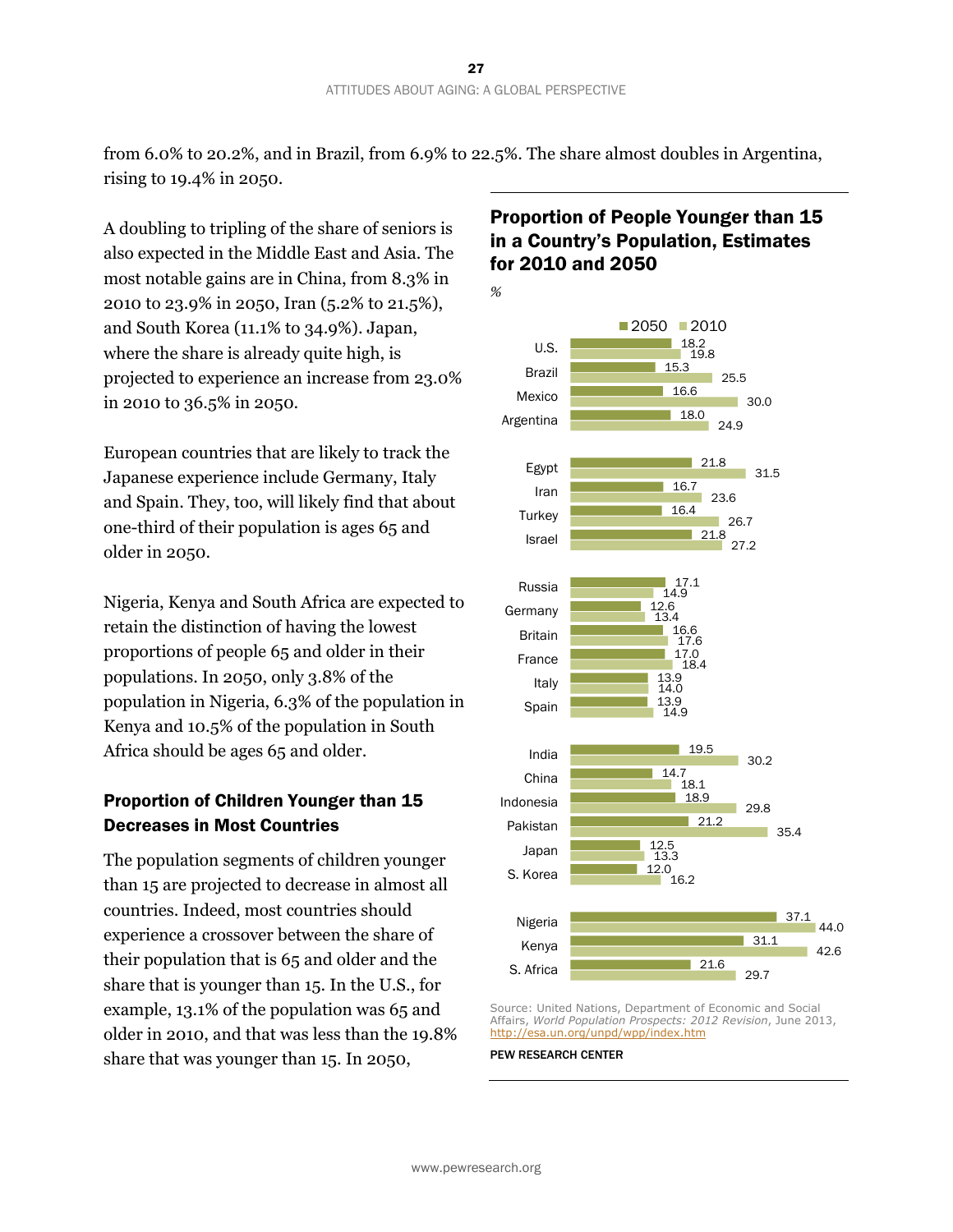however, 21.4% of the U.S. population is projected to be 65 and older, greater than the 18.2% of the population that will be younger than 15.

Other countries that are projected to have more seniors than young children in their populations in 2050 include Brazil, Mexico, Argentina, Iran, Turkey, Russia, Britain, France, China and South Korea. Germany, Italy, Spain and Japan have already reached this milestone, while Egypt, Israel and India may be approaching the tipping point by 2050. However, the population of children younger than 15 is expected to continue to outnumber the population of seniors by large magnitudes in Pakistan, South Africa, Kenya and Nigeria.

#### Most Countries Projected to Have Relatively More Dependents in the Future

The principal economic implication of an aging population is that it potentially reduces the share of the population that is in the prime of its working life. This can slow overall economic growth, absent a compensating rise in productivity.25 At the same time, the share of the population that depends on those at work may increase. The "dependent" population includes most seniors who, in addition to their savings, depend on family transfers, private pensions and social insurance. Children younger than 15, are, of course, principally dependent on their parents.

 $\overline{a}$ 

#### Total Dependency Ratios, 2010 and 2050

*Number of dependents (younger than 15 or older than 64) per 100 people of working age (ages 15 to 64)* 



Source: United Nations, Department of Economic and Social Affairs, *World Population Prospects: 2012 Revision*, June 2013, http://esa.un.org/unpd/wpp/index.htm

<sup>&</sup>lt;sup>25</sup> Gordon (2012), Bloom, Canning and Fink (2011), and Freeman (2006) are among those who examine this issue. Although overall economic growth may slow, per capita output may not be affected. Freeman (2006) argues that per capita output, not total output, is the more appropriate metric for economic policy.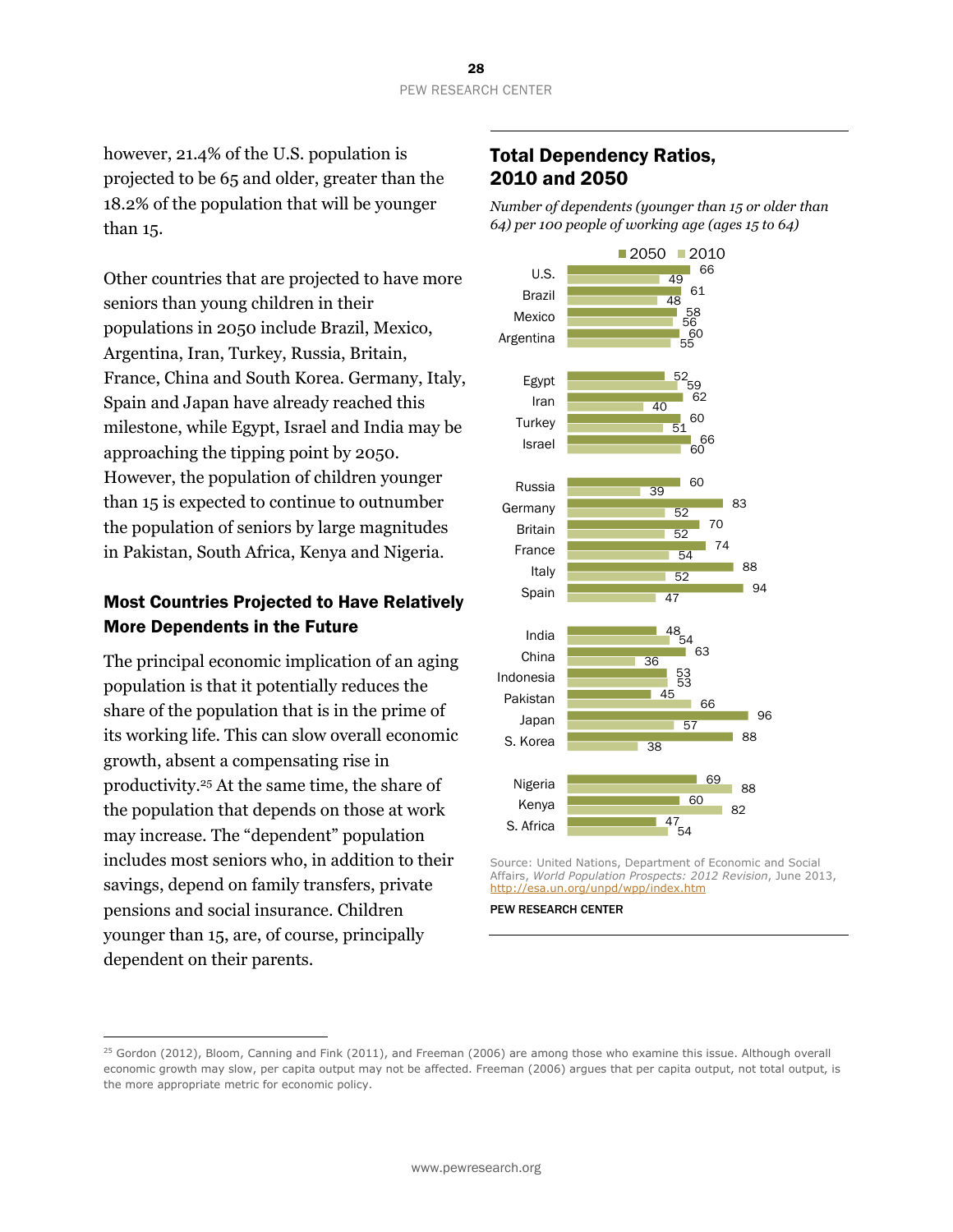The potential burden on the working-age population to provide for the dependent population is measured by the dependency ratio. The old-age dependency ratio is defined as the number of people ages 65 and older per 100 people of working age (ages 15 to 64). The child dependency ratio is the number of children younger than 15 per 100 people of working age. Finally, the total dependency ratio is the overall number of dependents (people younger than 15 or older than 64) per 100 people of working age.26

The total dependency ratio is expected to increase in most countries in the years ahead. This transformation will be felt most strongly in Germany, Italy, Spain, Japan and South Korea. In 2050, the dependency ratio in these countries is expected to range from 83 in Germany to 96 in Japan. This means that these countries will have almost as many dependents as working-age people in 2050.

Countries poised to experience potentially more favorable demographic change include Egypt, India, Pakistan, Nigeria, Kenya and South Africa. In these countries the working-age population is projected to increase in size relative to the youth and senior populations combined by 2050. Thus, relatively more resources may be freed up for economic development.

 $\overline{a}$ 

#### Old-age Dependency Ratios, 2010 and 2050

*Number of people older than 64 per 100 people of working age (ages 15 to 64)*



Source: United Nations, Department of Economic and Social Affairs, *World Population Prospects: 2012 Revision*, June 2013, http://esa.un.org/unpd/wpp/index.htm

 $26$  Alternative measures of dependency ratios define the working-age population to be ages 20 to either 64 or 69.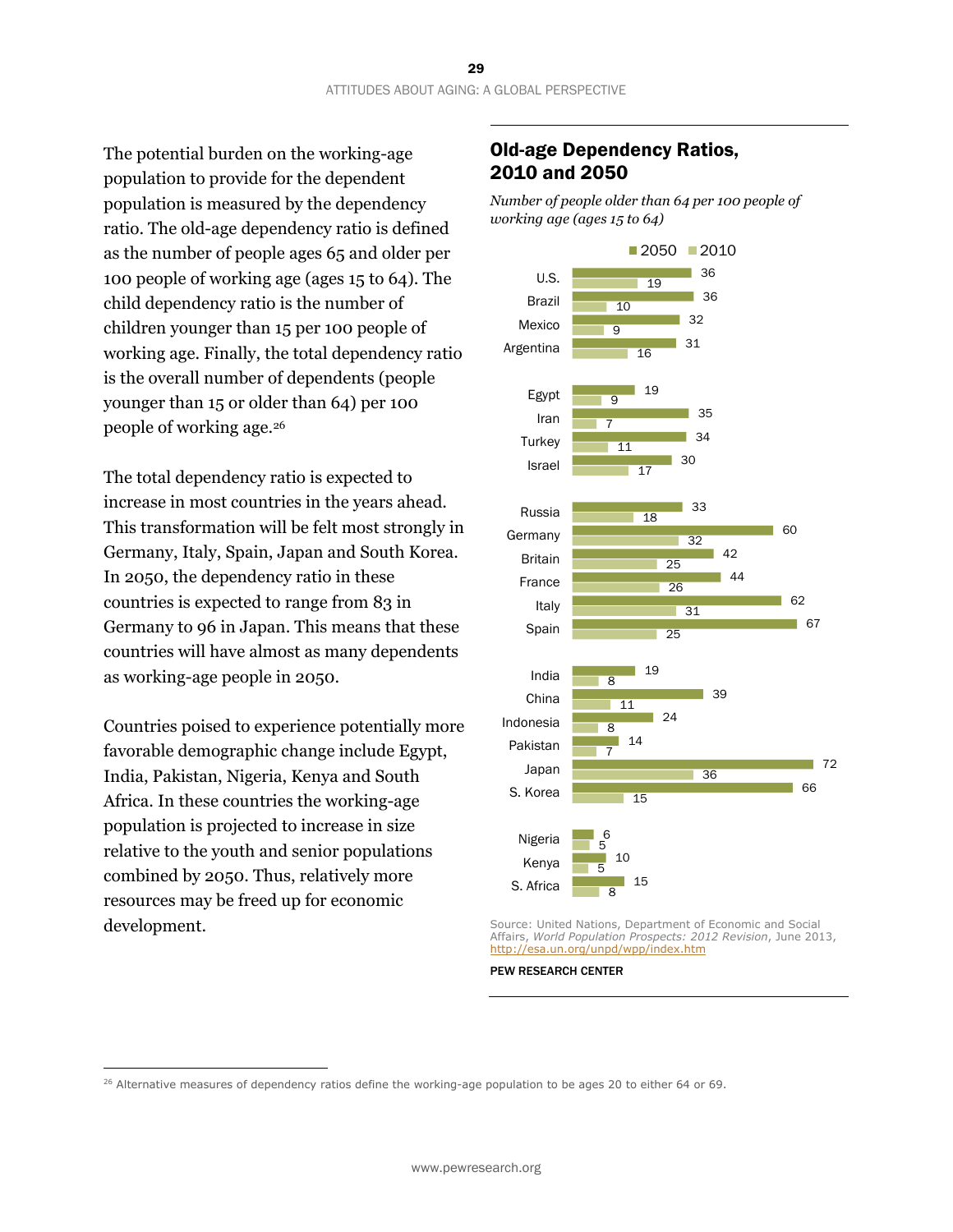The most significant declines in the dependency ratio are expected to be in Pakistan, Nigeria and Kenya. These three countries currently have high levels of dependency ratios because of their significantly large populations of children. In the future, those children will stream into the labor markets in these countries in large numbers.

Increases in old-age dependency ratios, or aging, explain why total dependency ratios are generally on the rise. In the U.S., for example, the total number of dependents per 100 working-age people is expected to increase by 17 from 2010 to 2050, and this is entirely due to the increase in the number of seniors.

With the exception of Nigeria and Kenya, all countries in this study are set to experience large, proportional increases in the old-age dependency ratio. For example, the number of seniors per 100 working-age people in Mexico and Brazil are projected to more than triple from 2010 to 2050. Growth of this magnitude or more is also expected in Iran, Turkey, China, Indonesia and South Korea. Some countries that are already among the oldest in the world— Germany, Italy, Spain and Japan—may find that their old-age dependency ratio has doubled by 2050.

In several countries, expected decreases in the child dependency ratios will more than compensate for increases in the old-age dependency ratios. In India, for example, the number of seniors per 100 working-age people

### Child Dependency Ratios, 2010 and 2050

*Number of children younger than 15 per 100 people of working age (ages 15 to 64)*



Source: United Nations, Department of Economic and Social Affairs, *World Population Prospects: 2012 Revision*, June 2013, http://esa.un.org/unpd/wpp/index.htm

PEW RESEARCH CENTER

is projected to increase from 8 in 2010 to 19 in 2050, but the total dependency ratio will fall from 54 to 48. That is because the number of children younger than 15 per 100 working-age people in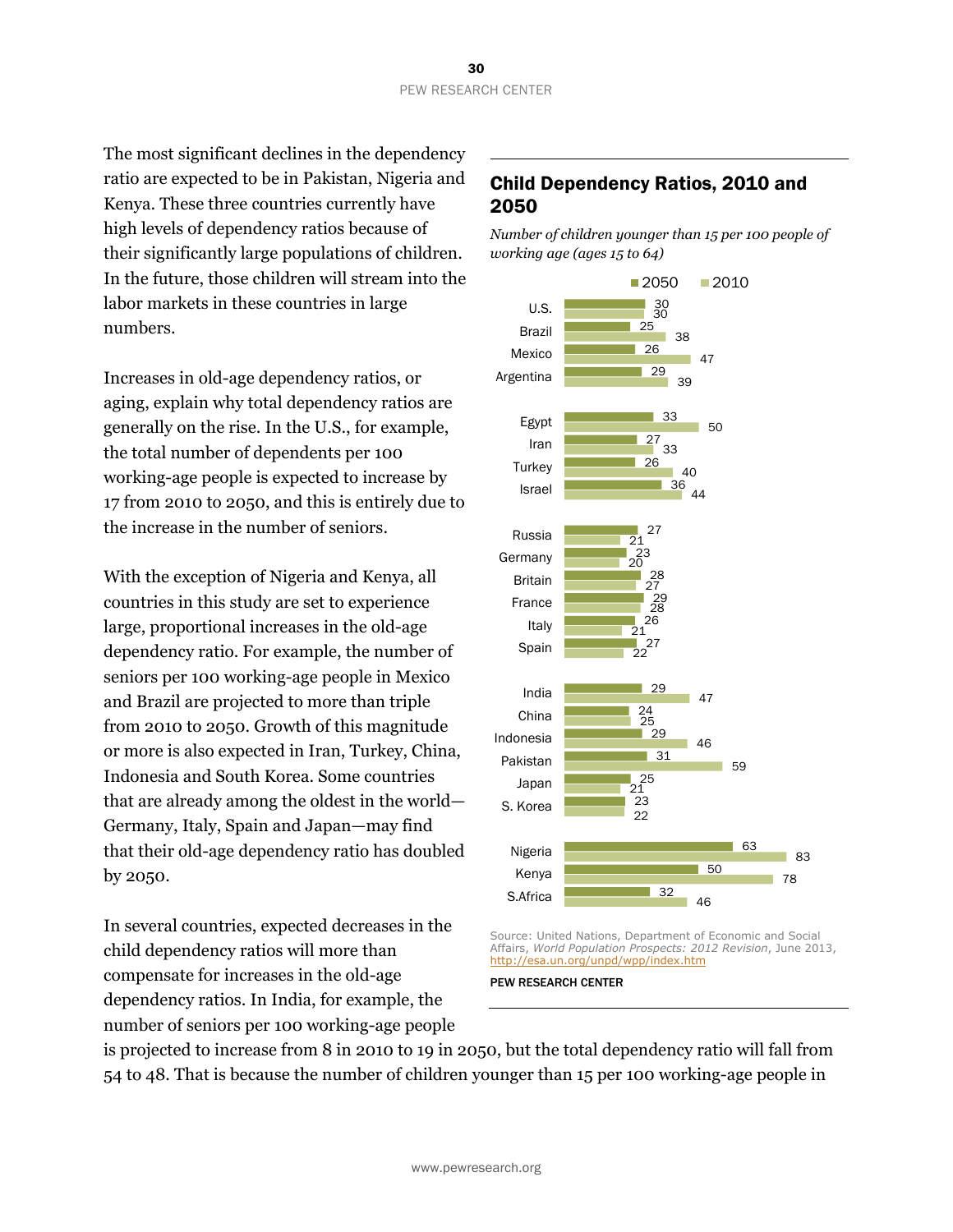India is expected to fall from 47 to 29. Similar patterns are projected for Egypt, Pakistan, Nigeria, Kenya and South Africa.

#### Is Demography Economic Destiny?

The growth in a country's population and changes in its age composition are often linked to the economic prospects for that country. A workforce that is growing in size relative to the youth and elderly populations sets the stage for more rapid economic growth. However, that demographic dividend, as it is generally described, dissipates with time because people age up and out of the workforce. That in turn sets the stage for slower economic growth.

Are these economic outcomes inevitable? Research demonstrates, for example, that the demographic dividend played a significant role in the emergence of Asia's economic tigers in the latter half of the 20th century.<sup>27</sup> But the dividend does not appear to be automatic because historically not all countries are observed to benefit in like fashion from demographic transitions.

It has been noted by researchers that countries that benefited the most from demographic transitions also had complementary forces at work. These include good governance; high saving rates; investments in infrastructure, schooling and public health; policies promoting gender equity; and openness to trade and foreign investments.28 The implication is that countries currently on the cusp of the demographic dividend—India, Pakistan, Egypt, Nigeria and Kenya perhaps cannot assume that economic benefits will automatically flow to them. India, for example, ranks very low on indicators of nutrition, health and education for its youth population and has regressed on these fronts in recent years.29

By the same token, it is not inevitable that the aging of a country's population portends gloom for its economic prospects. Several potential antidotes can address a shrinking workforce. One is to raise productivity, and that may happen with more investment in capital and with innovations that emerge in response to the growing scarcity of labor. It is also possible to boost the size of the workforce through immigration.

People may also choose to work longer in aging countries, especially since life expectancy is increasing and health outcomes for older people are improving.30 In the U.S., for example, labor force participation among those 65 and older has risen from a low of 10.8% in 1985 to 18.7% in

<sup>27</sup> Mason (2005).

<sup>&</sup>lt;sup>28</sup> Bloom, Canning and Sevilla (2003) and Gribble and Bremner (December 2012 and September 2012).

<sup>29</sup> Kundu (2012).

<sup>&</sup>lt;sup>30</sup> Freeman (2006), Gordon (2012), Bloom, Canning and Fink (2011) and Sanderson and Scherbov (2008).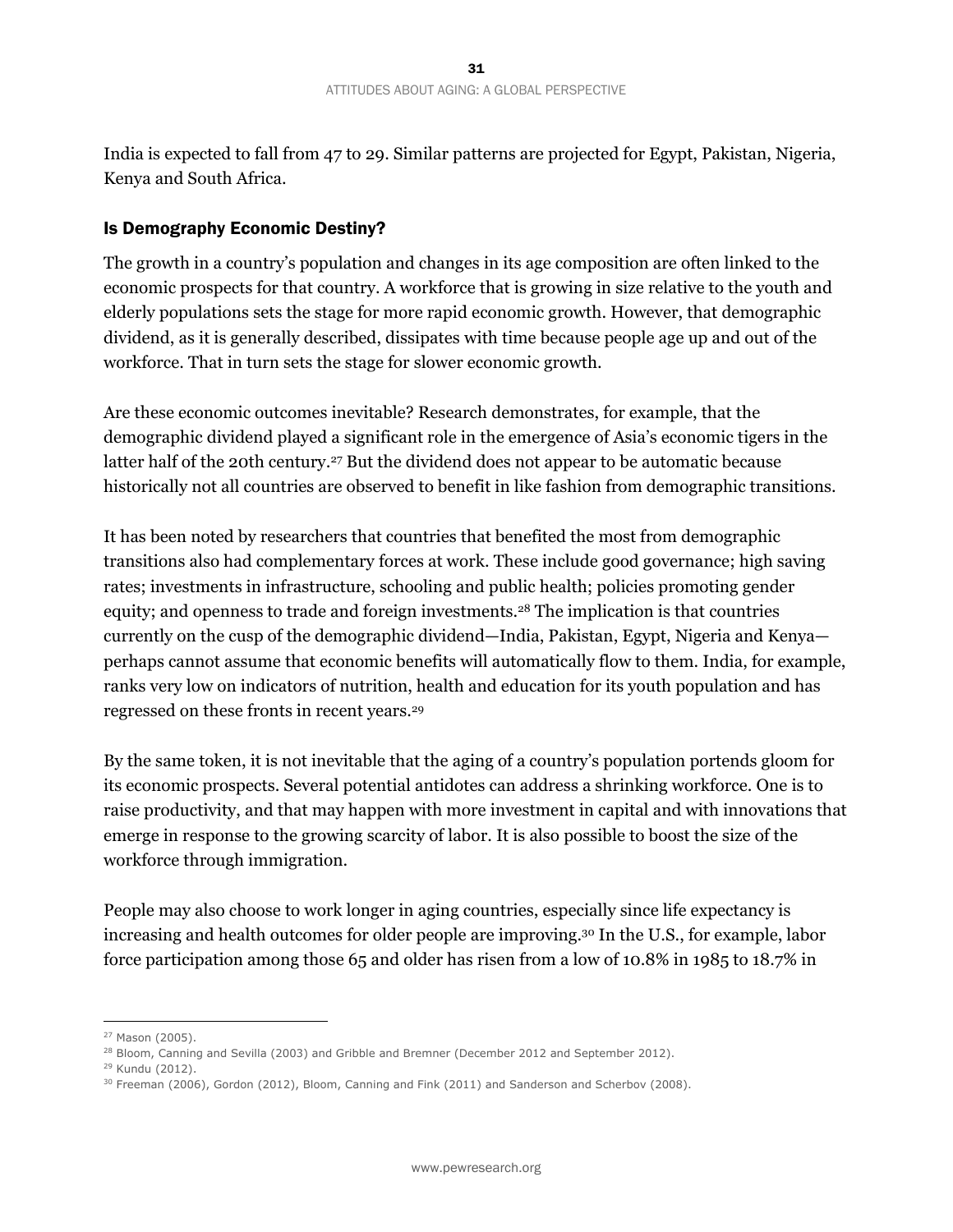2013. In 1948, the first year for which data are available, the labor force participation rate for people 65 and older was 27.0%.31

 $\overline{a}$ <sup>31</sup> U.S. Bureau of Labor Statistics.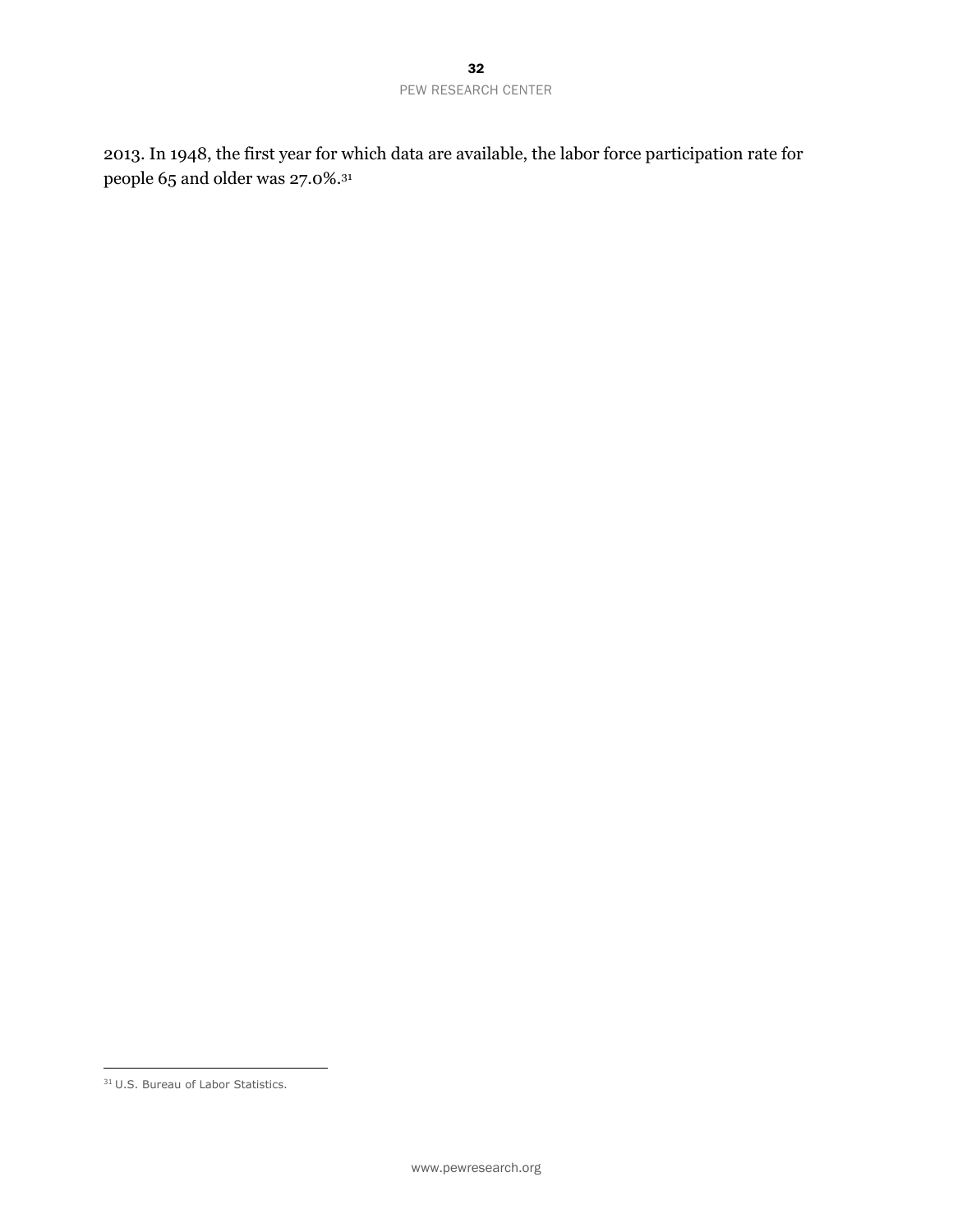# 3. AGING IN MAJOR REGIONS OF THE WORLD, 2010 TO 2050

The trends in population growth and aging in the countries included in this report reflect the trends for the regions in which they are located. In all major regions of the world, the population of seniors is growing faster than the populations of other age groups and the median age is on the rise. But the aging process is expected to vary across regions, and there should be a significant shift in the distribution of the world population. The share of Africa in the global population is expected to increase at the expense of Asia and Europe, especially among children and working-age people.

### **Populations of Major Global Regions: A Shift to Africa**

The most populous region in the world, by far, is Asia & Oceania. Home to 4.2 billion people, it accounted for 61% of the global population in 2010. The populations of Africa and the Americas (North and South America) were roughly identical in 2010, 1 billion and 0.9 billion, respectively. Europe was not too far behind with 0.7 billion residents accounting for 11% of the global population.

There are large variations in how regional populations are expected to change in the future. The global population is projected to increase by 38% from 2010 to 2050. However, the population of Europe is expected to decline 4% from 2010 to 2050. At the other extreme is

#### Population Estimates, by Region, 2010 and 2050

*Thousands*

|                | 2010      | 2050      | Change       |
|----------------|-----------|-----------|--------------|
| Total          | 6,916,183 | 9,550,944 | +2,634,761   |
| Asia & Oceania | 4,202,099 | 5,220,935 | $+1,018,836$ |
| Africa         | 1.031.084 | 2.393.175 | $+1,362,091$ |
| Americas       | 942.692   | 1,227,767 | +285,075     |
| Europe         | 740,308   | 709,067   | $-31,241$    |

Source: United Nations, Department of Economic and Social Affairs, *World Population Prospects: 2012 Revision*, June 2013, http://esa.un.org/unpd/wpp/index.htm

PEW RESEARCH CENTER

### Estimated Change in Population, by Region, 2010 to 2050



Source: United Nations, Department of Economic and Social Affairs, *World Population Prospects: 2012 Revision*, June 2013, http://esa.un.org/unpd/wpp/index.htm

PEW RESEARCH CENTER

Africa, whose population is projected to more than double, increasing 132% from 2010 to 2050.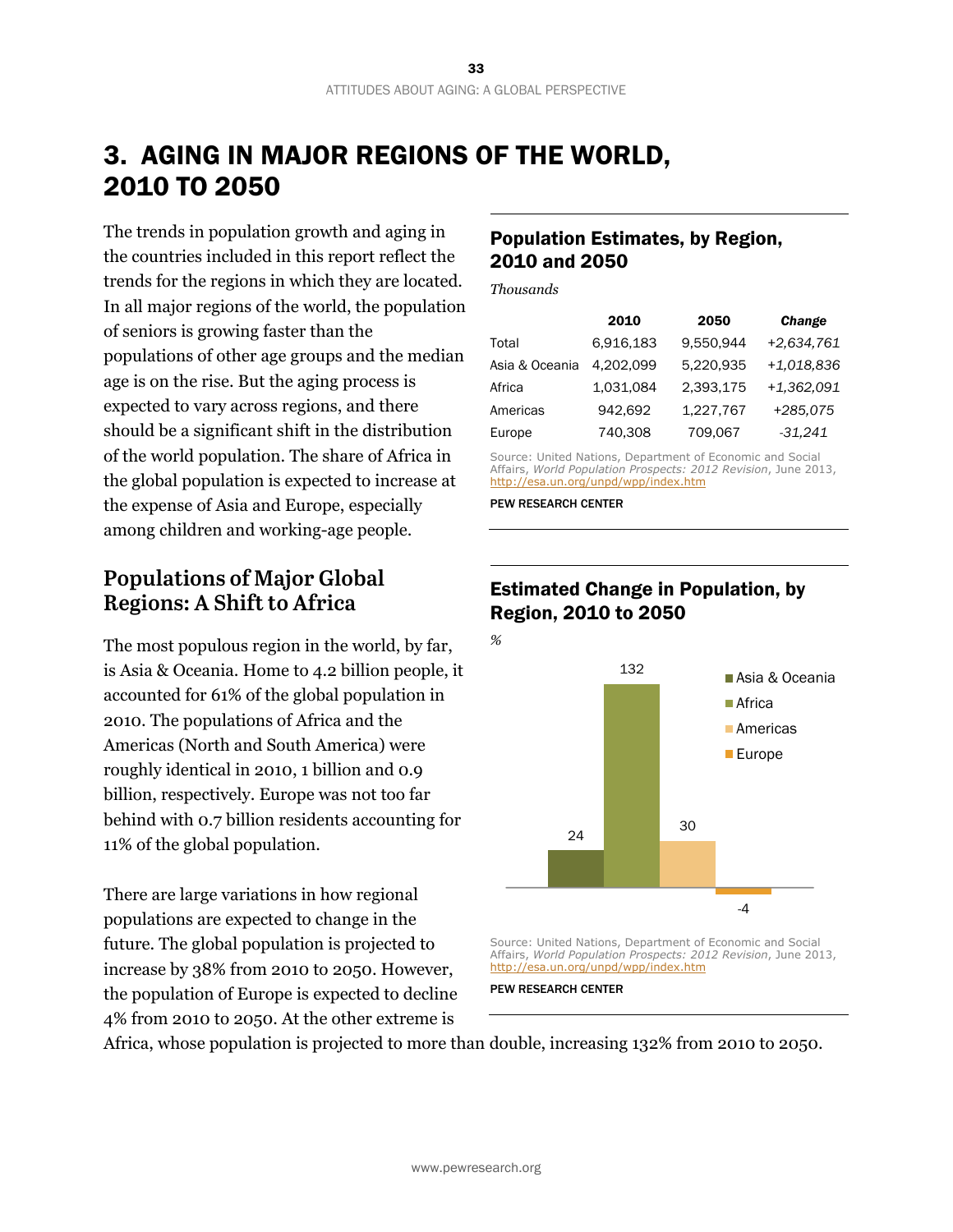Population growth in the Americas and Asia & Oceania is expected to be moderate. The population in the Americas should increase by 30% from 2010 to 2050, just a bit higher than the 28% growth expected in the U.S. The population in Asia & Oceania is expected to increase by 24%, less than in the U.S.

Africa, it is anticipated, will also have the distinction of adding the greatest number of people from 2010 to 2050. The African population is expected to increase by 1.4 billion, more than the increase of 1 billion projected for Asia & Oceania and nearly five times the increase of 0.3 billion expected for the Americas.

The rapid growth in Africa's population should increase the share of the world's population that

lives there from 15% in 2010 to 25% in 2050. The share of the global population that lives in Asia & Oceania is projected to decrease from 61% to 55%, and the share that lives in Europe should decrease from 11% to 7%. The stature of the Americas, as measured by relative population, remains more or less unchanged through 2050.





Source: United Nations, Department of Economic and Social Affairs, *World Population Prospects: 2012 Revision*, June 2013, http://esa.un.org/unpd/wpp/index.htm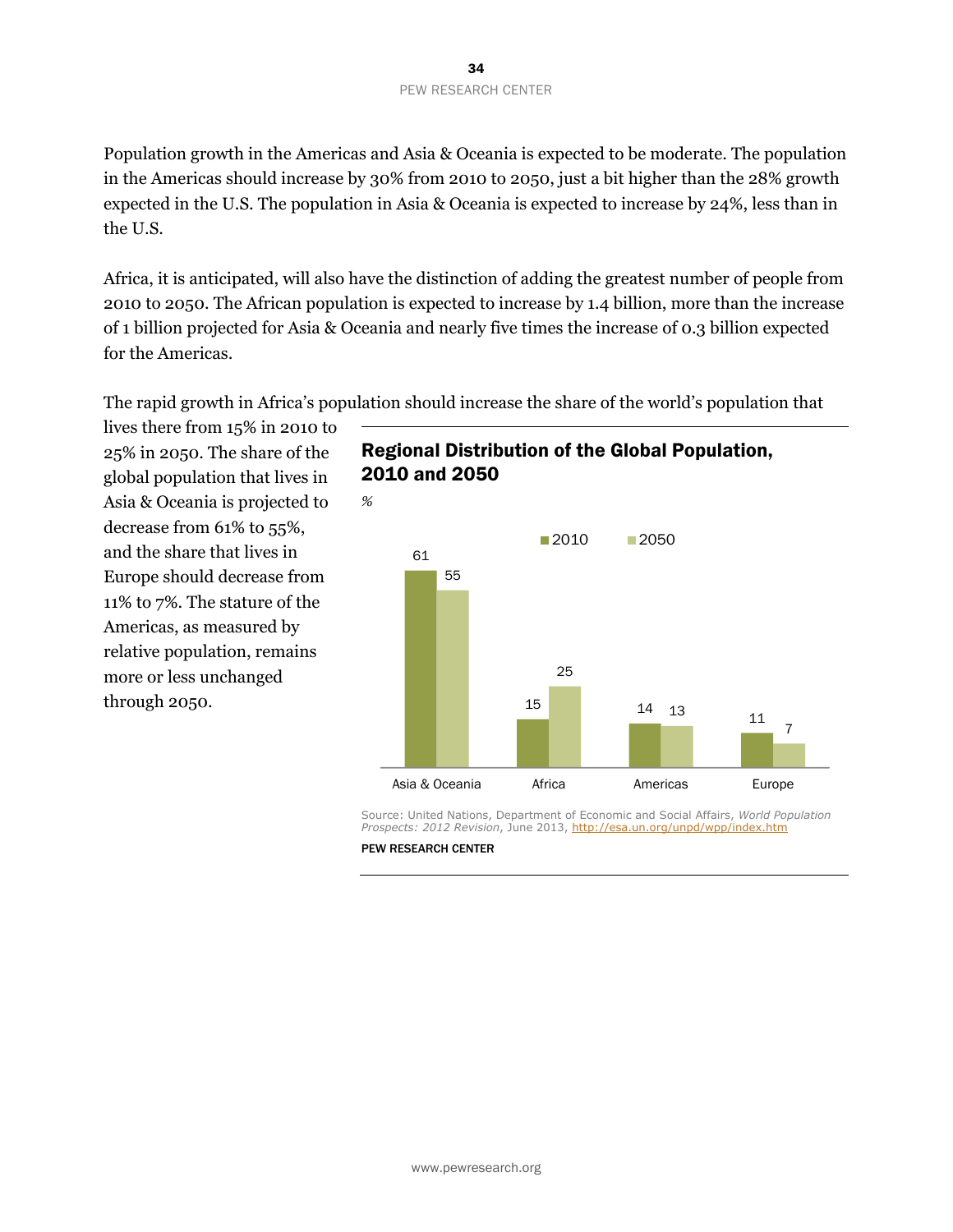### **Population Change by Region and Age Group**

Aging has a firm foothold in all regions of the world. Only the population of seniors, ages 65 and older, is projected to increase in all regions from 2010 to 2050. Once again, growth is expected to be the fastest in Africa (296%). But it should also be rapid in Asia & Oceania (216%) and the Americas (188%). The projected increase in the population of seniors in Europe is a comparatively modest 58%. However, that growth builds on what is already a large base of older residents.

The population of children younger than 15 is expected to increase only in Africa, by 82% from 2010 to 2050. In sharp contrast, the population of young children is projected to fall by 12% in Asia & Oceania, 7% in the Americas, and 4% in Europe. Africa is also the only major region where notable growth is projected for the primary working-age population. From 2010 to 2050, the population ages 15 to 64 should increase by 159% in Africa, 19% in Asia & Oceania, and 23% in the Americas. In

#### Population Change, by Region and Age, 2010 to 2050



Source: United Nations, Department of Economic and Social Affairs, *World Population Prospects: 2012 Revision*, June 2013, http://esa.un.org/unpd/wpp/index.htm

PEW RESEARCH CENTER

#### Regional Distribution of the Global Population of People 65 and Older, 2010 and 2050



Source: United Nations, Department of Economic and Social Affairs, *World Population Prospects: 2012 Revision*, June 2013, http://esa.un.org/unpd/wpp/index.htm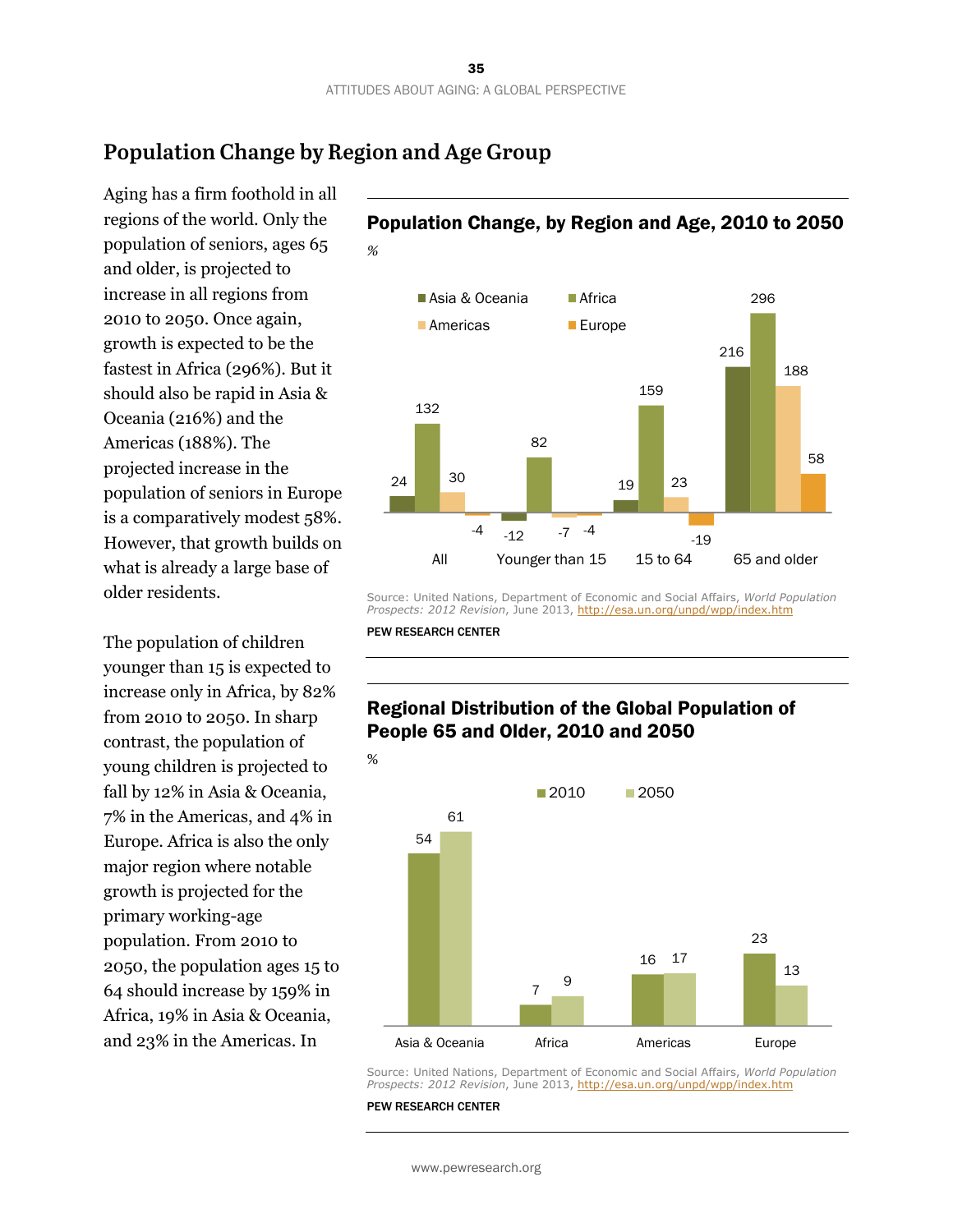#### 36 PEW RESEARCH CENTER

Europe, this population may decrease by 19%.

Overall, the projected changes in population are most sharply tilted toward the oldest age group in Asia & Oceania. In part, this is driven by the rapid aging of China. Thus, the share of the global population of people ages 65 and older living in Asia should rise from 54% in 2010 to 61% in 2050. Europe, where population is generally on the decline, is likely to find that its share of the global population of seniors has also declined, from 23% in 2010 to 13% in 2050.

At the other end of the age spectrum, the share of young children living in Africa is expected to rise sharply, from 23% in 2010 to 38% in 2050. The youth share in Asia & Oceania is projected to decline from 58% to 46%. The global labor force will also shift in the direction of Africa. The share of prime working-age people (ages 15 to 64) living in Africa is expected to increase from 13% to 25%. Asia & Oceania will likely experience erosion in its share of the working-age population, from 63% in 2010 to 56% in 2050.

#### Regional Distribution of the Global Population of People Younger than 15, 2010 and 2050



Source: United Nations, Department of Economic and Social Affairs, *World Population Prospects: 2012 Revision*, June 2013, http://esa.un.org/unpd/wpp/index.htm

PEW RESEARCH CENTER

#### Regional Distribution of the Global Population of People Ages 15 to 64, 2010 and 2050



Source: United Nations, Department of Economic and Social Affairs, *World Population Prospects: 2012 Revision*, June 2013, http://esa.un.org/unpd/wpp/index.htm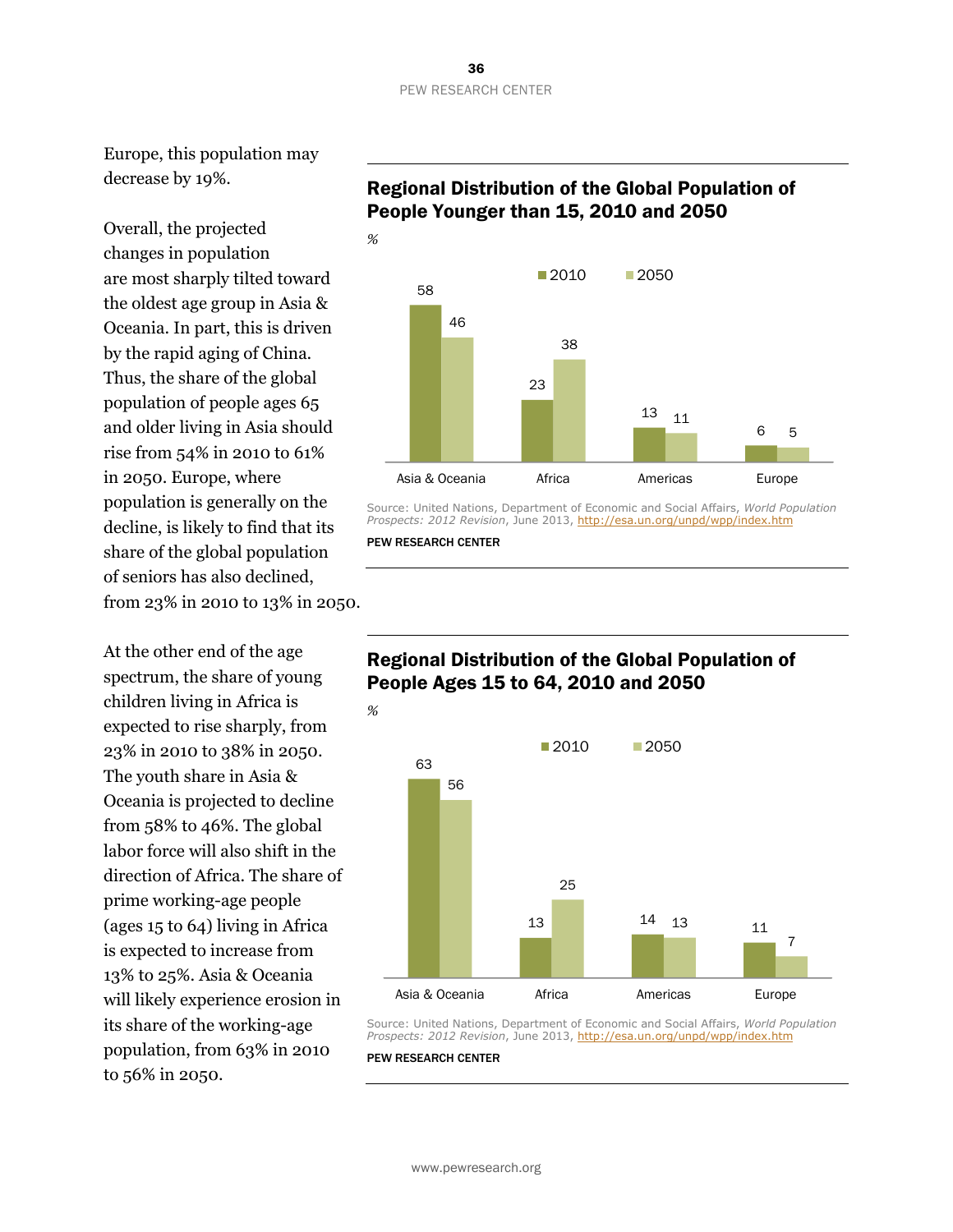### **Median Age by Region**

Europe's population is the oldest in the world, and the region should retain that distinction in 2050. In 2010, Europe was the only region with a median age of 40. It is projected to age up to 46 in 2050. Africa, with a median age of 19, is currently half as young as Europe. Africa's median is likely to rise to 25 by 2050, but even then it will be younger than any other region is *today*.

Latin America and Asia are expected to experience doubledigit increases in their median ages. The median age in Latin America should increase from 27 in 2010 to 41 in 2050, and the median age in Asia should rise from 29 in 2010 to 40 in 2050. Thus, these two regions are likely to catch up with North America by 2050 and also close much of the age gap with Europe.32 North America may age up the least, adding only four years between 2010 and 2050.

 $\overline{a}$ 



Source: United Nations, Department of Economic and Social Affairs, *World Population Prospects: 2012 Revision*, June 2013, http://esa.un.org/unpd/wpp/index.htm

PEW RESEARCH CENTER

 $32$  Asia & Oceania and the Americas are divided into their component regions in the median age chart because an aggregate median age cannot be computed from the median age of each subregion.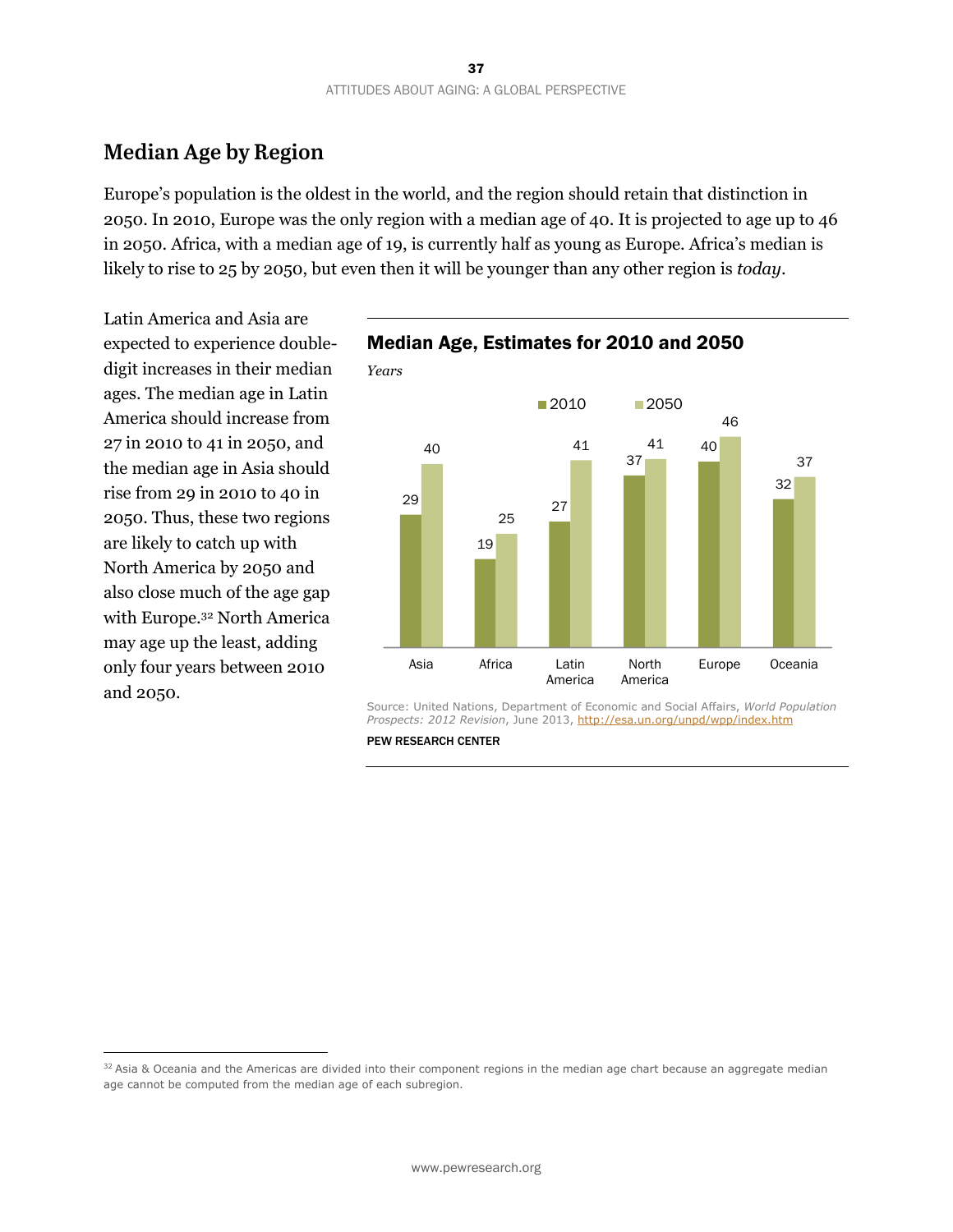### **Dependency Ratios by Region**

Because the population of seniors is projected to grow faster than the working-age population in all regions, oldage dependency ratios are also expected to rise all over the world. In Asia, the old-age dependency ratio is expected to nearly triple, from 10 seniors per 100 working-age people in 2010 to 27 in 2050. The ratio should more than double in the Americas, rising from 14 to 32, and it may nearly double in Europe, from 24 to 47. The current old-age dependency ratio in Africa is only 6, and it is expected to remain relatively low in the future, reaching 9 in 2050.

As old-age dependency ratios increase, countervailing decreases in the child dependency ratios are expected in all regions except Europe. The sharpest decline may be in Africa, where the number of children younger than 15 per 100 working-age people is expected to decrease from 74 in 2010 to 52 in 2050. The ratio falls from 38 to 28 in Asia & Oceania and from 38 to 29 in the Americas. In Europe, where

#### Old-age Dependency Ratios, by Region, 2010 and 2050

*Number of people older than 64 per 100 people of working age (ages 15 to 64)*



Source: United Nations, Department of Economic and Social Affairs, *World Population Prospects: 2012 Revision*, June 2013, http://esa.un.org/unpd/wpp/index.htm

PEW RESEARCH CENTER

#### Child Dependency Ratios, by Region, 2010 and 2050

*Number of children younger than 15 per 100 people of working age (ages 15 to 64)*



Source: United Nations, Department of Economic and Social Affairs, *World Population Prospects: 2012 Revision*, June 2013, http://esa.un.org/unpd/wpp/index.htm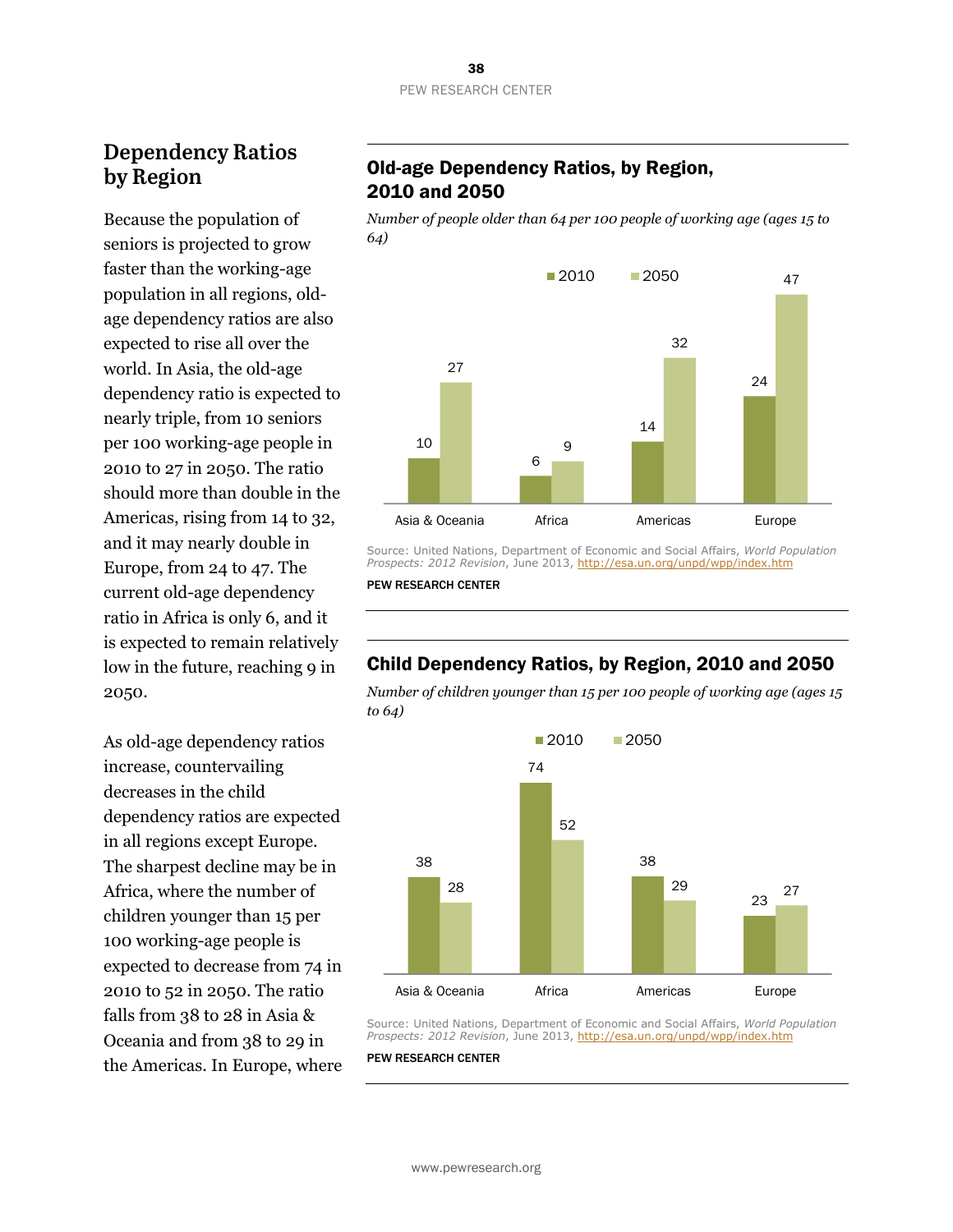the size of the working-age population is shrinking, the child dependency ratio is projected to increase from 23 in 2010 to 27 in 2050.

In Asia & Oceania and the Americas, the expected reductions in child dependency are not sufficiently large to make up for the growing numbers of seniors. The result is an expected increase in the total number of dependents per 100 working-age people—from 48 in 2010 to 55 in 2050 in Asia & Oceania and from 52 to 61 over the same period in the Americas. Europe, where the only growing population is seniors, is projected to experience the sharpest increase in the total dependency ratio, from 47 to 73. Thus, for every 100 people

### Total Dependency Ratios, by Region, 2010 and 2050





PEW RESEARCH CENTER

of working age, Europe may have nearly three-quarters the number of dependents in 2050.

Africa is the only region where dependency ratios are projected to decline. With the prime working-age population growing rapidly, the total dependency ratio in Africa is expected to decrease from 80 in 2010 to 61 in 2050. Thus, by 2050, there should be almost 20 fewer dependents per 100 working-age people in Africa. That is potentially a very favorable demographic outcome that could spur economic growth on the continent.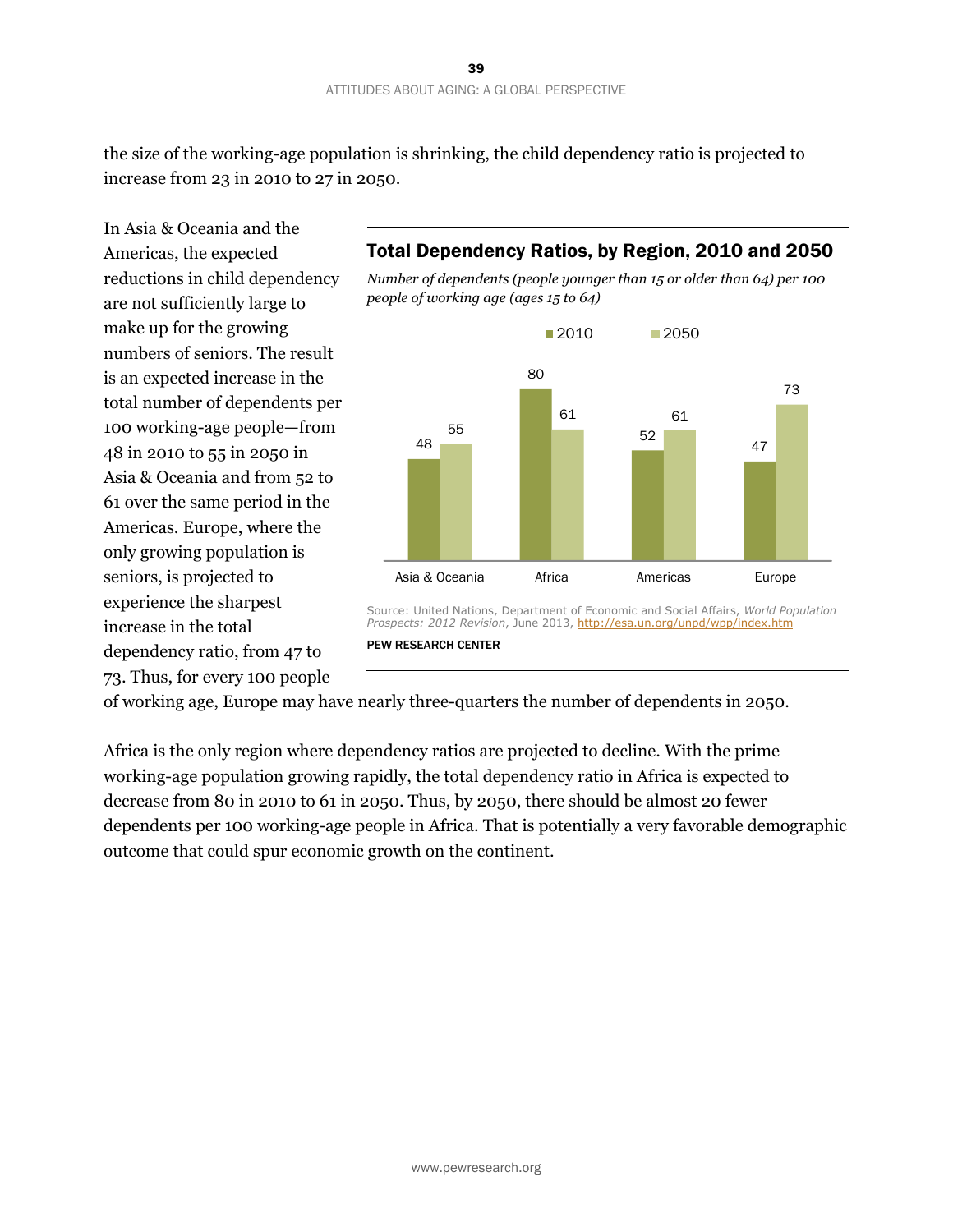# 4. POPULATION CHANGE IN THE U.S. AND THE WORLD FROM 1950 TO 2050

The demographic future for the U.S. and the world looks very different than the recent past in key respects. Growth from 1950 to 2010 was rapid—the global population nearly tripled, and the U.S. population doubled. However, population growth from 2010 to 2050 is projected to be significantly slower and is expected to tilt strongly to the oldest age groups, both globally and in the U.S.

Aging is not exactly news—the U.S. and global populations also turned older from 1950 to 2010. But future prospects for aging have garnered more attention because, unlike in the past, younger populations, those of children and those of middle-age adults, are at near standstill. Thus, the social and economic effects of aging are likely to be felt more acutely in the future.

# **Population Change**

 $\overline{a}$ 

The U.S. population is projected to increase from 312.2 million in 2010 to 400.9 million in 2050.33 For this four-decade period, that is an increase of 28% at an average annual rate of 0.6%. The anticipated annual rate of growth in the U.S. population is significantly slower than in the past. In the six decades from 1950 to 2010, the U.S. population had increased from 157.8 million to 312.2 million, a total gain of 98% at an average annual rate of 1.1%. Thus, the projected annual rate of growth in the U.S. population is only about half the rate of growth experienced in the recent past.

The projected slowdown in population growth is even sharper in the world overall. From 1950 to 2010, the world population increased from 2.5 billion to 6.9 billion, or by 174%. The average annual rate of growth—1.7%—was much higher than in the U.S. In the future, the global population is expected to increase from 6.9 billion in 2010 to 9.6 billion in 2050, or by 38%. The average annual rate of growth—0.8%—is only slightly higher than the rate projected for the U.S.

#### Estimated Change in the U.S. and Global Populations, 1950 to 2050

*%* 



Source: United Nations, Department of Economic and Social Affairs, *World Population Prospects: 2012 Revision*, June 2013, http://esa.un.org/unpd/wpp/index.htm

<sup>&</sup>lt;sup>33</sup> The UN estimate of 312.2 million exceeds the count of 308.7 million recorded in the 2010 Decennial Census of the U.S.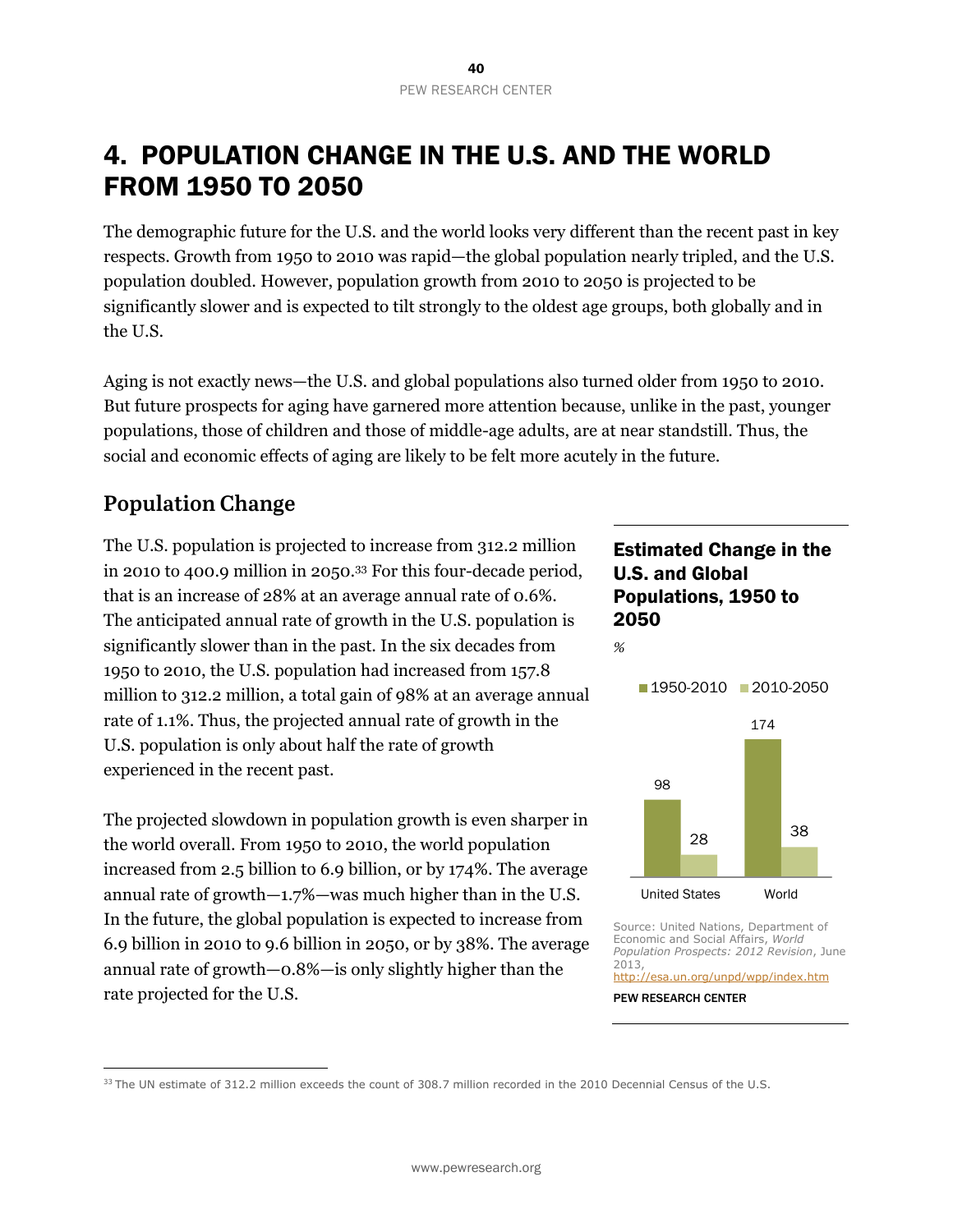

#### Estimates of the U.S. Population, by Age, 1950 to 2050

*Thousands* 

Source: United Nations, Department of Economic and Social Affairs, *World Population Prospects: 2012 Revision*, June 2013, http://esa.un.org/unpd/wpp/index.htm

PEW RESEARCH CENTER

#### Estimates of the Global Population, by Age, 1950 to 2050

*Thousands* 



Source: United Nations, Department of Economic and Social Affairs, *World Population Prospects: 2012 Revision*, June 2013, http://esa.un.org/unpd/wpp/index.htm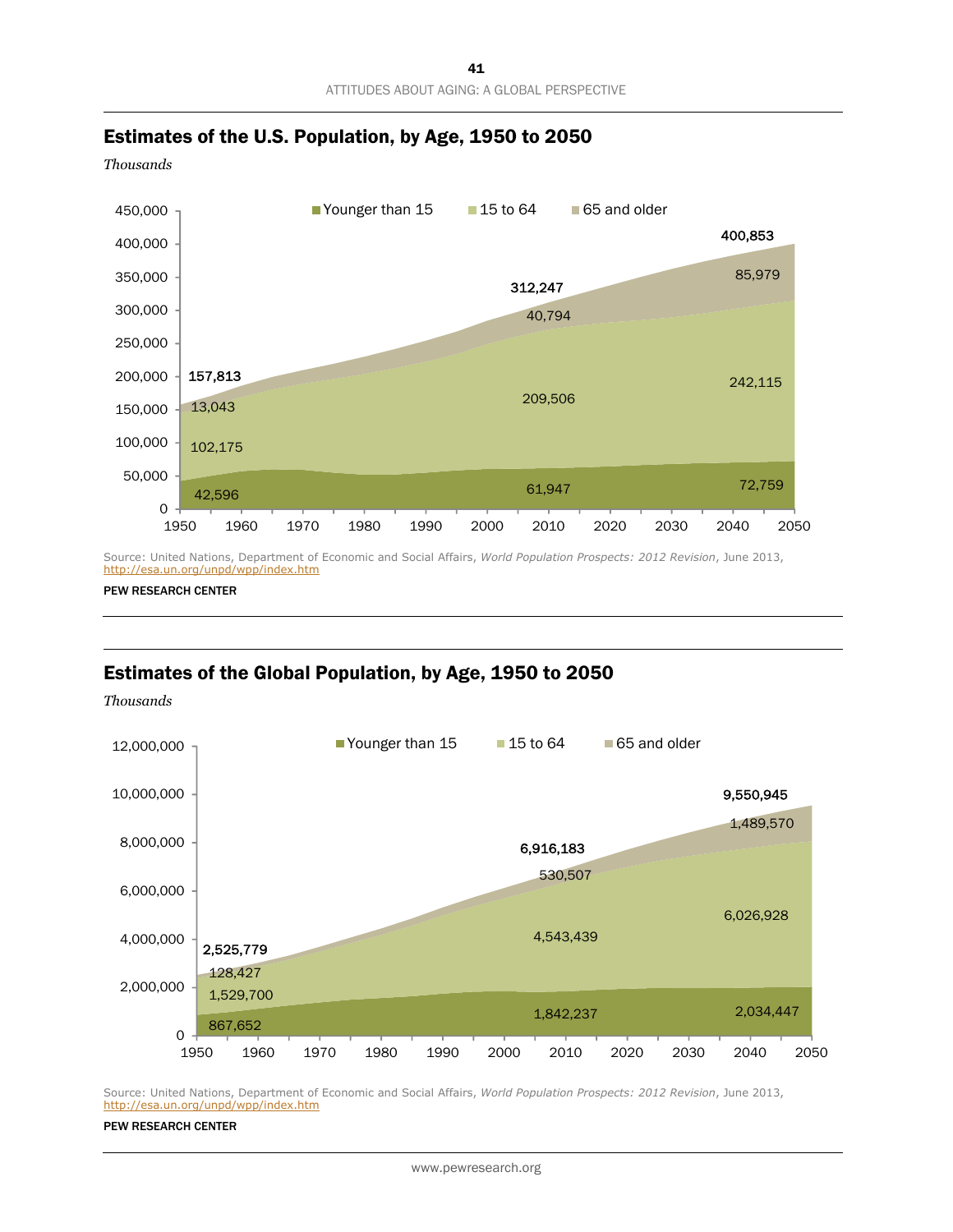### **Birth Rates, Death Rates, and Life Expectancy**

The growth of a population and changes in its age structure are closely related to trends in birth and death rates and changes in life expectancy. Both in the U.S. and in the world, birth rates have trended down since 1950, and the gap with respect to death rates has narrowed sharply, leading to a slowdown in population growth. At the same time, life expectancy has improved significantly and has contributed to the aging of populations. Both trends—falling birth rates and rising life expectancy—have been more pronounced globally than in the U.S.

From 1950 to 1955, the crude birth rate in the U.S. averaged 24.4 per 1,000 people. That was more than double the crude death rate of 9.6 per 1,000 people.34 Thus, population growth was more robust in the past. By 2010-2015, the crude birth rate in the U.S. had fallen to 13.2, much closer to the crude death rate of 8.3. By mid-century, from 2050 to 2055, the birth rate is projected to drop further to 12.2 and the death rate to rise to 10.2. Consequently, population growth from 2010 to 2050 should be much slower than it was from 1950 to 2010.

A similar convergence in birth rates and death rates is underway globally. The birth rate worldwide from 1950 to 1955—37.0 per 1,000 people—was almost twice as high as the death rate of 19.1 per 1,000 people. This led to robust gains in population. However, it is expected

 $\overline{a}$ 

#### Birth Rates and Death Rates in the U.S., 1950 to 2055

*Per 1,000 people* 



Source: United Nations, Department of Economic and Social Affairs, *World Population Prospects: 2012 Revision*, June 2013, http://esa.un.org/unpd/wpp/index.htm

PEW RESEARCH CENTER

#### Global Birth Rates and Death Rates, 1950 to 2055

*Per 1,000 people* 



Source: United Nations, Department of Economic and Social Affairs, *World Population Prospects: 2012 Revision*, June 2013, http://esa.un.org/unpd/wpp/index.htm

PEW RESEARCH CENTER

<sup>34</sup> The crude birth (death) rate is the number of births (deaths) over a given period divided by the person-years lived by the population over that period.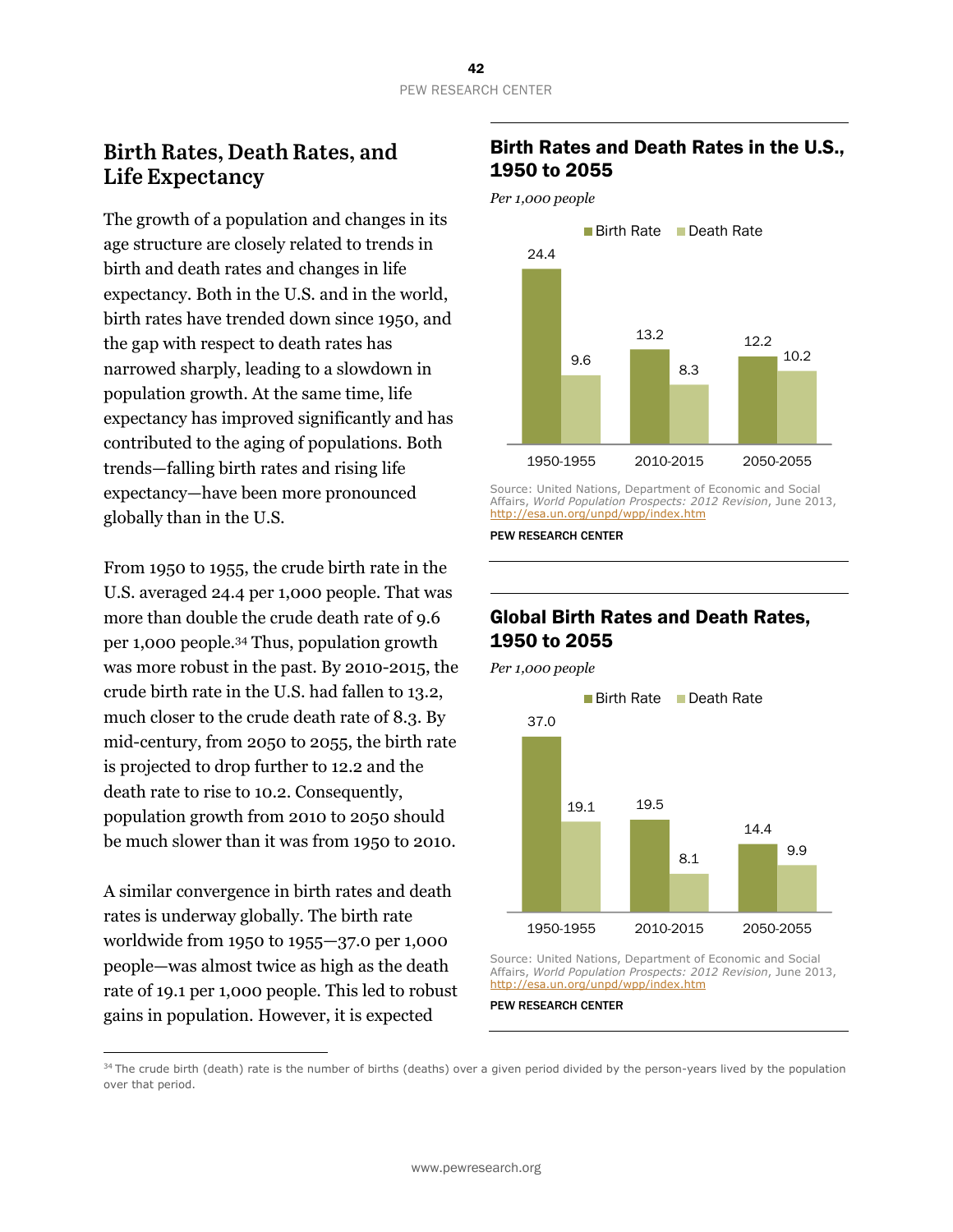that from 2050 to 2055, the global birth rate—14.4—will be nearer the projected global death rate of 9.9. Thus, as in the U.S., the global population should increase more slowly in the future.

The decrease in birth rates around the world is linked to a number of factors. These include social trends, such as the decline in marriage rates and the movement away from the family as a core living arrangement, and economic forces, such as the rising cost of raising children, the growing number of women in college and in the labor force, urbanization and, with the emergence of social insurance, the reduced need for children as a support mechanism in old age. Development of the contraceptive pill and its widespread adoption starting in the 1960s is also a factor. Government policies, such as China's imposition of a one-child policy in 1979, also may have played a role.35

Large gains in life expectancy accompanied the decline in birth rates in the U.S. and around the world. The average U.S. resident could expect to live for 79 years during 2010 to 2015, up from 69 years during 1950 to 1955. The improvement is even more striking for the world, with longevity rising from 47 years during 1950-1955 to 70 years during 2010-2015. These gains provided the foundation for an increasingly older population. Future gains in life expectancy are not expected to be nearly as sharp, either in the U.S. or the world, but it is anticipated that the aging phenomenon will persist because of steep drop-offs in birth rates.

The gains in longevity were initially due to reductions in infant mortality. Those, in turn, were driven by better sanitation, improvements in public health, and advances in overcoming childhood diseases, such as smallpox, polio and measles. General improvements in living

 $\overline{a}$ 

#### Years of Life Expectancy at Birth in the U.S. and Globally, 1950 to 2055



Source: United Nations, Department of Economic and Social Affairs, *World Population Prospects: 2012 Revision*, June 2013, http://esa.un.org/unpd/wpp/index.htm

PEW RESEARCH CENTER

standards and nutrition and changes in health-related behaviors have also been factors. In more recent decades, gains in life expectancy are increasingly being realized at older ages. That is the

<sup>&</sup>lt;sup>35</sup> Kotkin, Shroff, Modarres and Cox (2012), Hesketh, Lu and Xing (2005), Fischer and Hout (2006), and Social Trends Institute. In November 2013, China announced a relaxation of the one-child policy.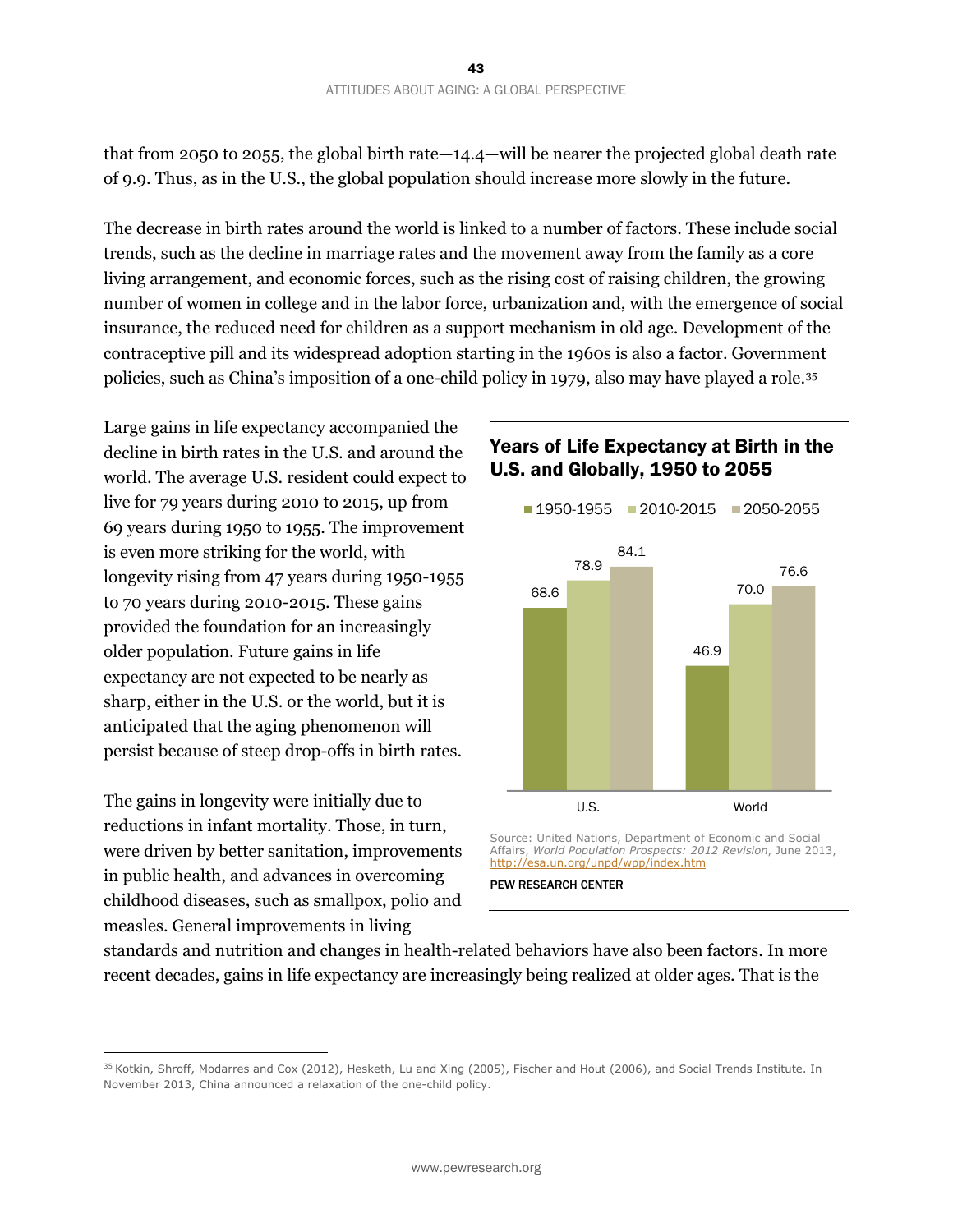consequence of medical advances against heart disease, cancer and other adult afflictions. This phenomenon has been dubbed the "longevity transition."36

# **Population Change by Age Group**

The aging of populations is not a new phenomenon—the U.S. and global populations have both turned older since 1950. However, future prospects for aging have garnered more attention because population growth is likely to be concentrated in the older age groups. The number of children and the number of middleage adults are expected to increase only slightly, and the social and economic effects of aging may be felt more acutely in the future.

Even in the past, the rate of growth in the population of seniors (ages 65 and older) exceeded the rate of growth in the populations of younger cohorts. In the U.S., the population of seniors more than tripled, from 13 million in 1950 to 40.8 million in 2010, a total gain of 213%. The percentage increase was greater than the increase in the population of 15- to 64-yearolds (105%) and the increase in the population of children younger than 15 (45%).

A similar trend characterized changes in the global population by age groups. The global population of those 65 years and older more than quadrupled, from 128.4 million in 1950 to 530.5 million in 2010. That was a gain of 313%, significantly greater than the increase of 197% among 15- to 64-year-olds and 112% among children younger than 15.

 $\overline{a}$ 

### Estimated Change in the U.S. and Global Populations, by Age, 1950 to 2010



Younger than  $15 \square 15$  to  $64 \square 65$  and older



Source: United Nations, Department of Economic and Social Affairs, *World Population Prospects: 2012 Revision*, June 2013, http://esa.un.org/unpd/wpp/index.htm

PEW RESEARCH CENTER

# Estimated Change in the U.S. and Global Populations, by Age, 2010 to 2050

*%*

Younger than  $15 \equiv 15$  to 64  $\equiv 65$  and older



Source: United Nations, Department of Economic and Social Affairs, *World Population Prospects: 2012 Revision*, June 2013, http://esa.un.org/unpd/wpp/index.htm

PEW RESEARCH CENTER

 $36$  Fischer and Hout (2006), Eggleston and Fuchs (2012) and Population Reference Bureau (2006).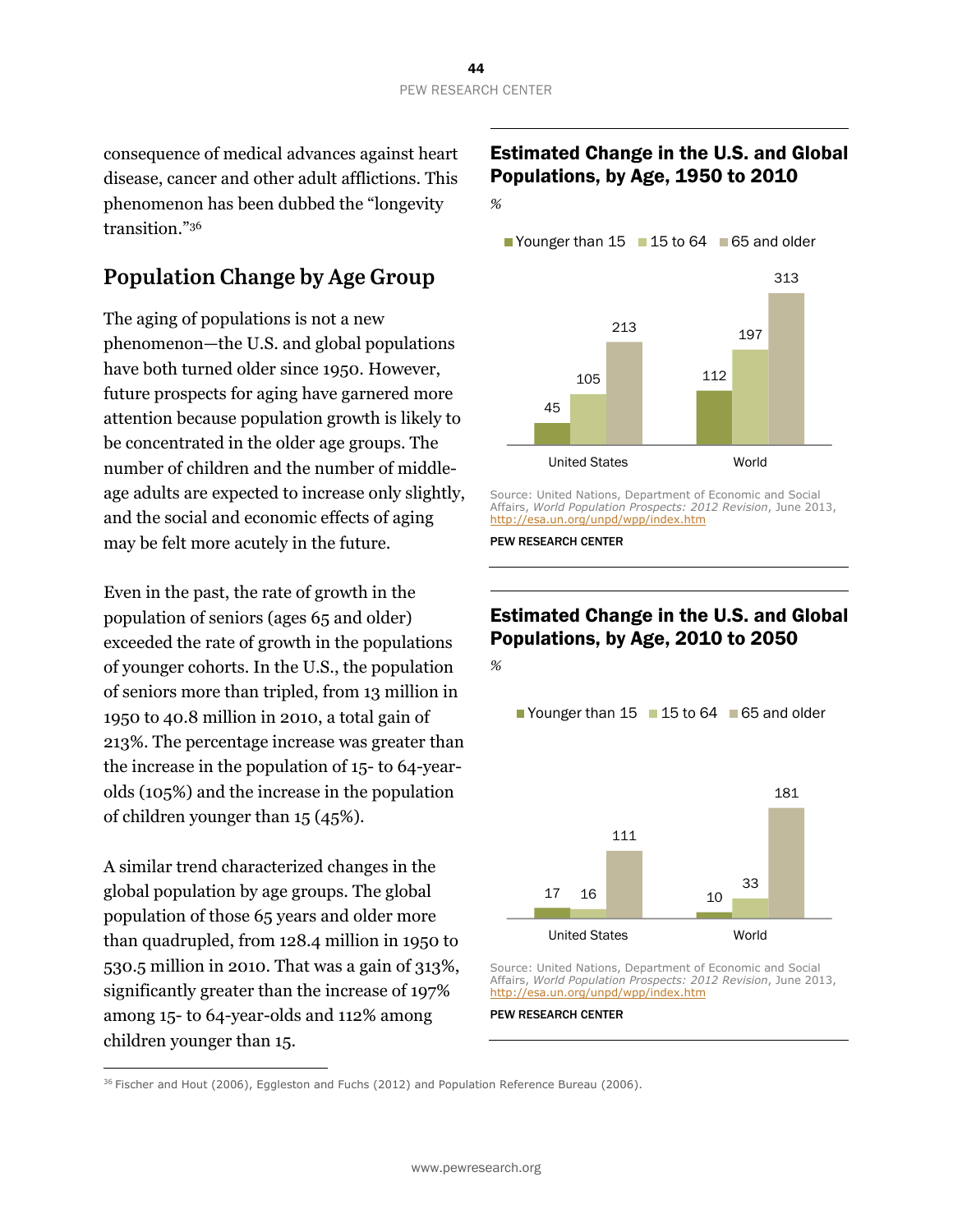The population of seniors in the U.S. and in the world should continue to increase at a fast pace from 2010 to 2050. In the U.S., the population ages 65 and older is projected to increase by 111% (to 86 million in 2050), and globally it may increase by 181% (to 1.5 billion in 2050).

Notably, the annual rate of growth in the population of seniors in the future is expected to be much as it has been in the past. In the U.S., the projected rate of increase from 2010 to 2050 is 1.9% annually, about the same as the rate that prevailed from 1950 to 2010. A temporary surge in the growth rate of this population will occur from 2010 to 2030 as the baby boomers turn 65 and older. However, the rate of growth in the population of seniors is expected to slow sharply from 2030 to 2050.37 Globally, the population of seniors is projected to grow at 2.6% per year from 2010 to 2050. That is only slightly higher than the annual rate of growth of 2.4% from 1950 to 2010.

The key distinction between the past and the future is that the growth in the population of young children virtually grinds to a halt through the middle of the century. Estimates indicate that the global population of children younger than 15 will increase by only 10% from 2010 to 2050. The U.S. will likely experience more growth—17% in total from 2010 to 2050—but at the modest rate of 0.4% annually.

The future may also feature steep drop-offs in the rates of growth of 15- to 64-year-olds. From 1950 to 2010, this age cohort grew at an annual rate of 1.2% in the U.S. and at an annual rate of 1.8% in the world overall. The annual rates of growth are projected to be only one-third as high from 2010 to 2050—0.4% in the U.S. and 0.7% globally.

Because of the lack of change in the size of younger age cohorts, seniors are expected to account for much higher proportions of overall population growth in the future than they did in the past. In the U.S., the senior population is projected to increase by 45.2 million and account for 51% of the overall increase of 88.6 million people. In sharp contrast, the change in the populations

 $\overline{a}$ 

### Proportion of U.S. Population Growth Accounted for by Age Groups, 1950 to 2050





Source: United Nations, Department of Economic and Social Affairs, *World Population Prospects: 2012 Revision*, June 2013, http://esa.un.org/unpd/wpp/index.htm



<sup>&</sup>lt;sup>37</sup> The large cohort of baby boomers started turning 65 in 2011. Between 2010 and 2030 the population of seniors in the U.S. is expected to increase at an annual average rate of 3%. However, the last of the boomers will have turned 65 by 2030, and from 2030 to 2050 the U.S. population of seniors is expected to increase at a rate of only 0.8% per year. Thus, the average rate of growth in this population from 2010 to 2050 turns out to be no faster than from the average rate of growth from 1950 to 2010.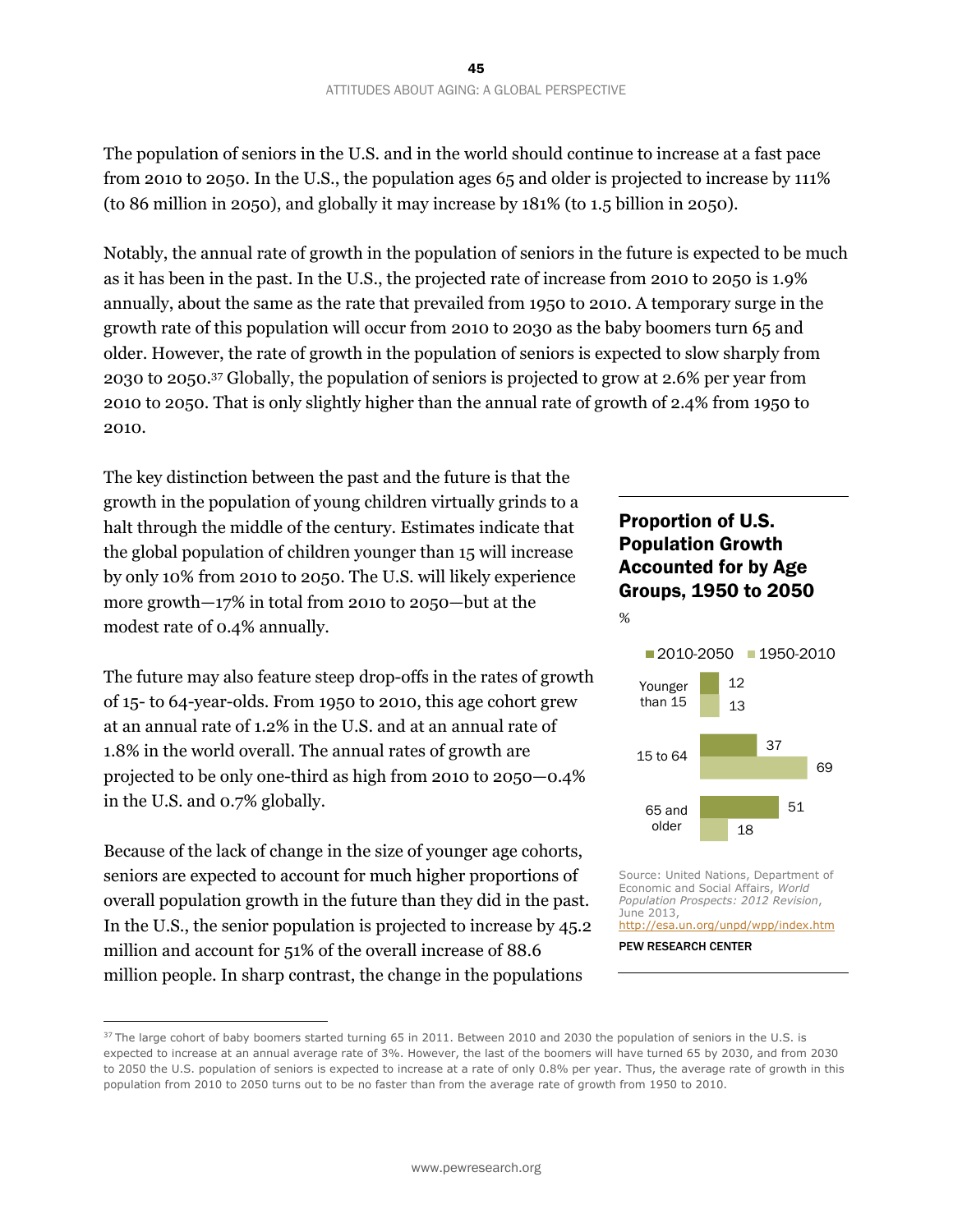ages 65 and older accounted for only 18% of the increase in the overall population from 1950 to 2010.

Similar to the projections for the U.S., the global increase in the population ages 65 and older is expected to account for 36% of the overall increase of 2.6 billion from 2010 to 2050. This, too, stands in sharp relief with the past, when this age cohort accounted for only 9% of the increase in the global population from 1950 to 2010.

#### Proportion of Global Population Growth Accounted for by Age Groups, 1950 to 2050



Source: United Nations, Department of Economic and Social Affairs, *World Population Prospects: 2012 Revision*, June 2013, http://esa.un.org/unpd/wpp/index.htm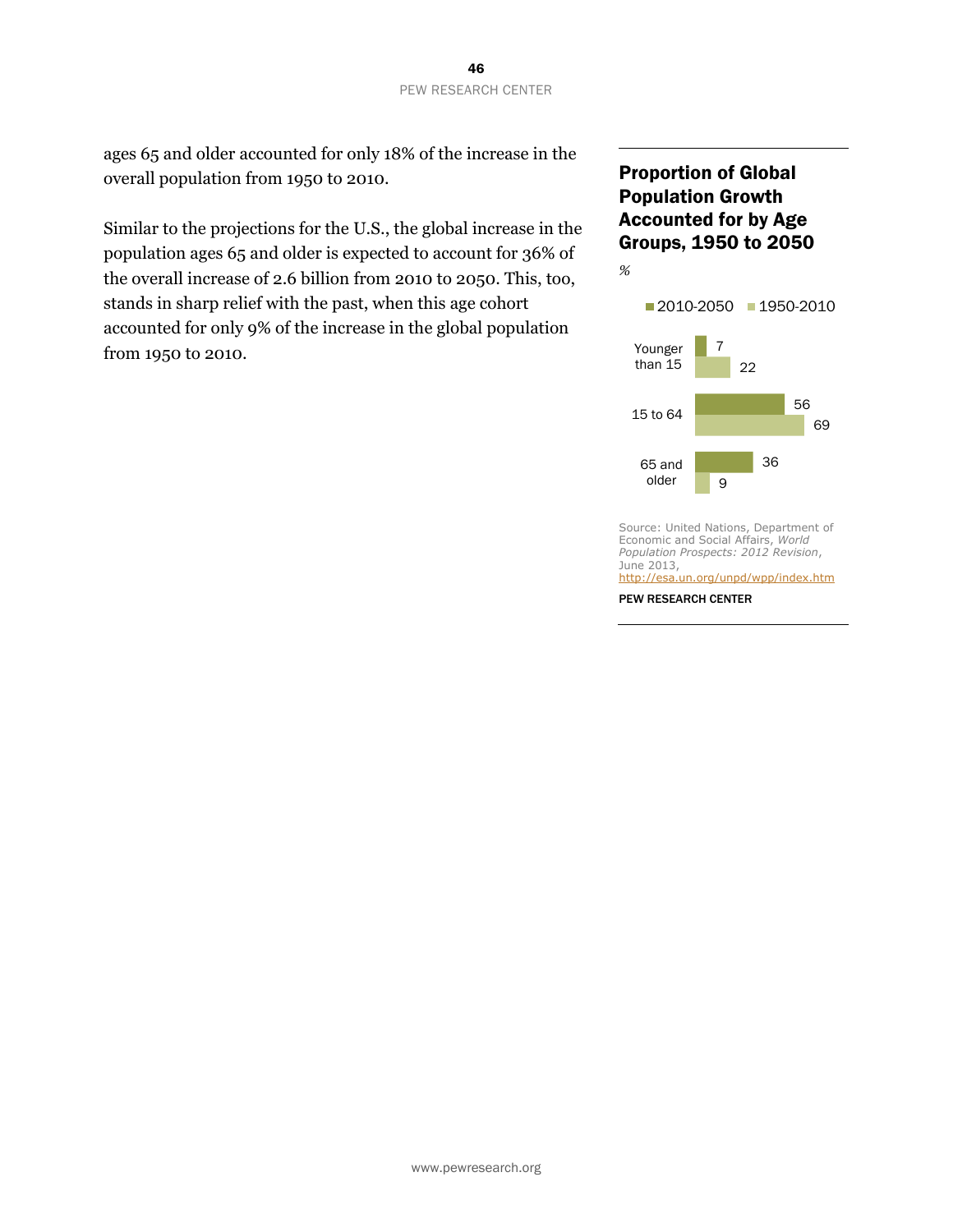### **Changes in the Age Structures of the U.S. and Global Populations**

The aging of the U.S. and global populations is encapsulated in the steady rise in their median ages since 1950. In the U.S., the median age increased from 30 in 1950 to 37 in 2010. Globally, the median age rose from 24 in 1950 to 29 in 2010. In the past, therefore, the U.S. aged faster than the world overall.

In the future, however, the world is projected to age more rapidly than the U.S. The median age in the U.S. should rise moderately, from 37 in 2010 to 41 in 2050. The increase in the global median age likely will be sharper, from 29 in 2010 to 36 in 2050.



As the world population turns older at a faster clip, the U.S. share in the global population of seniors should diminish. In 1950, the U.S. was home to 10.2% of the world's seniors. That share had slipped to 7.7% by 2010 and is projected to drop further to 5.8% by 2050.



The U.S. Share in the Global Population, by Age, 1950, 2010 and 2050

Source: United Nations, Department of Economic and Social Affairs, *World Population Prospects: 2012 Revision*, June 2013, http://esa.un.org/unpd/wpp/index.htm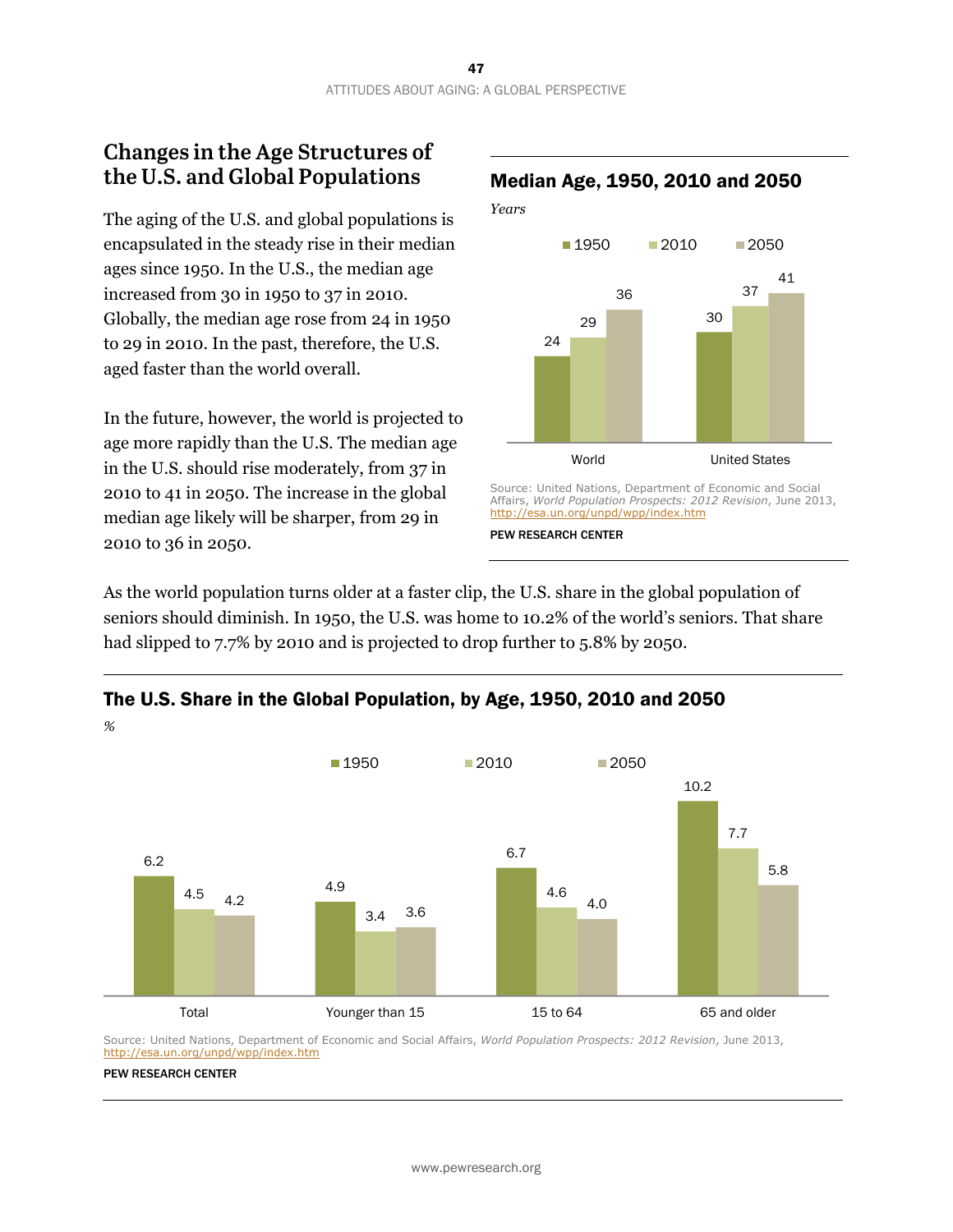In a reversal of past trends, the share of children younger than 15 who live in the U.S. may nudge up, from 3.4% to 3.6%.

It is projected that the U.S. will attain a significant milestone in aging by 2050. By then, the U.S. population ages 65 and older will be larger than the population of children younger than 15. More specifically, onein-five U.S. residents (21.4%) is expected to be 65 and older in 2050 compared with less than one-in-five residents (18.2%) who are younger than 15. In 2010, the youngest age cohort accounted for 19.8% of the U.S. population, significantly higher than the share of the oldest age cohort (13.1%).

The age structure of the global population is headed in the same direction as the U.S. The share of children younger than 15 in the global population is expected to drop from 26.6% in 2010 to 21.3% in 2050. The share of people 65 and older is expected to double, from 7.7% in 2010 15.6% in 2050. Overall, the age structures of the U.S. and the world population will resemble each other more closely in the future.

#### Distribution of the U.S. Population, by Age, 1950, 2010 and 2050



Source: United Nations, Department of Economic and Social Affairs, *World Population Prospects: 2012 Revision*, June 2013, http://esa.un.org/unpd/wpp/index.htm

PEW RESEARCH CENTER



#### Distribution of the Global Population, by Age, 1950, 2010 and 2050

Source: United Nations, Department of Economic and Social Affairs, *World Population Prospects: 2012 Revision*, June 2013, http://esa.un.org/unpd/wpp/index.htm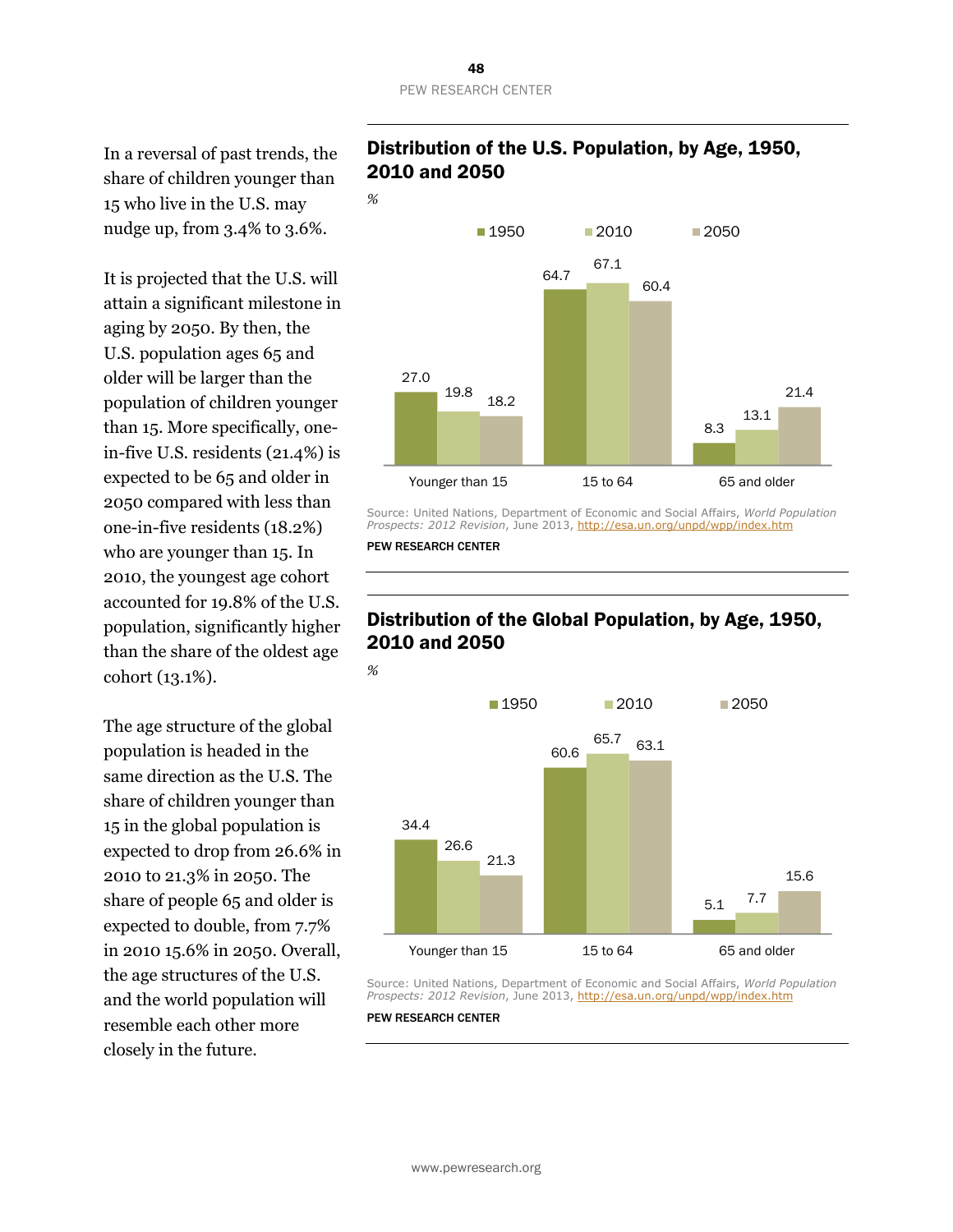# **Dependency Ratios in the U.S. and Globally**

The old-age dependency ratio in the U.S. is projected to nearly double. The number of people ages 65 and older per 100 working-age people in the U.S. is expected to increase from 19 in 2010 to 36 in 2050.

That is partly due to the aging of baby boomers and partly due to the drop-off in population growth. However, because the child and middle-age populations in the U.S. are expected to increase at about the same pace, the child dependency ratio in the U.S. will be unchanged at 30 from 2010 to 2050. Thus, the future increase in the total dependency ratio in the U.S.—



*Prospects: 2012 Revision*, June 2013, http://esa.un.org/unpd/wpp/index.htm

#### Dependency Ratios in the U.S., 1950, 2010 and 2050

from 49 dependents per 100 working-age people in 2010 to 66 in 2050—is driven by aging.

PEW RESEARCH CENTER

The increase in the old-age dependency ratio in the U.S. is not a new phenomenon. The ratio previously rose from 13 in 1950 to 19 in 2010. However, the child dependency ratio fell sharply in the past, from 42 in 1950 to 30 in 2010. That was the consequence of tumbling birth rates in the wake of a baby boom-fueled bulge in the middle of the U.S. age distribution. Thus, despite an overall aging of the population, the number of dependents per 100 working-age people in the U.S. fell from 54 in 1950 to 49 in 2010.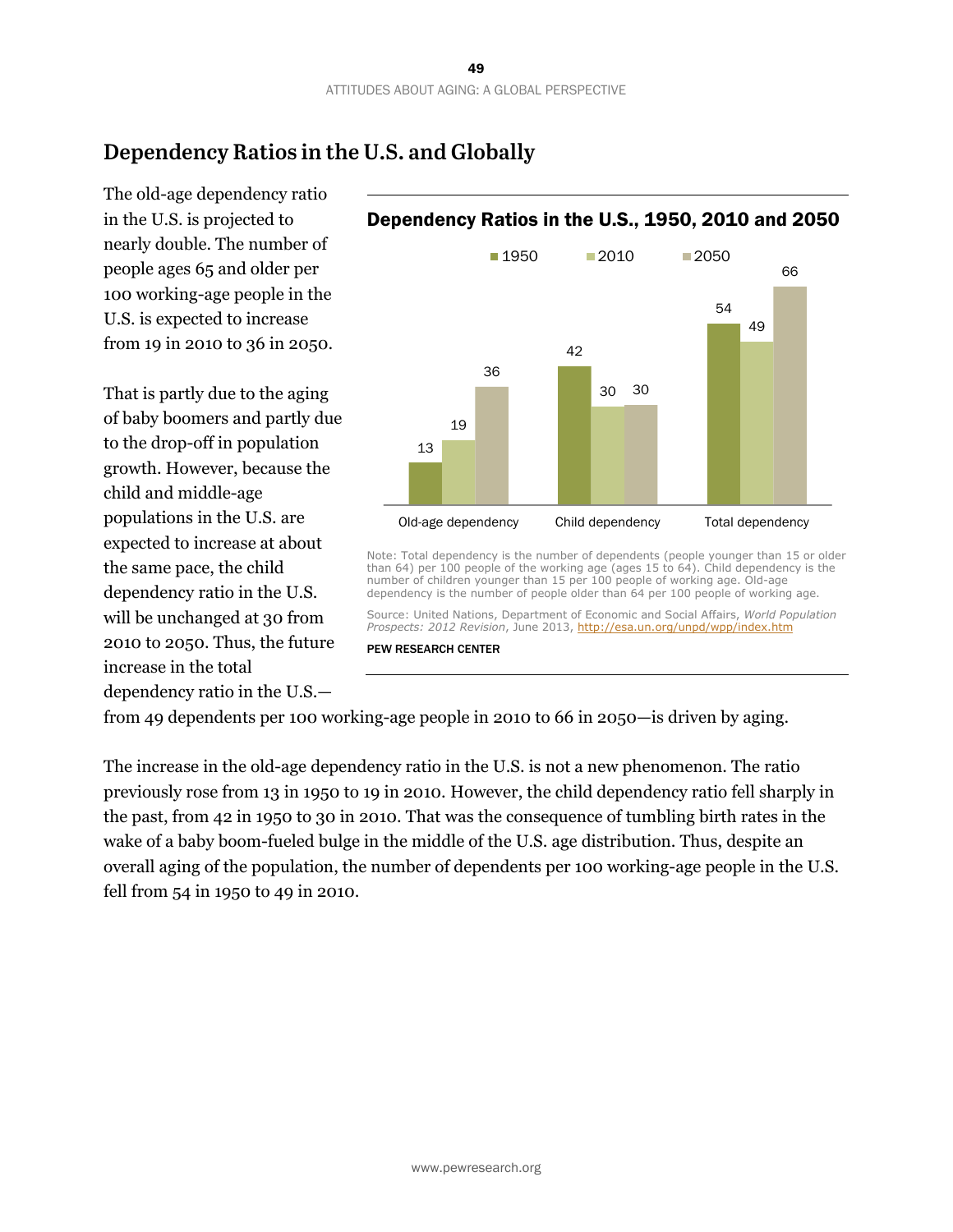Old-age dependency ratios in the world overall are less than in the U.S. but they are projected to rise slightly faster. The number of people ages 65 and older per 100 working-age people in the world is expected to more than double in the future, from 12 in 2010 to 25 in 2050. However, global increases in old-age dependency may be balanced by steep declines in the child dependency ratio, from 41 in 2010 to a near U.S.-like level of 34 in 2050. This means that the total dependency ratio in the world is expected to increase from 52 in 2010 to 58 in 2050, a much smaller increase than in the U.S.

#### Global Dependency Ratios, 1950, 2010 and 2050



Note: Total dependency is the number of dependents (people younger than 15 or older than 64) per 100 people of the working age (ages 15 to 64). Child dependency is the number of children younger than 15 per 100 people of working age. Old-age dependency is the number of people older than 64 per 100 people of working age.

Source: United Nations, Department of Economic and Social Affairs, *World Population Prospects: 2012 Revision*, June 2013, http://esa.un.org/unpd/wpp/index.htm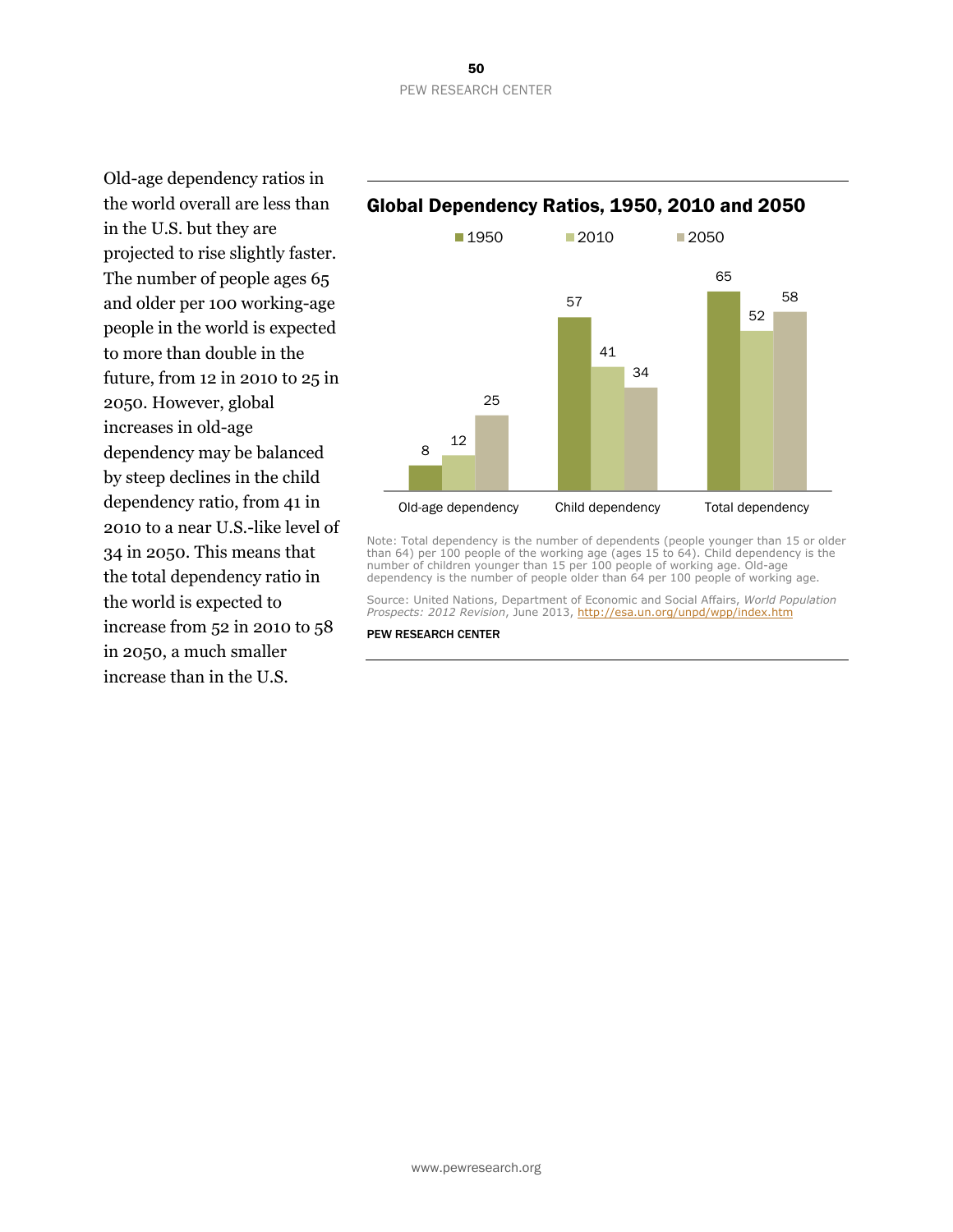# 5. AGING AND SOCIAL INSURANCE SYSTEMS

The aging of populations raises concerns about the affordability of publicly funded pension and health care programs in the future. Many developed economies already expend a sizable share of their GDP on these programs. For example, public expenditures on pensions and health care currently consume about 13% of GDP in the U.S. and in excess of 20% in France. For these economies, the pressing question is whether population aging will push public pensions and health care programs to consume ever-rising proportions of national income.38

Emerging economies typically do not have expansive public pension and health care programs. India and Indonesia, for example, each spend only 2% of their GDP on these programs. The challenge for these economies is to build their social insurance programs to meet the needs of their increasingly older populations and to do so in a fiscally sound manner.

In addition to increased demand for old-age financial and medical support, aging raises the possibility that per capita output sags with relatively fewer people in the workforce. These trends are unfolding in a climate of health-cost inflation that has risen faster than general inflation for several decades in most countries. However, an increase in public expenditures on pensions and health care *as a share* of national income is not inevitable. Future improvements in technology and gains in productivity, containment of health-cost inflation and delayed retirements may generate sufficiently large countervailing forces to slow this growth in spending.

This section reviews evidence on what governments are currently spending on public pensions and health care and the degree to which those amounts are projected to rise by 2050. The focus is on the 18 countries for which data are available on current and projected public expenditures on pensions and health care. In these countries, public expenditures on pensions and health care are generally expected to rise as a share of GDP. By and large, health care expenditures are expected to increase at a faster pace than expenditures on pensions. However, aging is not the principal driver of growth in public health care expenditures in the long run. Other factors, such as cost inflation, loom larger in many countries.

<sup>&</sup>lt;sup>38</sup> The terms GDP and national income are used interchangeably in this report.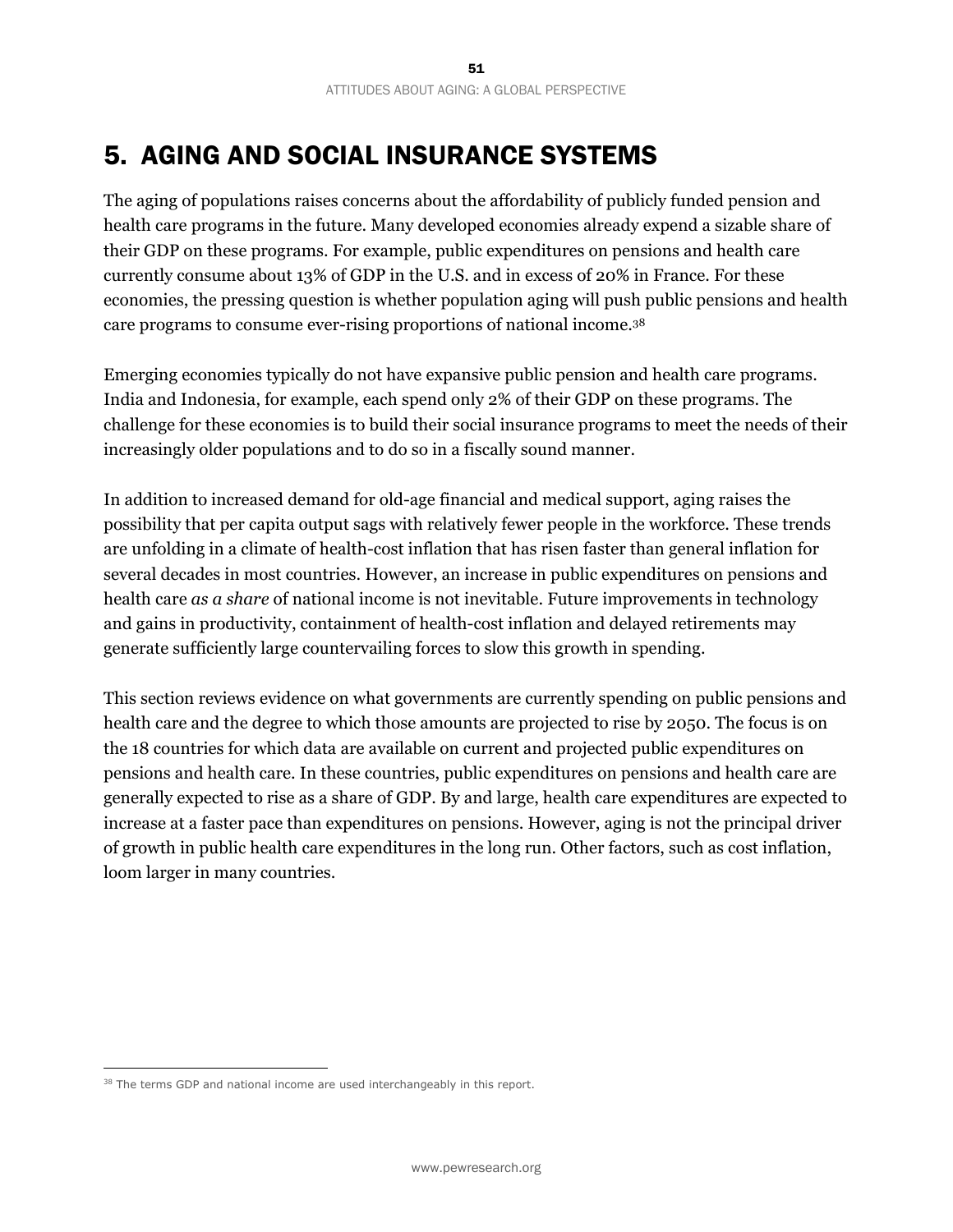# **Public Pension Expenditures**

Public expenditures on pensions tend to be higher in developed economies. Italy leads the pack among the countries included in this report, spending 15.6% of its GDP in 2010 on public pensions. France spent 14.3% of its GDP on public pensions, followed by Germany (10.9%), Spain (10.8%) and Japan (10.0%). The U.S. spent 6.8% of its GDP on public pension schemes in 2010, less even than Brazil (9.1%) and Argentina (7.4%).39 Government expenditures on pensions were in the order of 1% to 2% of GDP in Mexico, India, Indonesia, Pakistan, South Korea and South Africa.

Pension expenditures in developed economies are higher partly because they have older populations and partly because they provide more generous benefits. The share of the population ages 65 and older in 2010 was the highest in the U.S., Japan and European nations. Pension payments also generally replace a greater share of average wages in these countries. This "replacement rate" is about 40% in the U.S. and is higher still in France, Germany, Italy and Spain. Replacement rates in Russia, Argentina and Brazil, among the leading emerging economies, match or top the rates in the U.S. In India, Pakistan, China, Indonesia and Mexico, whose populations are relatively young, replacement rates are lower. South Korea also has a relatively low replacement rate, on par with India at about 10%.

 $\overline{a}$ 

#### Estimates of Public Pension Expenditures as a Share of GDP, 2010 and 2050



Source: Clements, B., D. Coady, F. Eich, S. Gupta, A. Kangur, B. Shang and M. Soto. "The Challenge of Public Pension Reform in Advanced and Emerging Market Economies," International Monetary Fund, Occasional Paper 275 (2012)

<sup>&</sup>lt;sup>39</sup> The estimates reported in this section are from the International Monetary Fund (IMF), the Organization for Economic Co-operation and Development (OECD) and the Congressional Budget Office (CBO). Estimates may vary across sources because of differences in definitions. For example, data on U.S. public pension expenditures from the IMF include not just Social Security but also state and local plans; the CBO includes only federal expenditures.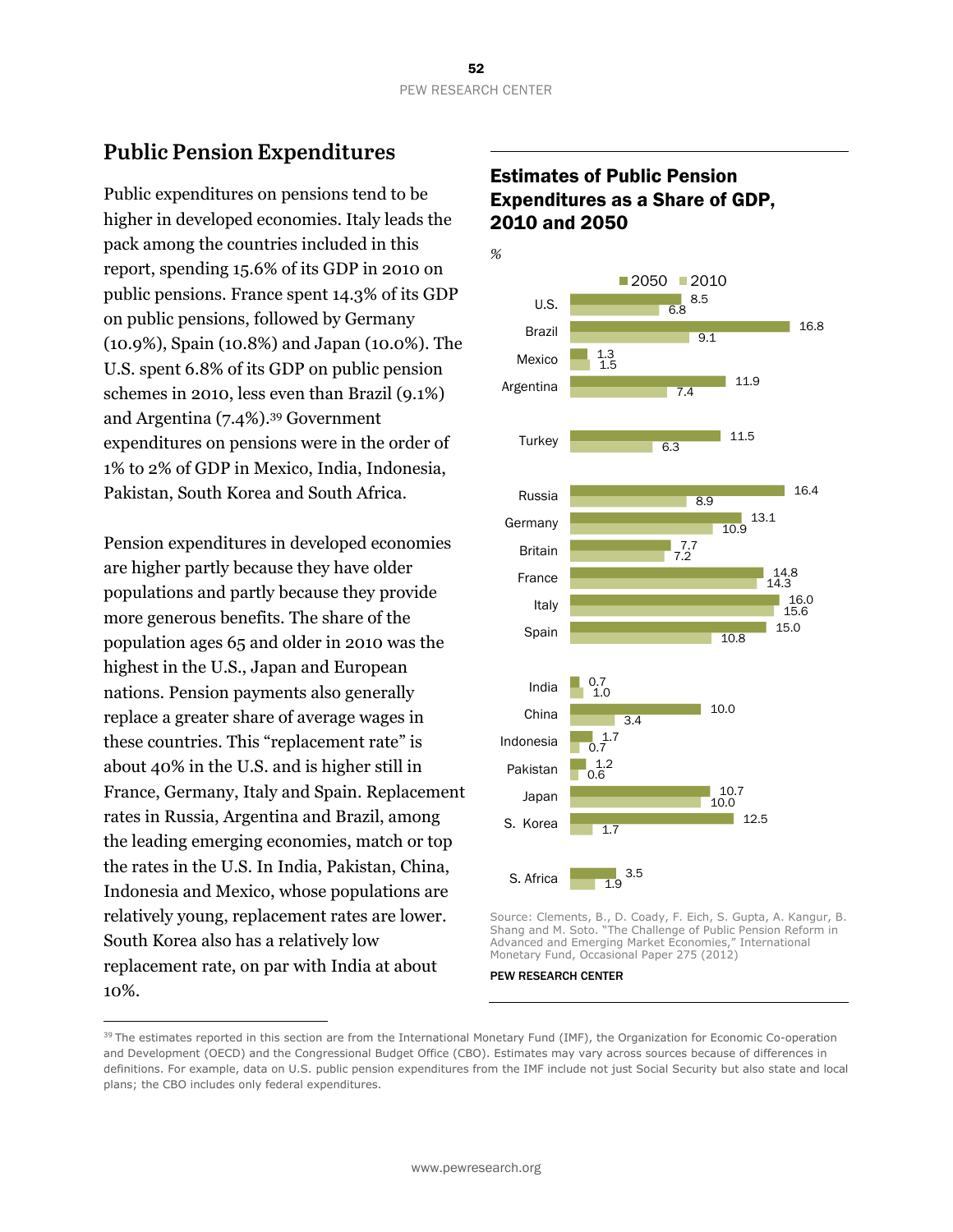Public pension expenditures as a share of GDP are projected to rise from 2010 to 2050 in all countries except Mexico and India.40 South Korea and China, among the countries with the most rapidly increasing median age, are expected to experience the sharpest increases in public pension expenditures—from 1.7% of GDP in 2010 to 12.5% in 2050 in South Korea and from 3.4% to 10.0% over the same period in China. Expenditures, as a share of GDP, are projected to nearly double and climb above 15% in Brazil and Russia. Turkey and Argentina are also likely to cross the doubledigit threshold in pension expenditures by 2050.

However, projected increases in pension expenditures are modest in the U.S., Japan and European countries other than Russia. In the U.S., for example, public pension spending rises from 6.8% of GDP in 2010 to 8.5% in 2050. Projected increases in spending are comparably small in Germany, Britain, France, Italy, Spain and Japan.41

The expected rise in pension expenditures is lower among the developed economies because they are currently aging up at a less rapid pace and because many have implemented reforms that are expected to limit the growth in pension expenditures. In the U.S., for example, the original Social Security full retirement age of 65 has been gradually on the rise since 1983. It is scheduled to level off at 67 for people born after 1959.42 The age for receiving a pension is also set to increase in France, Italy, Spain, Britain and Japan. Other reforms limiting pension spending include changes in replacement rates and indexation rules. Meanwhile, Argentina, Brazil and China are among countries adopting more generous pension policies. Reforms introduced in South Korea starting in 1988—expanding coverage and raising replacement rates—are expected to result in sharp increases in public pension expenditures in the future.43

Overall, future increases in pension spending, as projected by the International Monetary Fund (IMF), are driven mostly by the rate at which a country is aging. Countries that are currently older but in which the pace of aging has slowed—the U.S., Germany, Italy, Britain, France and Japan should experience relatively smaller increases in public pension expenditures. Countries whose populations are currently young but are entering a more rapid phase of aging—China, Indonesia, Brazil, Turkey and Egypt—are expected to experience a faster rate of increase in public pension spending.

<sup>&</sup>lt;sup>40</sup> Projections of pension expenditures are subject to a great degree of uncertainty. That is because they depend not only on population projections but also on macroeconomic projections for GDP, assumptions about the labor force, and policy parameters relating to eligibility ages and replacement rates.

 $41$  These projections are from Clements et al. (2012). The CBO, in its extended baseline scenario, projects that Social Security expenditures will increase from 5% of GDP in 2012 to 6.2% of GDP in 2037 (CBO, June 2012).

<sup>&</sup>lt;sup>42</sup> See CBO (January 2012) and http://www.socialsecurity.gov/retire2/agereduction.htm</u>. The full retirement age is when Social Security participants are eligible to receive full benefits. Participants can begin collecting partial benefits at 62.<br><sup>43</sup> Clements et al. (2012). Spending in Korea is expected to increase sharply despite recent increases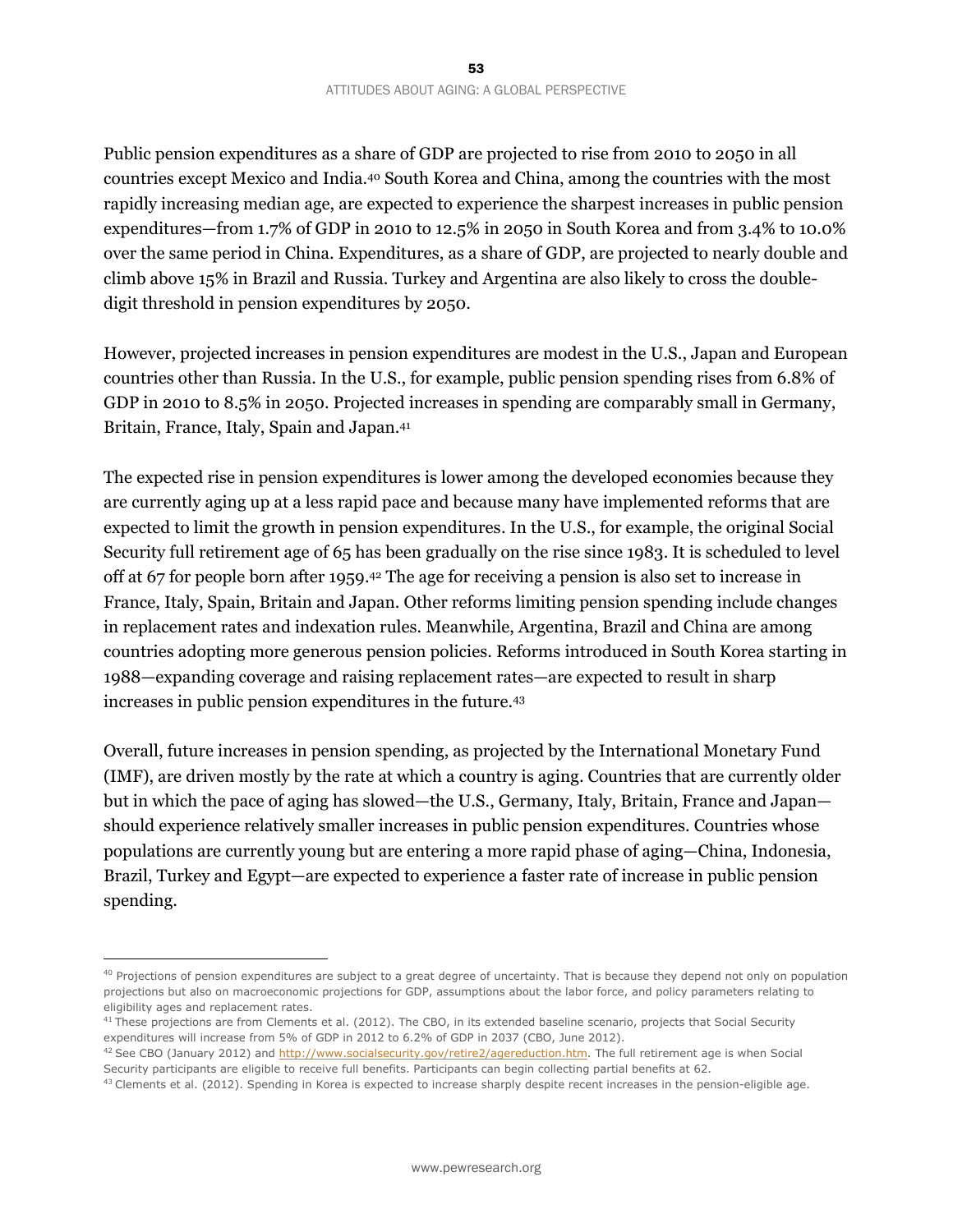## **Public Health Expenditures**

Governments in most countries currently spend about as much of their resources on health care as they do on pensions, or a bit less. Once again, the older, more developed economies lead the way. France committed 8.7% of GDP in 2010 to public health care expenditures, followed closely by Britain (8.0%) and Germany (7.9%). The U.S., Japan, Italy and Spain spent about 6% to 7% of their national incomes on public health care.

Public health expenditures in the other countries ranged from about 1% to 5% of GDP. Pakistan (0.3%), India (0.9%) and Indonesia (1.3%) spent the lowest share of their national incomes on public health care. Russia and Turkey (both at 3.6%) were topped by Argentina (4.8%) and Brazil (5.1%).

Expenditures on public health care are a function of the eligible population, the generosity of benefits and the cost of health care. As a rule of thumb, the more developed economies have older populations, provide more benefits and face higher cost of health care delivery. It is not surprising, therefore, that these countries also devote a greater share of their national incomes on public health care.

Projections of health care expenditures indicate significant increases in government outlays are in the cards for most countries. Spending in the U.S. is projected to more than double, from 6.7% of GDP in 2010 to 14.9% in 2050. That would put the U.S. at or above the spending share projected for France (14.6%), Germany

#### Estimates of Public Expenditures on Health as a Share of GDP, 2010 and 2050



Source: International Monetary Fund. "From Stimulus to Consolidation: Revenue and Expenditure Policies in Advanced and Emerging Economies," Fiscal Affairs Department (April 30, 2010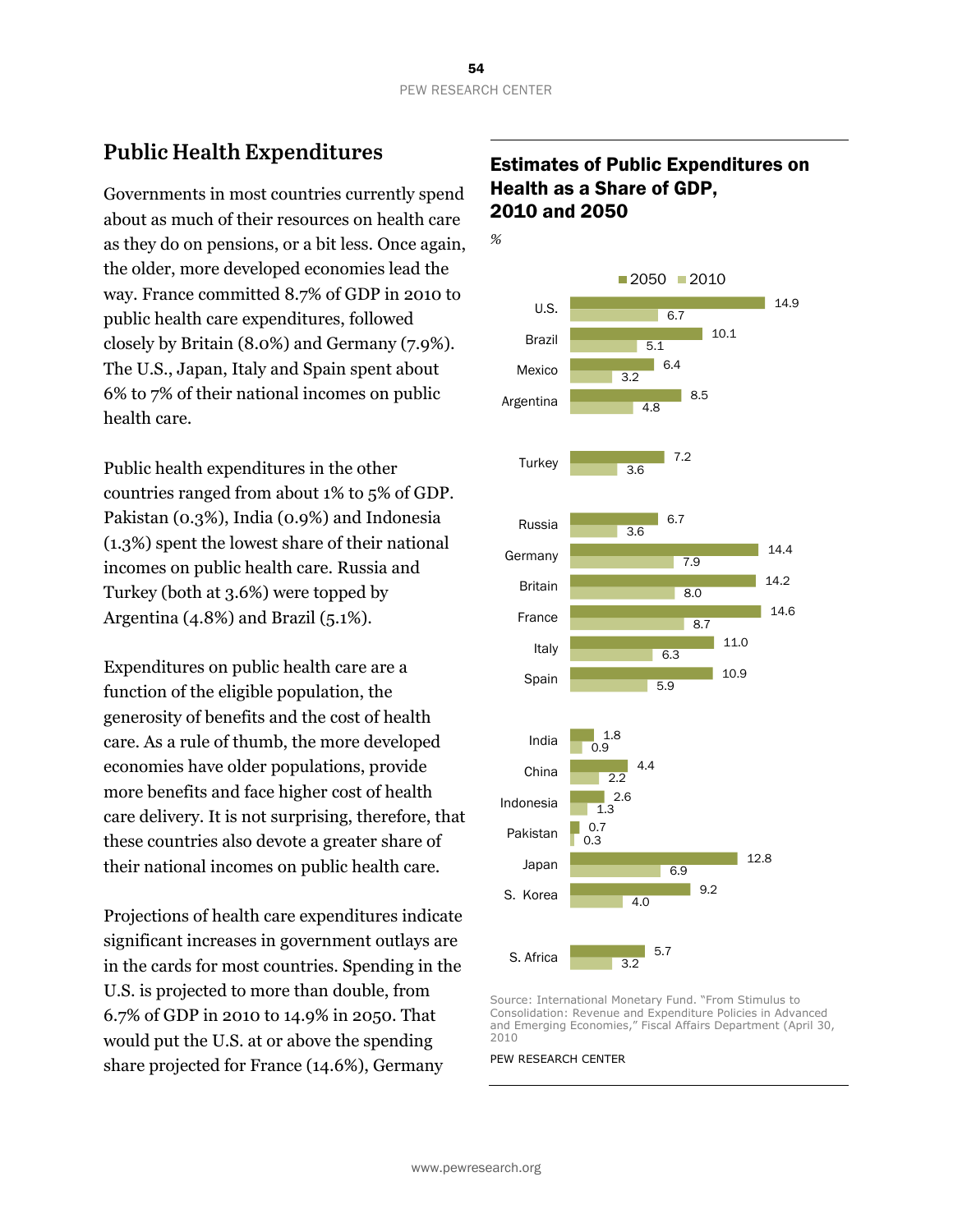(14.4%) and Britain (14.2%). Spending as a share of GDP may also cross into double digits in Japan (12.8%), Italy (11.0%), Spain (10.9%) and Brazil (10.1%).

Spending will remain relatively modest in other countries, but many of them are also likely to find that health care in 2050 is consuming at least twice as much as it did in 2010. In India, for example, expenditures are projected to double from 0.9% of GDP in 2010 to 1.8% in 2050. Equivalent growth is anticipated for Mexico, Turkey, China, Indonesia, Pakistan and South Korea.

Overall, the projected trends in public health expenditures point to sharp increases in all countries. The median age in European countries, for example, is not increasing nearly as fast as, say, in India or China, but European countries are not spared from significant growth in health care spending. That is because health-cost inflation is a significant driver of future increases in health care spending, perhaps even more so than aging.

For the U.S., the Congressional Budget Office (CBO) has estimated that aging is of concern in the mid-term but that health-cost inflation is the principal cause of long-term growth in health expenditures. More specifically, the CBO estimates that aging is responsible for 60% of the projected increase in health care spending between 2012 and 2037 and higher costs are responsible for 40%. However, beyond 2037, rising costs are expected to be the dominant factor.44 Likewise, in its sample of advanced and emerging economies, the IMF has estimated that demographic factors account for less than half of the projected increase in health care spending through 2050.45

The upshot is that aging per se is less of a factor in increasing health expenditures than it is in raising pension expenditures. Although great variation exists in how much countries are aging, there is less variation in how much health care spending is projected to increase across countries. For example, the share of the population ages 65 and older is expected to increase by about 200% or more in China, Mexico, Brazil, Turkey and Indonesia, but it is projected to increase by about only 50% in Britain, Germany and France. However, health care spending is expected to increase within a narrower band across these countries—by about 100% in China, Mexico, Brazil, Turkey and Indonesia and by about 70% to 80% in Britain, Germany and France.

<sup>&</sup>lt;sup>44</sup> These projections are from CBO's extended baseline scenario in CBO (June 2012).<br><sup>45</sup> IMF (2010). The IMF projections assume that relative prices for health care services will continue to increase at the same rate as the recent past. The latest projections from the OECD note that "…pure demographic and income effects will play only a minor role in the projected increase of public health and long-term care expenditures." The reason is that the impact of aging is offset to a large extent by gains in the number of years spent in good health (OECD, 2013).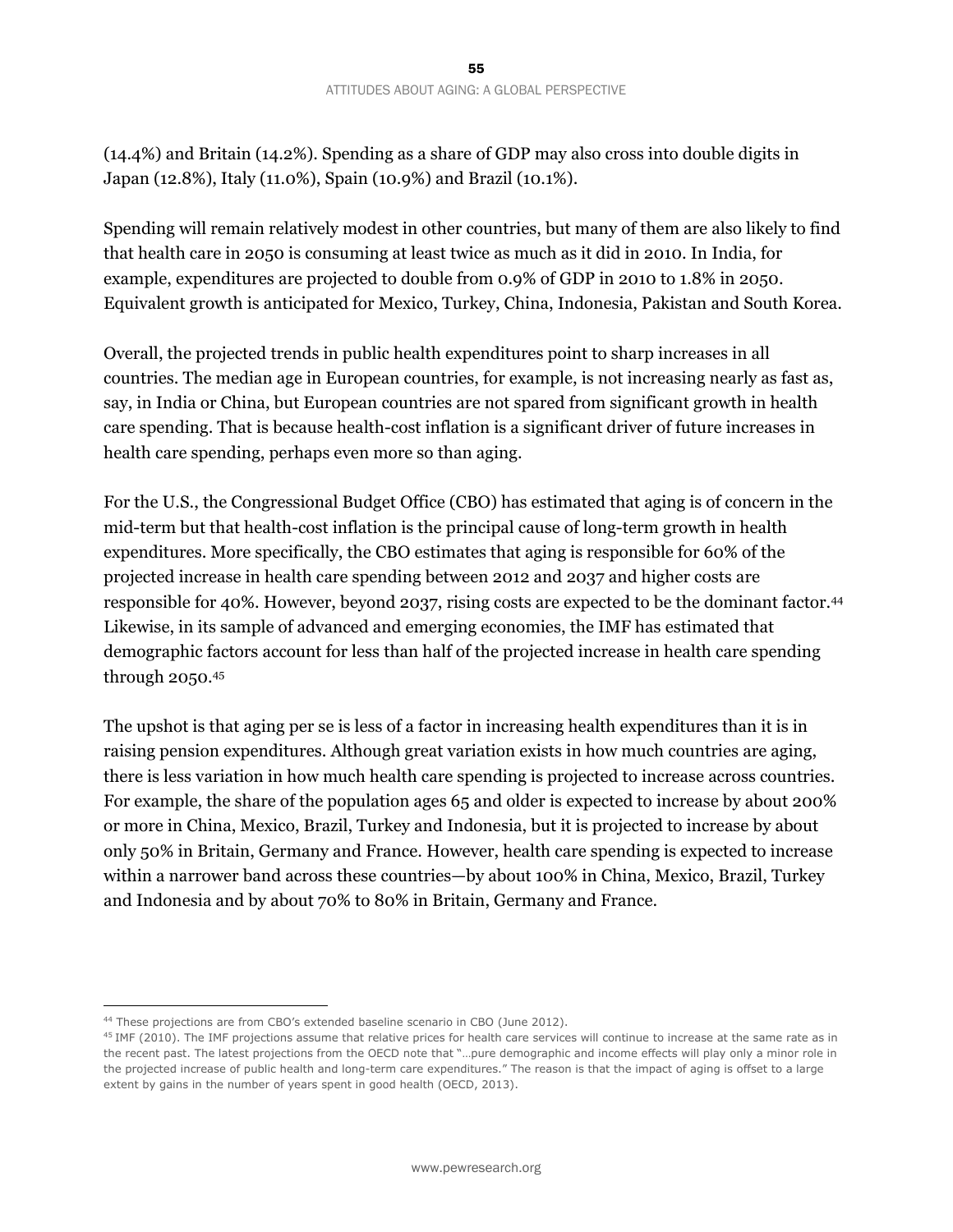# **REFERENCES**

- Beard, John R., Simon Biggs, David E. Bloom, Linda P. Fried, Paul Hogan, Alexandre Kalache and S. Jay Olshansky, eds. *Global Population Ageing: Peril or Promise?* Geneva: World Economic Forum (2011).
- Bloom, David E., David Canning and Günther Fink. "Implications of Population Aging for Economic Growth," National Bureau of Economic Research, Working Paper No. 16705 (January 2011).
- Bloom, David E., David Canning and Jaypee Sevilla. *The Demographic Dividend: A New Perspective on the Economic Consequences of Population Change*. Santa Monica, CA: RAND (2003).
- Central Intelligence Agency. "Long-term Global Demographic Trends: Reshaping the Geopolitical Landscape," Washington, D.C. (July 2001).
- Clements, B., D. Coady, F. Eich, S. Gupta, A. Kangur, B. Shang and M. Soto. "The Challenge of Public Pension Reform in Advanced and Emerging Market Economies," International Monetary Fund, Occasional Paper 275 (2012).
- Congressional Budget Office. "The 2012 Long-term Budget Outlook," Publication No. 4507 (June 2012).
- Congressional Budget Office. "Raising the Ages of Eligibility for Medicare and Social Security," Issue Brief (January 2012).
- Eberstadt, Nicholas. "World Population Prospects and the Global Economic Outlook: The Shape of Things to Come," American Enterprise Institute, Working Paper Series on Development Policy No. 5, Washington, D.C. (February 2011).
- Eggleston, Karen N. and Victor R. Fuchs. "The New Demographic Transition: Most Gains in Life Expectancy Now Realized Late in Life," *Journal of Economic Perspectives*, Vol. 26, No. 3 (Summer 2012).
- Fischer, Claude S. and Michael Hout. *Century of Difference: How America Changed in the Last One Hundred Years*. New York, NY: Russell Sage Foundation (2006).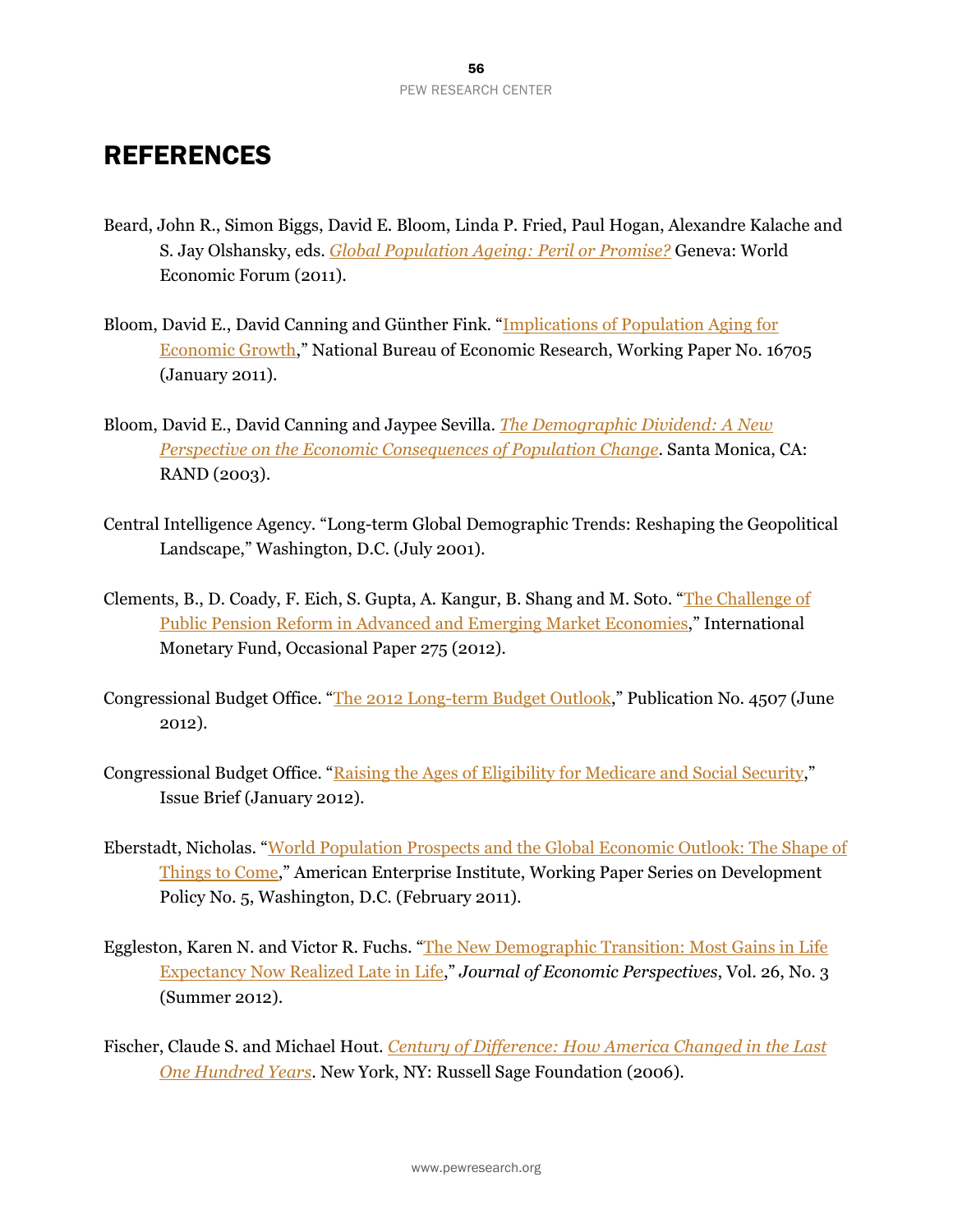- Freeman, Richard. "Is A Great Labor Shortage Coming? Replacement Demand in the Global Economy," National Bureau of Economic Research, Working Paper No. 12541 (September 2006).
- Gordon, Robert J. "Is U.S. Economic Growth Over? Faltering Innovation Confronts the Six Headwinds," National Bureau of Economic Research, Working Paper No. 18315 (August 2012).
- Gribble, James N. and Jason Bremner. "Achieving a Demographic Dividend," *Population Bulletin*, Vol. 67, No. 2 (December 2012).
- Gribble, James N. and Jason Bremner. "The Challenge of Attaining the Demographic Dividend," Policy Brief, Population Reference Bureau, Washington, D.C. (September 2012).
- Hesketh, Therese, Li Lu and Zhu Wei Xing. "The Effect of China's One-Child Family Policy after 25 Years," *New England Journal of Medicine*, Vol. 353, No. 11 (September 15, 2005).
- International Monetary Fund. "From Stimulus to Consolidation: Revenue and Expenditure Policies in Advanced and Emerging Economies," Fiscal Affairs Department (April 30, 2010).
- Kotkin, Joel, Anuradha Shroff, Ali Modarres and Wendell Cox. "The Rise of Post-Familialism: Humanity's Future?" Civil Service College, Singapore (2012).
- Kundu, Kunal Kumar. "India is Wasting Its Demographic Dividend," *Wall Street Journal* (October 25, 2012).
- Livingston, Gretchen and D'Vera Cohn. "U.S. Birth Rate Falls to a Record Low; Decline Is Greatest Among Immigrants," Pew Research Center, Washington, D.C. (November 29, 2012).
- Mason, Andrew. "Economic Demography," in Dudley L. Poston and Michael Micklin (eds.) *Handbook of Population*, Springer US (2005).
- Morin, Rich and Richard Fry. "More Americans Worry about Financing Retirement," Pew Research Center, Washington, D.C. (October 22, 2012).
- National Research Council. *Aging and the Macroeconomy: Long-term Implications of an Older Population*. Washington, D.C.: The National Academies Press (2012).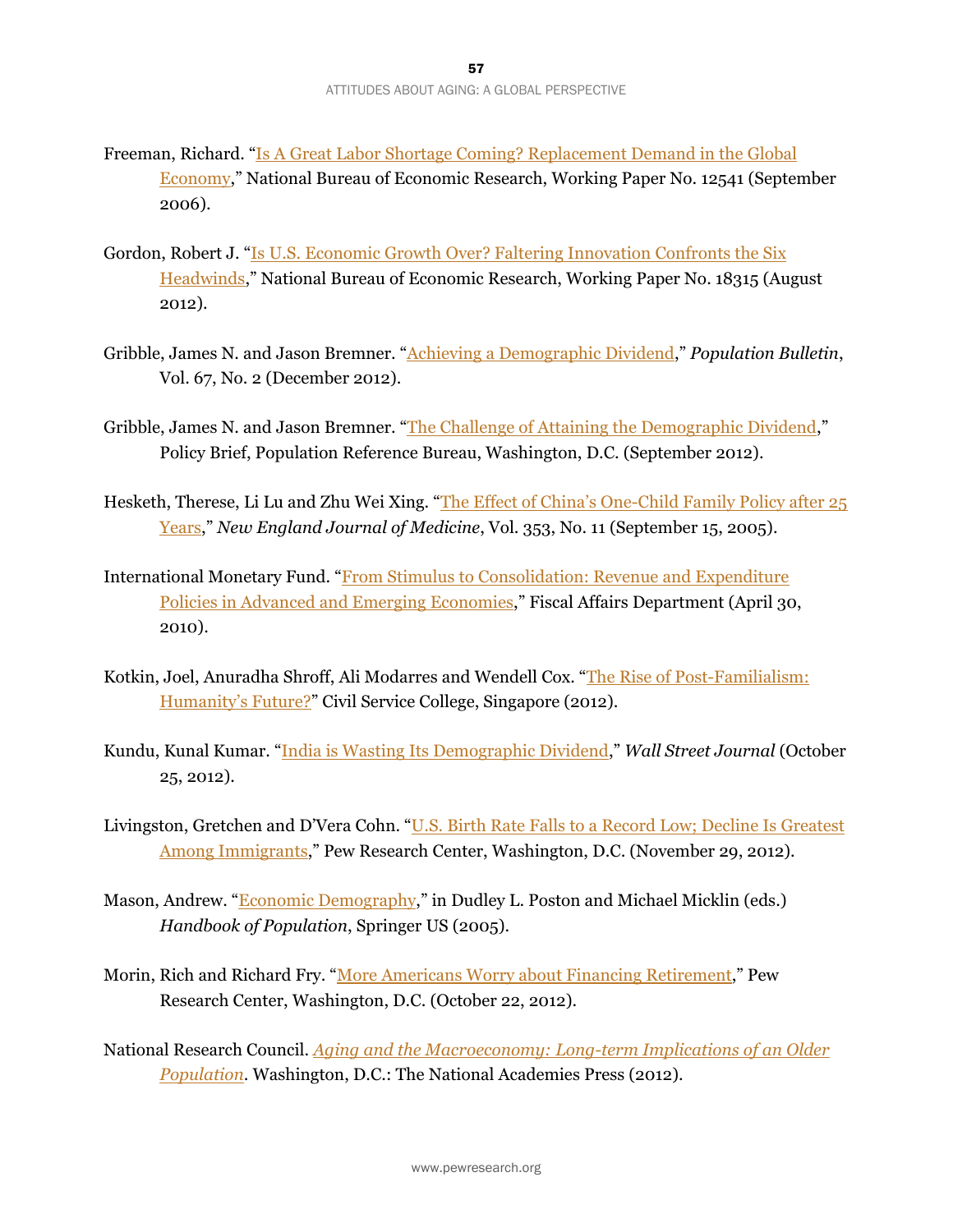- OECD. "Public Spending on Health and Long-Term Care: A New Set of Projections," OECD Economic Policy Papers, No. 06 (June 2013).
- OECD. "Looking to 2060: Long-term global growth prospects," OECD Economic Policy Papers No. 03 (November 2012).
- Passel, Jeffrey S. and D'Vera Cohn. "U.S. Population Projections: 2005 to 2050," Pew Research Center, Washington, D.C. (February 11, 2008).
- Peterson, Peter G. "Gray Dawn: The Global Aging Crisis," *Foreign Affairs*, Vol. 78, No. 1 (January/February 1999).
- Pew Research Center. "Economies of Emerging Markets Better Rated During Difficult Times," Washington, D.C. (May 23, 2013).
- Population Reference Bureau. "The Future of Human Life Expectancy: Have We Reached the Ceiling or is the Sky the Limit?" Washington, D.C. (March 2006).
- Sanderson, Warren and Sergei Scherbov. "Rethinking Age and Aging," *Population Bulletin*, Vol. 63, No. 4 (December 2008).
- Social Trends Institute. "The Sustainable Demographic Dividend: What Do Marriage and Fertility Have to Do with the Economy?" (2011).
- United Nations. "Replacement Migration: Is It a Solution to Declining and Ageing Populations?" Population Division, Department of Economic and Social Affairs (2001).
- United Nations Population Fund (UNFPA) and HelpAge International. "Ageing in the Twenty-First Century: A Celebration and A Challenge" (2012).
- World Bank. *Migration and Remittances Factbook 2011*, Second Edition, Washington, D.C.  $(2011).$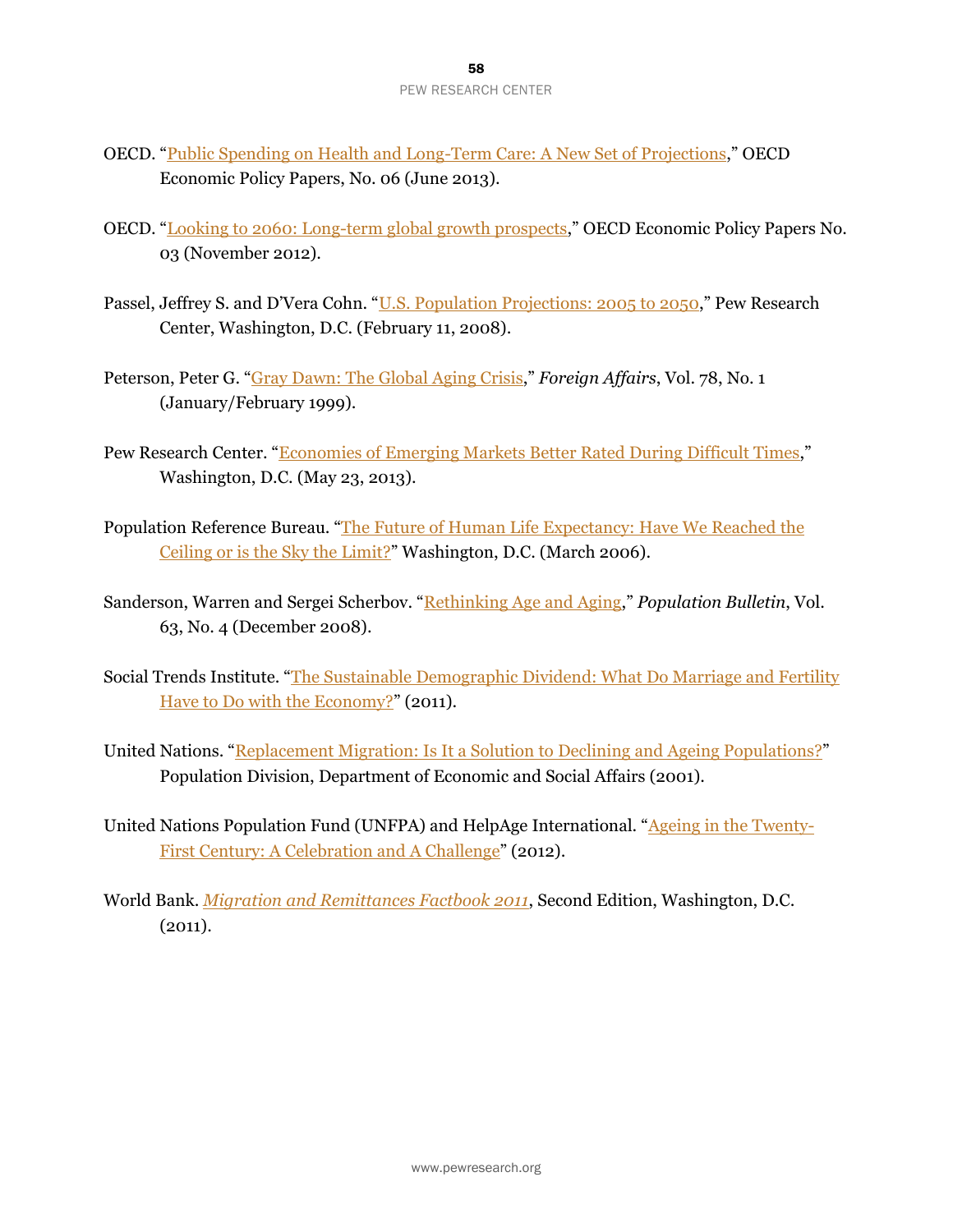# Survey Methods

#### About the 2013 Spring Pew Global Attitudes Survey

Results for the survey are based on telephone and face-to-face interviews conducted under the direction of Princeton Survey Research Associates International. Survey results are based on national samples. For further details on sample designs, see below.

The descriptions below show the margin of sampling error based on all interviews conducted in that country. For results based on the full sample in a given country, one can say with 95% confidence that the error attributable to sampling and other random effects is plus or minus the margin of error. In addition to sampling error, one should bear in mind that question wording and practical difficulties in conducting surveys can introduce error or bias into the findings of opinion polls.

| Country:         | <b>Argentina</b>                                                       |
|------------------|------------------------------------------------------------------------|
| Sample design:   | Multi-stage cluster sample stratified by locality size                 |
| Mode:            | Face-to-face adults 18 plus                                            |
| Languages:       | Spanish                                                                |
| Fieldwork dates: | March 6 - March 26, 2013                                               |
| Sample size:     | 819                                                                    |
| Margin of Error: | $\pm$ 4.7 percentage points                                            |
| Representative:  | Adult population (excluding dispersed rural population, or 8.8% of the |
|                  | population)                                                            |
| Country:         | <b>Brazil</b>                                                          |
| Sample design:   | Multi-stage cluster sample stratified by Brazil's five regions and     |
|                  | size of municipality                                                   |
| Mode:            | Face-to-face adults 18 plus                                            |
| Languages:       | Portuguese                                                             |
| Fieldwork dates: | March 4 – April 21, 2013                                               |
| Sample size:     | 960                                                                    |
| Margin of Error: | $±4.1$ percentage points                                               |
| Representative:  | Adult population                                                       |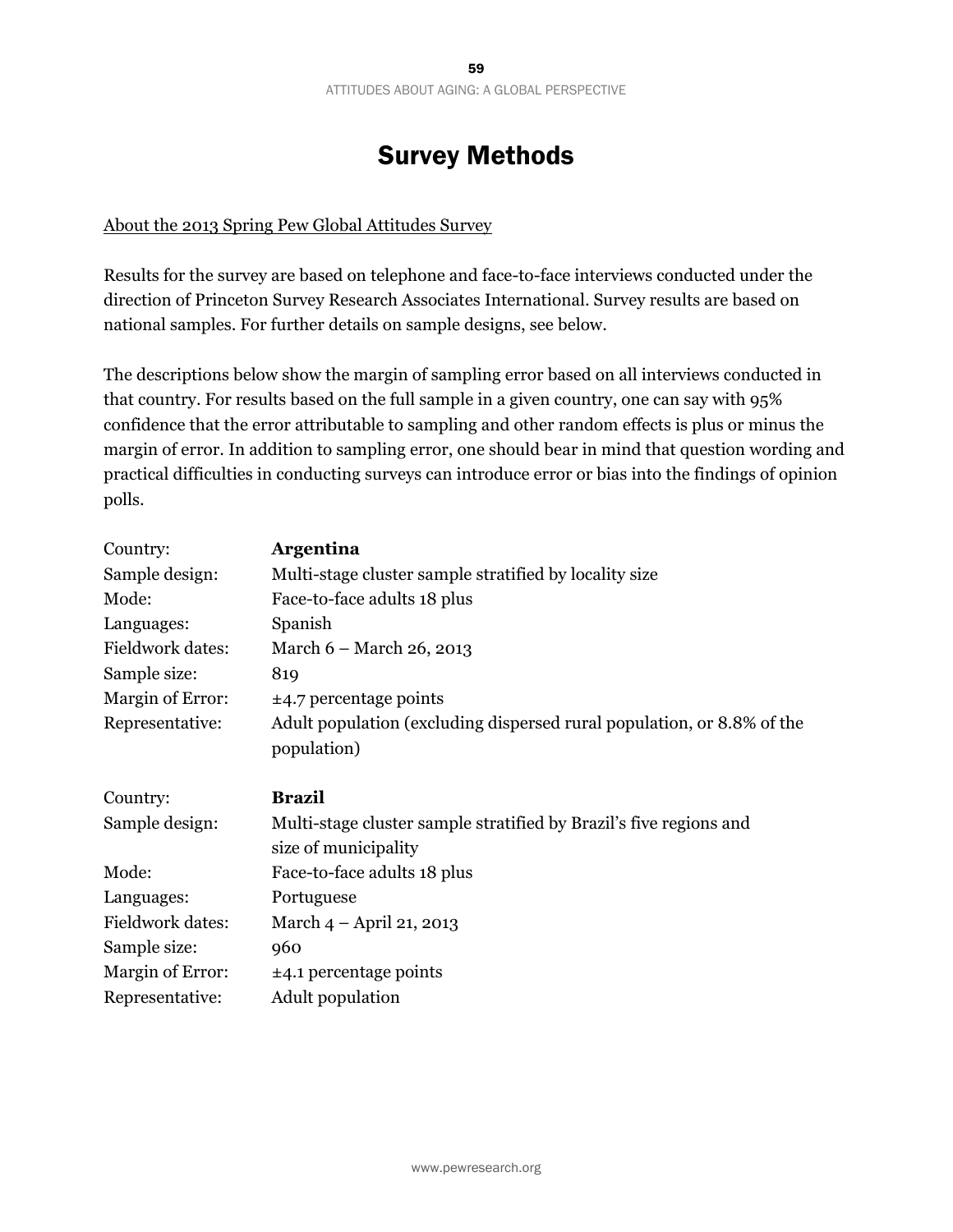| Country:         | <b>Britain</b>                                                                                                                                                                                                   |
|------------------|------------------------------------------------------------------------------------------------------------------------------------------------------------------------------------------------------------------|
| Sample design:   | Random Digit Dial (RDD) probability sample of landline and cell phone<br>households                                                                                                                              |
| Mode:            | Telephone adults 18 plus                                                                                                                                                                                         |
| Languages:       | English                                                                                                                                                                                                          |
| Fieldwork dates: | March 4 - March 27, 2013                                                                                                                                                                                         |
| Sample size:     | 1,012                                                                                                                                                                                                            |
| Margin of Error: | $\pm$ 3.3 percentage points                                                                                                                                                                                      |
| Representative:  | Telephone households (roughly 98% of all British households)                                                                                                                                                     |
| Country:         | China                                                                                                                                                                                                            |
| Sample design:   | Multi-stage cluster sample stratified by China's three regional-economic<br>zones and urbanity. Twelve cities, 12 towns and 12 villages were sampled<br>covering central, east, and west China.                  |
| Mode:            | Face-to-face adults 18 plus                                                                                                                                                                                      |
| Languages:       | Chinese (Mandarin, Hebei, Shandong, Yunnan, Chongqing, Guangdong,<br>Hubei, Henan, Hunan, Jiangsu, Gandu, Sichuan, Shaanxi, Anhui, Shanghai,<br>Jilin, Jiangxi, Zhejiang, and Beijing dialects)                  |
| Fieldwork dates: | March $4 -$ April 6, 2013                                                                                                                                                                                        |
| Sample size:     | 3,226                                                                                                                                                                                                            |
| Margin of Error: | $\pm$ 3.5 percentage points                                                                                                                                                                                      |
| Representative:  | Adult population (excluding Tibet, Xinjiang, Hong Kong and Macau, or<br>roughly 2% of the population). Disproportionately urban. The data were<br>weighted to reflect the actual urbanity distribution in China. |
| Note:            | The results cited are from Horizonkey's self-sponsored survey.                                                                                                                                                   |
| Country:         | Egypt                                                                                                                                                                                                            |
| Sample design:   | Multi-stage cluster sample stratified by governorates and urbanity                                                                                                                                               |
| Mode:            | Face-to-face adults 18 plus                                                                                                                                                                                      |
| Languages:       | Arabic                                                                                                                                                                                                           |
| Fieldwork dates: | March 3 - March 23, 2013                                                                                                                                                                                         |
| Sample size:     | 1,000                                                                                                                                                                                                            |
| Margin of Error: | $\pm$ 4.3 percentage points                                                                                                                                                                                      |
| Representative:  | Adult population (excluding Frontier governorates, or about 2% of<br>the population)                                                                                                                             |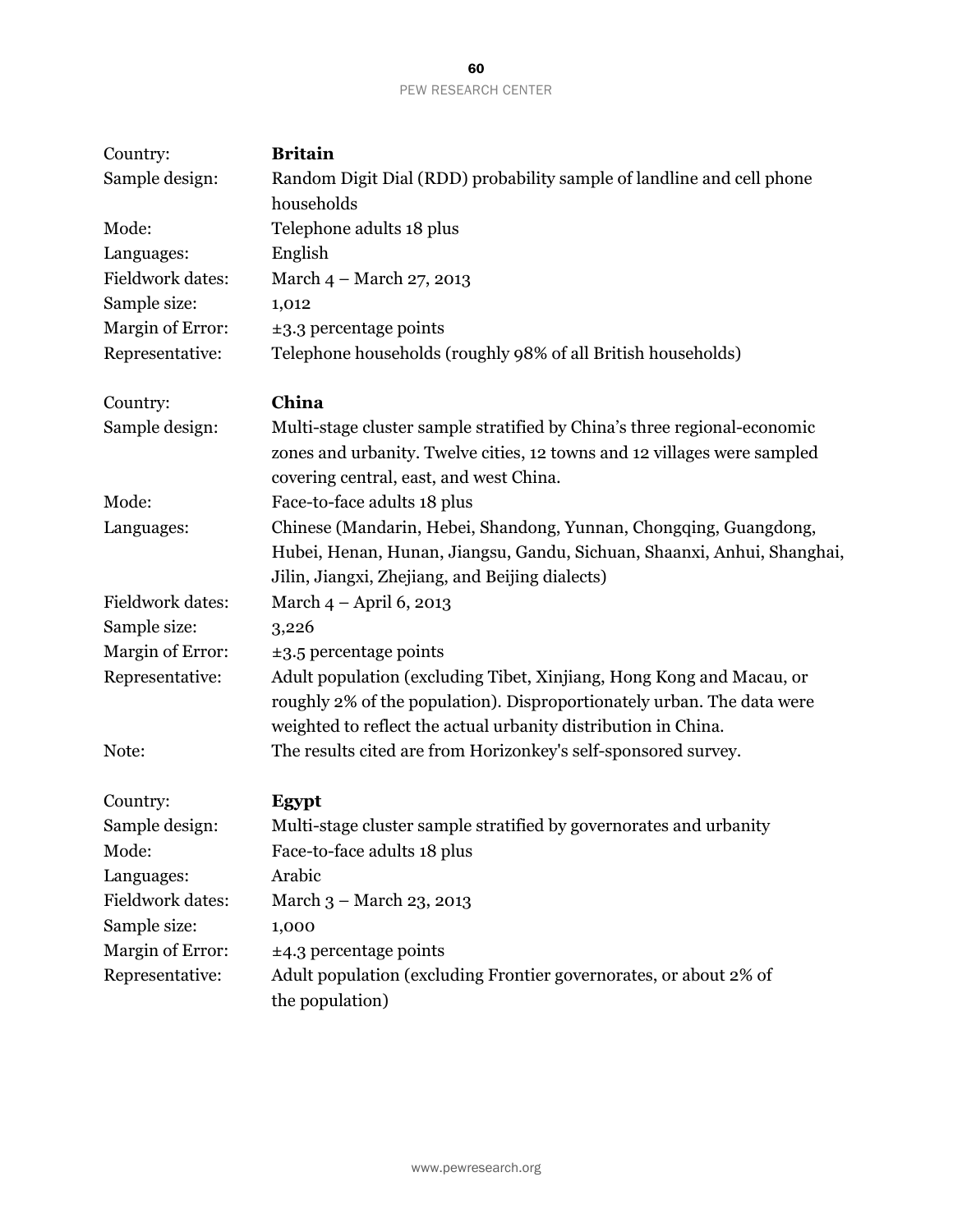|                                             | -61 |  |
|---------------------------------------------|-----|--|
| ATTITUDES ABOUT AGING: A GLOBAL PERSPECTIVE |     |  |

| Country:         | <b>France</b>                                                                                                        |
|------------------|----------------------------------------------------------------------------------------------------------------------|
| Sample design:   | Random Digit Dial (RDD) sample of landline and cell phone-only                                                       |
|                  | households with quotas for gender, age and occupation and stratified by                                              |
|                  | region and urbanity                                                                                                  |
| Mode:            | Telephone adults 18 plus                                                                                             |
| Languages:       | French                                                                                                               |
| Fieldwork dates: | March 4 - March 16, 2013                                                                                             |
| Sample size:     | 1,004                                                                                                                |
| Margin of Error: | $\pm$ 3.6 percentage points                                                                                          |
| Representative:  | Telephone households (roughly 99% of all French households)                                                          |
| Country:         | Germany                                                                                                              |
| Sample design:   | Random Digit Dial (RL(2)D) probability sample of landline and cell phone                                             |
|                  | households                                                                                                           |
| Mode:            | Telephone adults 18 plus                                                                                             |
| Languages:       | German                                                                                                               |
| Fieldwork dates: | March 4 – March 18, 2013                                                                                             |
| Sample size:     | 1,025                                                                                                                |
| Margin of Error: | $±4.1$ percentage points                                                                                             |
| Representative:  | Telephone households (roughly 99% of all German households)                                                          |
| Country:         | Indonesia                                                                                                            |
| Sample design:   | Multi-stage cluster sample stratified by province and urbanity                                                       |
| Mode:            | Face-to-face adults 18 plus                                                                                          |
| Languages:       | Bahasa Indonesian                                                                                                    |
| Fieldwork dates: | March 9 - March 27, 2013                                                                                             |
| Sample size:     | 1,000                                                                                                                |
| Margin of Error: | $±4.0$ percentage points                                                                                             |
| Representative:  | Adult population (excluding Papua and remote areas or provinces with<br>small populations, or 12% of the population) |
|                  |                                                                                                                      |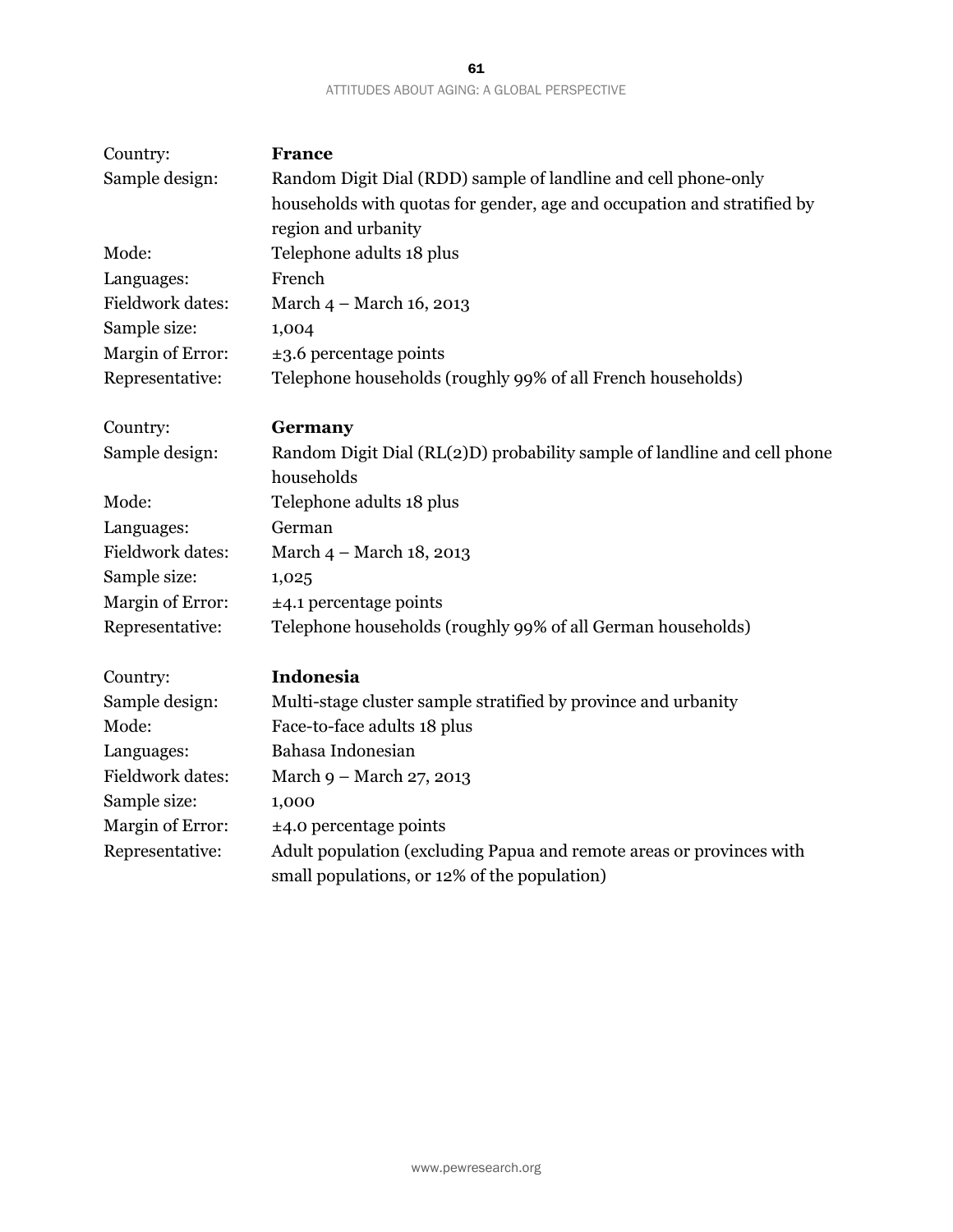| Country:                            | <b>Israel</b>                                                                  |
|-------------------------------------|--------------------------------------------------------------------------------|
| Sample design:                      | Multi-stage cluster sample stratified by Israel's six districts, urbanity, and |
|                                     | socioeconomic status, with an oversample of Arabs                              |
| Mode:                               | Face-to-face adults 18 plus                                                    |
| Languages:                          | Hebrew, Arabic                                                                 |
| <b>Fieldwork dates:</b>             | March 29 - April 12, 2013                                                      |
| Sample size:                        | 922 (504 Jews, 406 Arabs, 12 others)                                           |
| Margin of Error:                    | $±4.6$ percentage points                                                       |
| Representative:                     | Adult population                                                               |
| Country:                            | <b>Italy</b>                                                                   |
| Sample design:                      | Multi-stage cluster sample stratified by four regions and urbanity             |
| Mode:                               | Face-to-face adults 18 plus                                                    |
| Languages:                          | Italian                                                                        |
| Fieldwork dates:                    | March 4 – March 19, 2013                                                       |
| Sample size:                        | 1,105                                                                          |
| Margin of Error:                    | $±4.1$ percentage points                                                       |
| Representative:                     | <b>Adult</b> population                                                        |
| Country:                            | Japan                                                                          |
| Sample design:                      | Random Digit Dial (RDD) probability sample of landline households              |
|                                     | stratified by region and population size                                       |
| Mode:                               | Telephone adults 18 plus                                                       |
| Languages:                          | Japanese                                                                       |
| <b>Fieldwork dates:</b>             | March 5 - April 2, 2013                                                        |
| Sample size:                        | 700                                                                            |
| Margin of Error:                    | $\pm$ 4.3 percentage points                                                    |
| Representative:                     | Landline households (roughly 86% of all Japanese households)                   |
| Country:                            | Kenya                                                                          |
| Sample design:                      | Multi-stage cluster sample stratified by province and settlement size          |
| Mode:                               | Face-to-face adults 18 plus                                                    |
| Languages:                          | Kiswahili, English                                                             |
| <b>Fieldwork dates:</b>             | March 13 - March 30, 2013                                                      |
| Sample size:                        |                                                                                |
|                                     | 798                                                                            |
| Margin of Error:<br>Representative: | $\pm$ 4.3 percentage points<br>Adult population                                |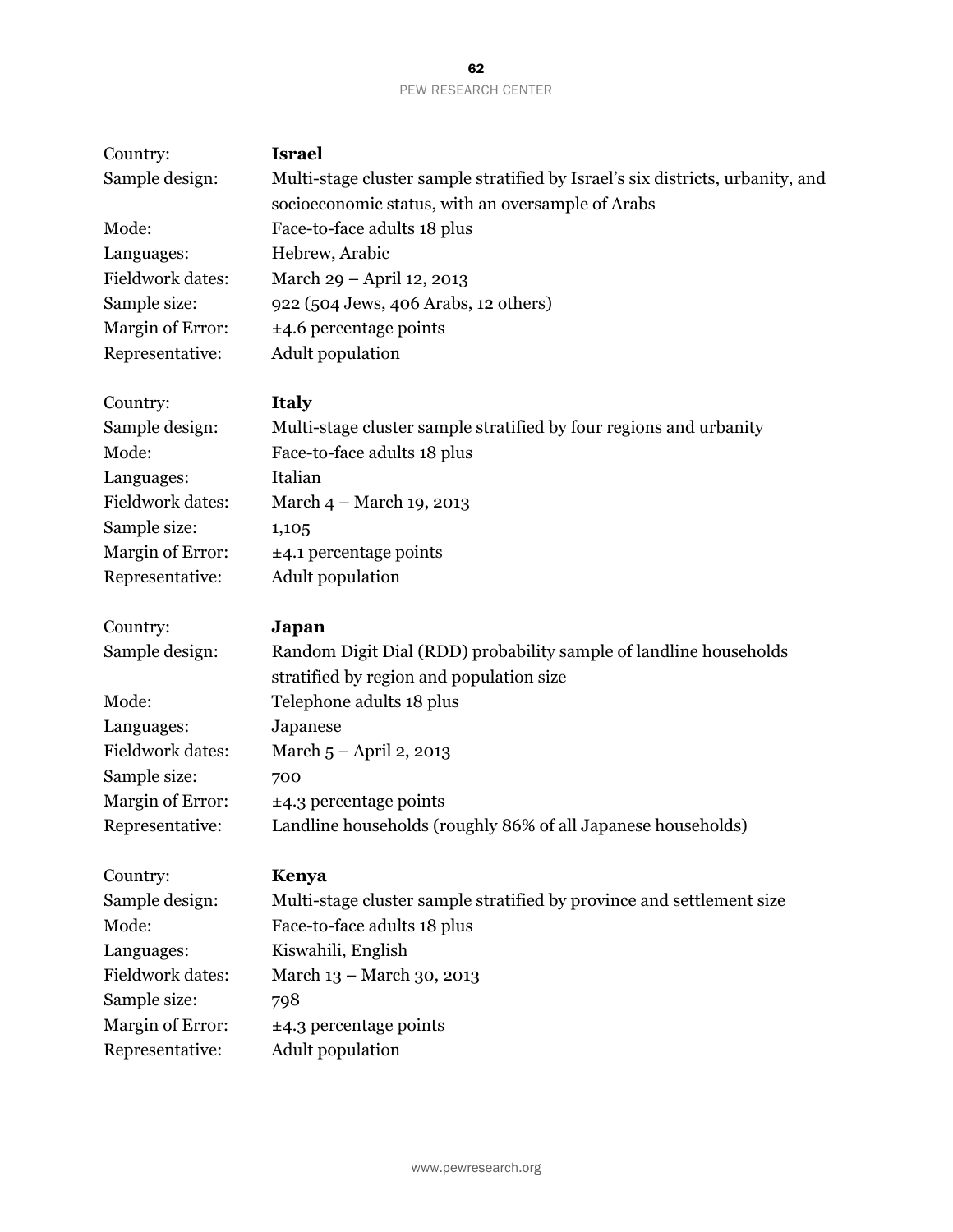#### 63 ATTITUDES ABOUT AGING: A GLOBAL PERSPECTIVE

| Country:                | <b>Mexico</b>                                                                                       |
|-------------------------|-----------------------------------------------------------------------------------------------------|
| Sample design:          | Multi-stage cluster sample stratified by region and urbanity                                        |
| Mode:                   | Face-to-face adults 18 plus                                                                         |
| Languages:              | Spanish                                                                                             |
| Fieldwork dates:        | March 4 - March 17, 2013                                                                            |
| Sample size:            | 1,000                                                                                               |
| <b>Margin of Error:</b> | $±4.1$ percentage points                                                                            |
| Representative:         | Adult population                                                                                    |
| Country:                | <b>Nigeria</b>                                                                                      |
| Sample design:          | Multi-stage cluster sample stratified by region and urbanity                                        |
| Mode:                   | Face-to-face adults 18 plus                                                                         |
| Languages:              | English, Hausa, Yoruba, Igbo                                                                        |
| Fieldwork dates:        | March 6 - April 4, 2013                                                                             |
| Sample size:            | 1,031                                                                                               |
| Margin of Error:        | $±4.0$ percentage points                                                                            |
| Representative:         | Adult population (excluding Borno, Yobe and some areas in Taraba, or<br>about 5% of the population) |
| Country:                | Pakistan                                                                                            |
| Sample design:          | Multi-stage cluster sample stratified by province and urbanity                                      |
| Mode:                   | Face-to-face adults 18 plus                                                                         |
| Languages:              | Urdu, Pashto, Punjabi, Saraiki, Sindhi                                                              |
| Fieldwork dates:        | March 11 - March 31, 2013                                                                           |
| Sample size:            | 1,201                                                                                               |
| <b>Margin of Error:</b> | $\pm$ 4.3 percentage points                                                                         |
| Representative:         | Adult population (excluding the Federally Administered Tribal Areas, Gilgit-                        |
|                         | Baltistan, Azad Jammu and Kashmir for security reasons as well as areas of                          |
|                         | instability in Khyber Pakhtunkhwa [formerly the North-West Frontier                                 |
|                         | Province] and Baluchistan, or roughly 18% of the population).                                       |
|                         | Disproportionately urban. The data were weighted to reflect the actual                              |
|                         | urbanity distribution in Pakistan.                                                                  |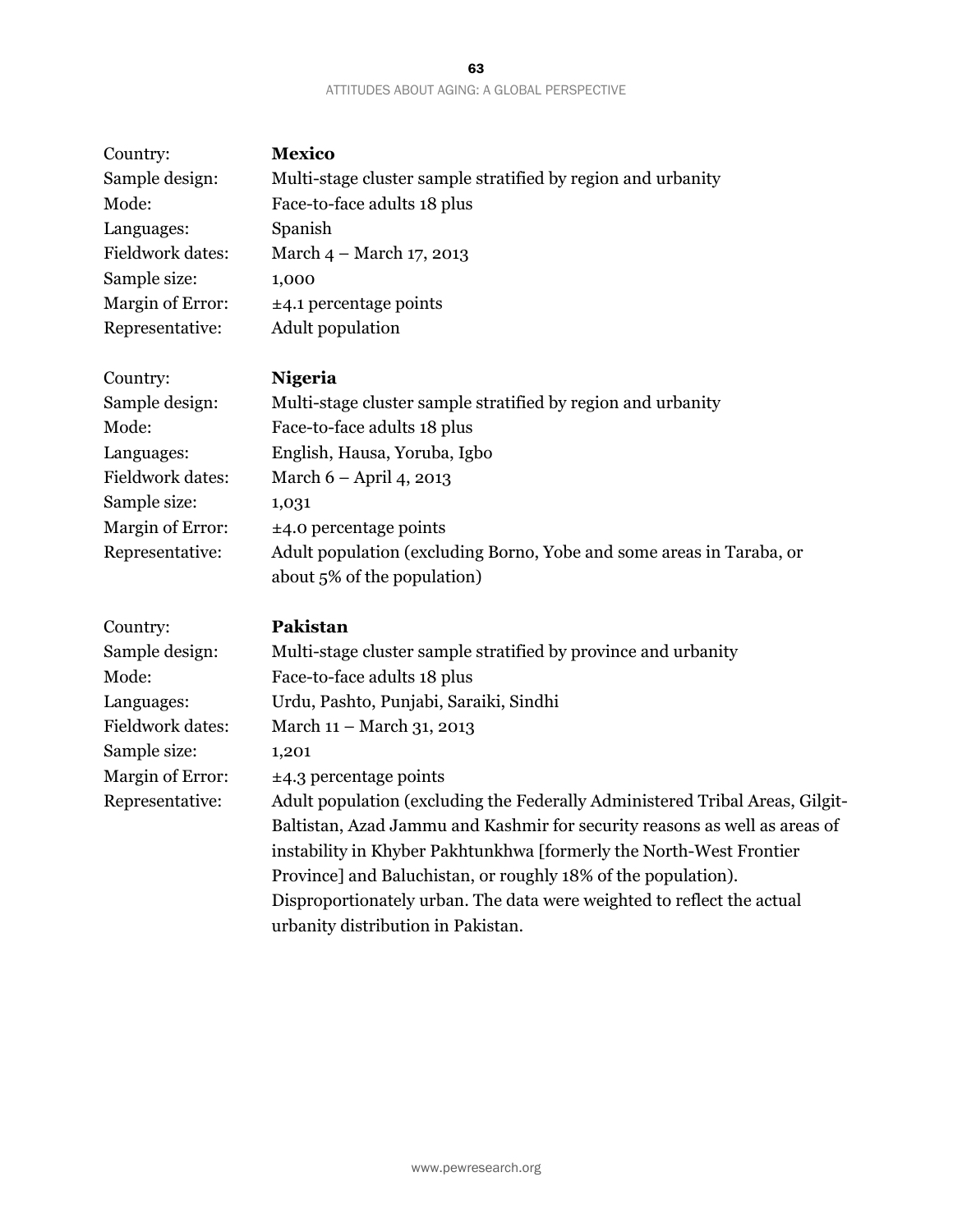| Country:         | Russia                                                                               |
|------------------|--------------------------------------------------------------------------------------|
| Sample design:   | Multi-stage cluster sample stratified by Russia's eight regions plus Moscow          |
|                  | and St. Petersburg and urbanity                                                      |
| Mode:            | Face-to-face adults 18 plus                                                          |
| Languages:       | Russian                                                                              |
| Fieldwork dates: | March 5 - March 21, 2013                                                             |
| Sample size:     | 996                                                                                  |
| Margin of Error: | $\pm$ 3.6 percentage points                                                          |
| Representative:  | Adult population (excluding High North regions, the Chechen Republic, and            |
|                  | the Ingush Republic, or about 3% of the population)                                  |
| Country:         | <b>South Africa</b>                                                                  |
| Sample design:   | Multi-stage cluster sample stratified by metropolitan area, province and<br>urbanity |
| Mode:            | Face-to-face adults 18 plus                                                          |
| Languages:       | English, Zulu, Xhosa, South Sotho, Afrikaans                                         |
| Fieldwork dates: | March 18 - April 12, 2013                                                            |
| Sample size:     | 815                                                                                  |
| Margin of Error: | $±4.1$ percentage points                                                             |
| Representative:  | Adult population                                                                     |
| Country:         | <b>South Korea</b>                                                                   |
| Sample design:   | Random Digit Dial (RDD) probability sample of adults who own a cell<br>phone         |
| Mode:            | Telephone adults 18 plus                                                             |
| Languages:       | Korean                                                                               |
| Fieldwork dates: | March 4 – March 18, 2013                                                             |
| Sample size:     | 809                                                                                  |
| Margin of Error: | $\pm$ 3.7 percentage points                                                          |
| Representative:  | Adults who own a cell phone (roughly 96% of adults age 18 and older)                 |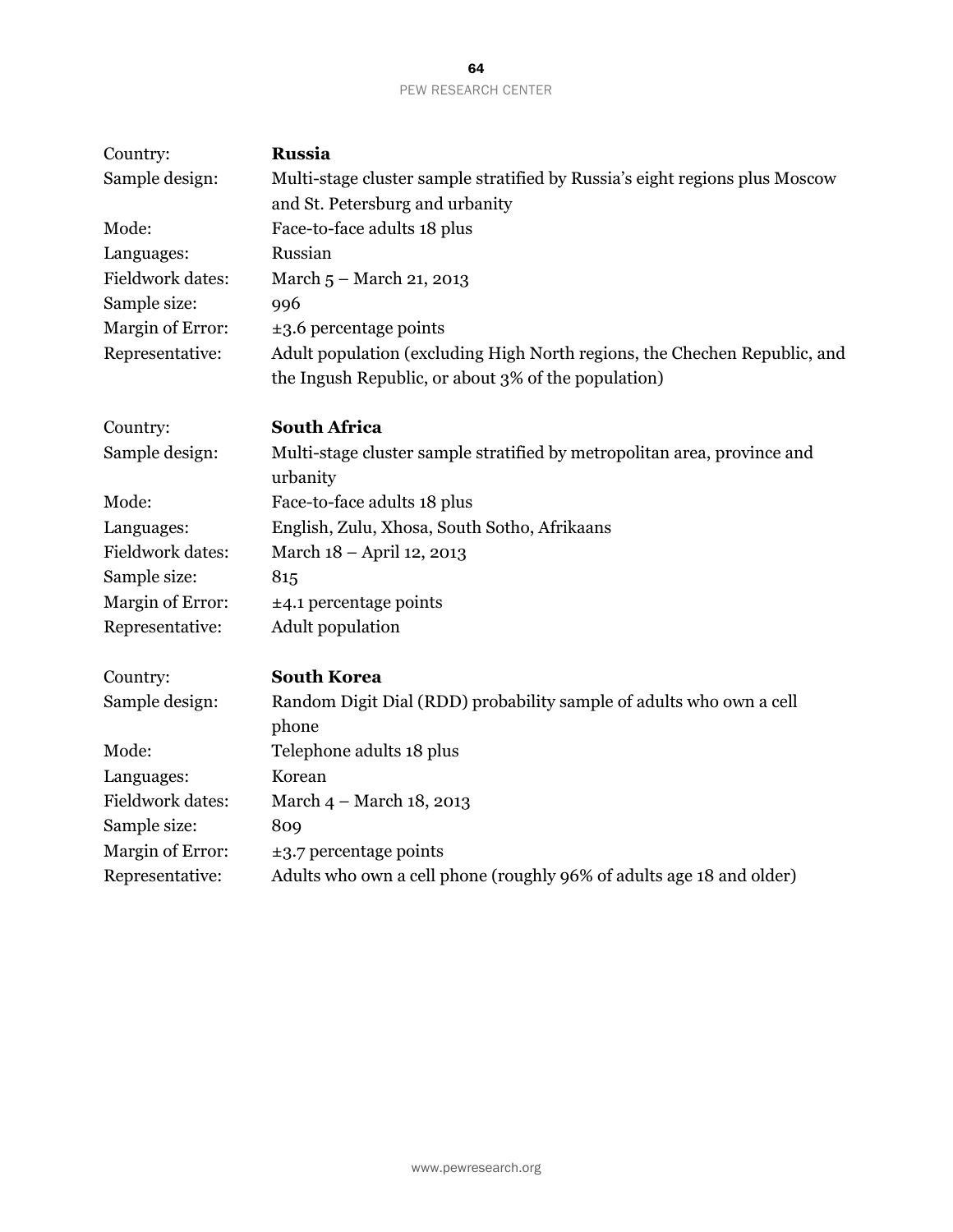| 65                                          |  |
|---------------------------------------------|--|
| ATTITUDES ABOUT AGING: A GLOBAL PERSPECTIVE |  |

| Country:                | <b>Spain</b>                                                                                             |
|-------------------------|----------------------------------------------------------------------------------------------------------|
| Sample design:          | Random Digit Dial (RDD) probability sample of landline and cell phone-                                   |
|                         | only households stratified by region                                                                     |
| Mode:                   | Telephone adults 18 plus                                                                                 |
| Languages:              | Spanish/Castilian                                                                                        |
| <b>Fieldwork dates:</b> | March 4 - March 15, 2013                                                                                 |
| Sample size:            | 1,000                                                                                                    |
| Margin of Error:        | $\pm$ 3.1 percentage points                                                                              |
| Representative:         | Telephone households (roughly 97% of Spanish households)                                                 |
| Country:                | <b>Turkey</b>                                                                                            |
| Sample design:          | Multi-stage cluster sample stratified by the 26 regions (based on                                        |
|                         | geographical location and level of development (NUTS 2)) and urbanity                                    |
| Mode:                   | Face-to-face adults 18 plus                                                                              |
| Languages:              | Turkish                                                                                                  |
| Fieldwork dates:        | March 5 - March 24, 2013                                                                                 |
| Sample size:            | 1,000                                                                                                    |
| Margin of Error:        | $\pm$ 7.7 percentage points                                                                              |
| Representative:         | Adult population                                                                                         |
| Country:                | <b>United States</b>                                                                                     |
| Sample design:          | Random Digit Dial (RDD) probability sample of landline and cell phone<br>households stratified by county |
| Mode:                   | Telephone adults 18 plus                                                                                 |
| Languages:              | English, Spanish                                                                                         |
| Fieldwork dates:        | March 4 - March 18, 2013                                                                                 |
| Sample size:            | 1,002                                                                                                    |
| Margin of Error:        | $\pm$ 3.5 percentage points                                                                              |
| Representative:         | Telephone households with English or Spanish speakers (roughly 97% of                                    |
|                         | U.S. households)                                                                                         |
|                         |                                                                                                          |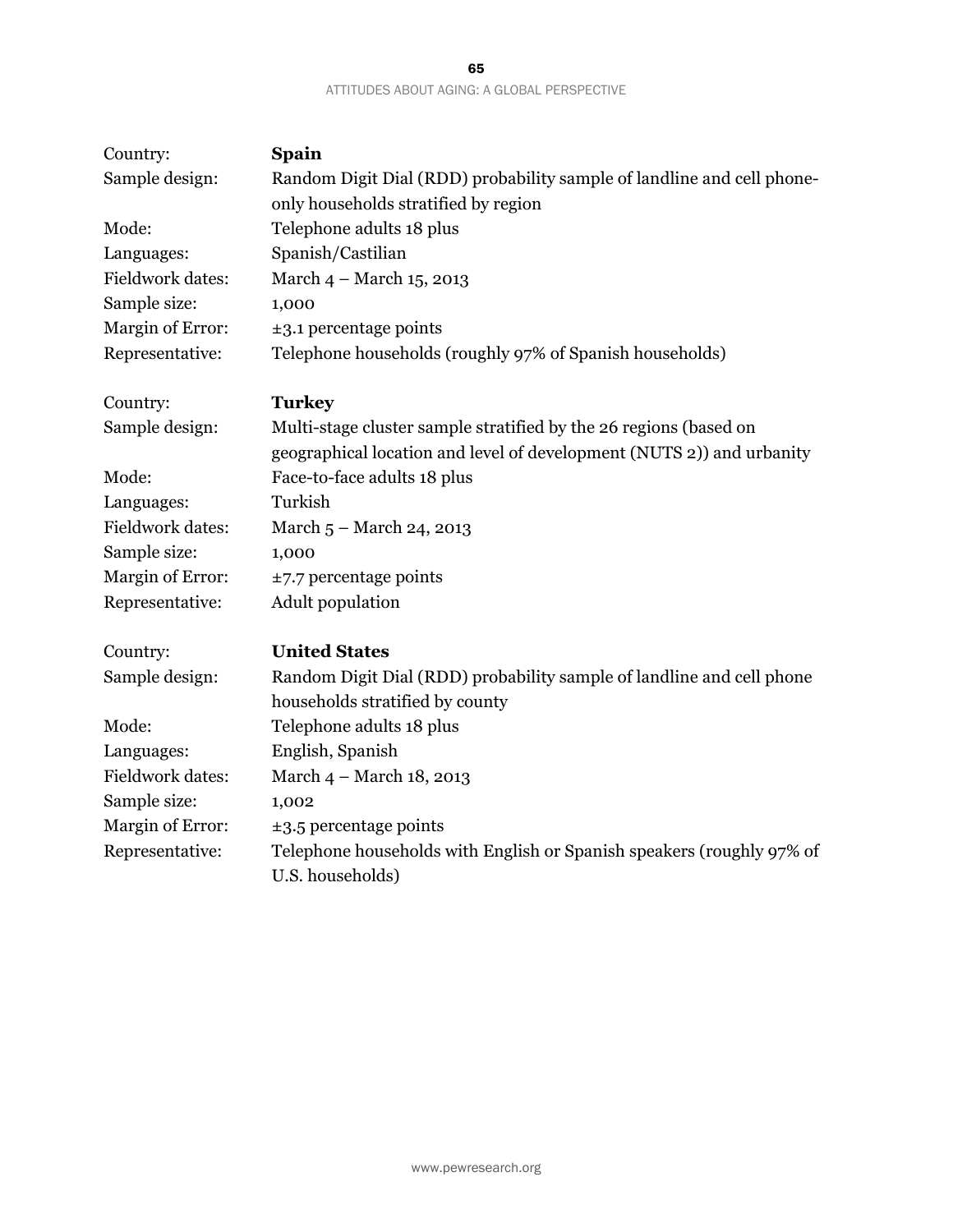

# Topline Results

#### **Pew Research Center's Global Attitudes Project 2013 Spring Survey January 30, 2014 Release**

Methodological notes:

- Survey results are based on national samples. For further details on sample designs, see Survey Methods section.
- Due to rounding, percentages may not total 100%. The topline "total" columns show 100%, because they are based on unrounded numbers.
- Not all questions included in the Spring 2013 survey are presented in this topline. Omitted questions have either been previously released or will be released in future reports.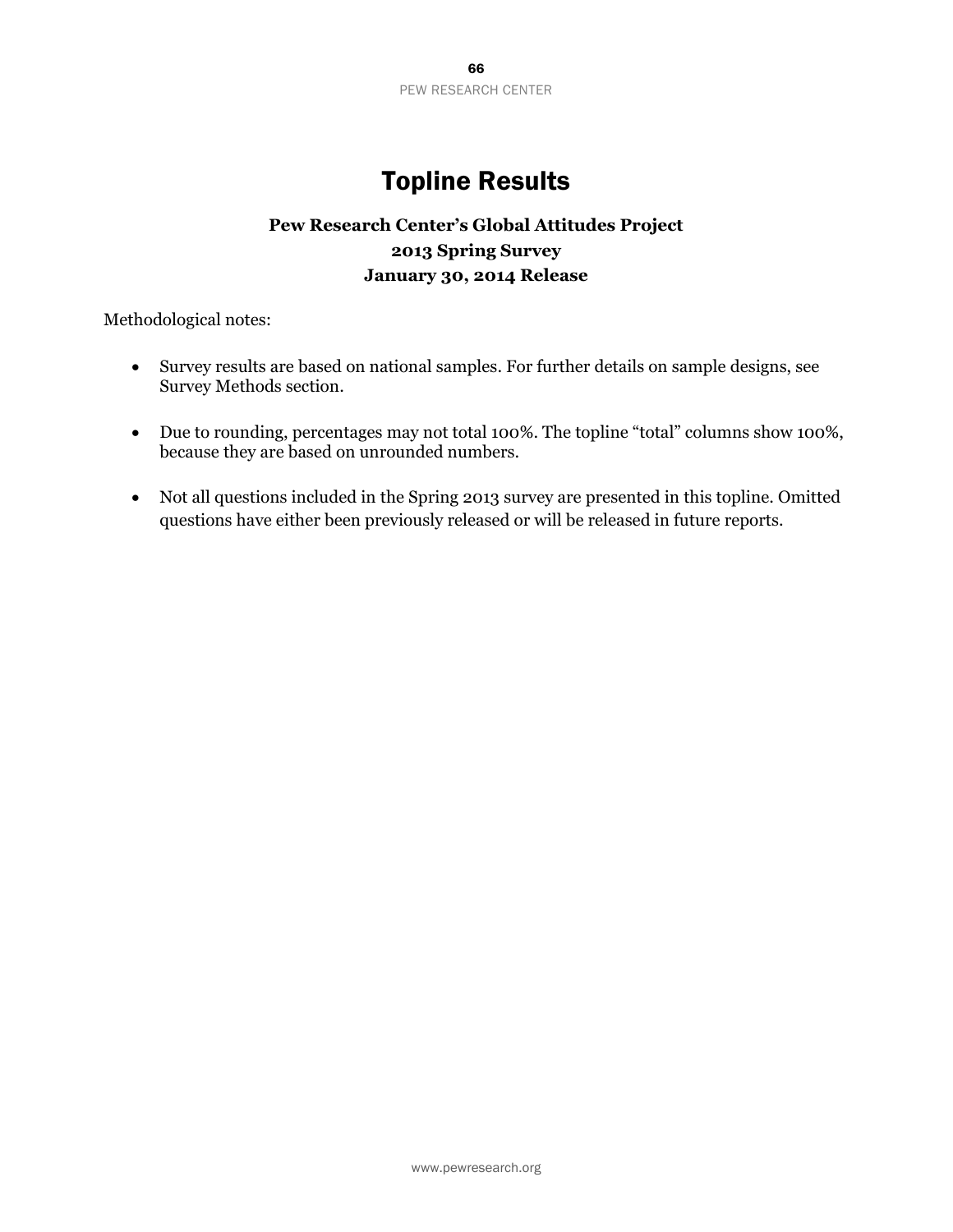|                                             |                                                              |                                                                                                           |         |                                                                                                                                                          | 67                      |                                  |                      |                     |                |     |              |  |
|---------------------------------------------|--------------------------------------------------------------|-----------------------------------------------------------------------------------------------------------|---------|----------------------------------------------------------------------------------------------------------------------------------------------------------|-------------------------|----------------------------------|----------------------|---------------------|----------------|-----|--------------|--|
|                                             |                                                              |                                                                                                           |         | Q128 How much of a problem, if at all, is the growing number of older people<br>in (survey country) $-$ is it a major problem, a minor problem, or not a |                         | problem for (survey country)?    |                      |                     |                |     |              |  |
|                                             |                                                              | Major                                                                                                     | problem |                                                                                                                                                          | <b>Minor</b><br>problem |                                  | Not a<br>problem     |                     | DK/Refused     |     | <b>Total</b> |  |
| <b>United States</b><br><b>Spring, 2013</b> |                                                              | 26                                                                                                        |         |                                                                                                                                                          | 30                      |                                  | 42                   |                     | 2              |     | 100          |  |
| <b>Britain</b>                              | <b>Spring, 2013</b>                                          | 43                                                                                                        |         |                                                                                                                                                          | 30                      |                                  | 25                   |                     | $\overline{2}$ |     | 100          |  |
| France                                      | <b>Spring, 2013</b>                                          | 45                                                                                                        |         | 27                                                                                                                                                       |                         | 28                               |                      | $\overline{0}$      |                | 100 |              |  |
| Germany                                     | <b>Spring, 2013</b>                                          | 55                                                                                                        |         | 29                                                                                                                                                       |                         | 14                               |                      |                     | 1              |     | 100          |  |
| <b>Italy</b>                                | <b>Spring, 2013</b>                                          | 41                                                                                                        |         | 24                                                                                                                                                       |                         | 32                               |                      |                     | 3              |     | 100          |  |
| Spain                                       | <b>Spring, 2013</b>                                          | 52                                                                                                        |         | 26                                                                                                                                                       |                         | 20                               |                      |                     | 1              |     | 100          |  |
| <b>Russia</b>                               | <b>Spring, 2013</b>                                          | 42                                                                                                        |         | 25                                                                                                                                                       |                         | 27                               |                      |                     | 6              |     | 100          |  |
| <b>Turkey</b>                               | <b>Spring, 2013</b>                                          | 34                                                                                                        |         | 34                                                                                                                                                       |                         | 26                               |                      | 6                   |                |     | 100          |  |
| Egypt                                       | <b>Spring, 2013</b>                                          | 23                                                                                                        |         | 45                                                                                                                                                       |                         | 28                               |                      |                     | 4              |     | 100          |  |
| <b>Israel</b>                               | <b>Spring, 2013</b>                                          | 43                                                                                                        |         | 30                                                                                                                                                       |                         | 22                               |                      |                     | 5              |     | 100          |  |
| China                                       | <b>Spring, 2013</b>                                          | 67                                                                                                        |         | 25                                                                                                                                                       |                         | 6                                |                      |                     | 3              |     | 100          |  |
| Indonesia                                   | <b>Spring, 2013</b>                                          | 25                                                                                                        |         | 30                                                                                                                                                       |                         | 42                               |                      |                     | 2              |     | 100          |  |
| Japan                                       | <b>Spring, 2013</b>                                          | 87                                                                                                        |         | 5                                                                                                                                                        |                         | 6                                |                      |                     | 1              |     | 100          |  |
| Pakistan                                    | <b>Spring, 2013</b>                                          | 35                                                                                                        |         | 16                                                                                                                                                       |                         | 46                               |                      |                     | 3              |     | 100          |  |
| <b>South Korea</b>                          | <b>Spring, 2013</b>                                          | 79                                                                                                        |         | 14                                                                                                                                                       |                         | 6                                |                      |                     | $\mathbf{1}$   | 100 |              |  |
| Argentina                                   | <b>Spring, 2013</b>                                          | 40                                                                                                        |         | 20                                                                                                                                                       |                         | 37                               |                      |                     | 3              |     | 100          |  |
| <b>Brazil</b>                               | <b>Spring, 2013</b>                                          | 31                                                                                                        |         |                                                                                                                                                          |                         |                                  |                      |                     | 1              |     |              |  |
| <b>Mexico</b>                               | <b>Spring, 2013</b>                                          |                                                                                                           |         | 18                                                                                                                                                       |                         |                                  | 51                   |                     |                |     | 100          |  |
|                                             |                                                              |                                                                                                           | 30      |                                                                                                                                                          | 26                      |                                  | 40                   |                     | 5              |     | 100          |  |
| Kenya                                       | <b>Spring, 2013</b>                                          | 28                                                                                                        | 47      |                                                                                                                                                          | 29                      |                                  | 24                   |                     | 1              |     | 100          |  |
| <b>South Africa</b>                         | <b>Nigeria</b><br><b>Spring, 2013</b><br><b>Spring, 2013</b> |                                                                                                           |         | 24<br>25                                                                                                                                                 |                         | 40<br>32                         |                      | 8<br>4              |                |     | 100          |  |
|                                             |                                                              | 39                                                                                                        |         |                                                                                                                                                          |                         |                                  |                      |                     |                |     | 100          |  |
|                                             |                                                              | standard of living in your old age – very confident, somewhat confident, not too confident<br><b>Very</b> |         | Q129 Thinking about yourself, how confident are you that you will have an adequate<br>Somewhat                                                           |                         | not confident at all?<br>Not too | <b>Not confident</b> |                     |                |     |              |  |
|                                             |                                                              | confident                                                                                                 |         | confident                                                                                                                                                |                         | confident                        | at all               |                     | DK/Refused     |     | Total        |  |
| <b>United States</b>                        | <b>Spring, 2013</b>                                          | 24                                                                                                        |         | 39                                                                                                                                                       |                         | 22                               | 13                   |                     | 2              |     | 100          |  |
| <b>Britain</b>                              | <b>Spring, 2013</b>                                          | 15                                                                                                        |         | 40                                                                                                                                                       |                         | 28                               |                      | 2<br>16             |                |     | 100          |  |
| France                                      | <b>Spring, 2013</b>                                          | 7                                                                                                         |         | 30                                                                                                                                                       |                         | 28                               |                      | 35<br>0             |                |     | 100          |  |
| Germany                                     | <b>Spring, 2013</b>                                          | 13                                                                                                        |         | 47                                                                                                                                                       |                         | 29<br>11                         |                      | 1                   |                |     | 100          |  |
| <b>Italy</b><br>Spain                       | <b>Spring, 2013</b><br><b>Spring, 2013</b>                   | $\overline{2}$                                                                                            |         | 21                                                                                                                                                       |                         | 42<br>32                         |                      | 3                   |                |     | 100          |  |
| Russia                                      | <b>Spring, 2013</b>                                          | 10<br>5                                                                                                   |         | 31<br>15                                                                                                                                                 |                         | 37<br>22<br>46                   |                      | 1<br>3              |                |     | 100<br>100   |  |
| <b>Turkey</b>                               | <b>Spring, 2013</b>                                          | 6                                                                                                         |         | 29                                                                                                                                                       |                         | 32<br>39                         |                      | 6<br>21             |                |     | 100          |  |
| Egypt                                       | <b>Spring, 2013</b>                                          | $\overline{7}$                                                                                            |         | 30                                                                                                                                                       |                         | 34                               |                      | 26<br>4             |                |     | 100          |  |
| <b>Israel</b>                               | <b>Spring, 2013</b>                                          | 16                                                                                                        |         | 25                                                                                                                                                       |                         | 32                               |                      | 6<br>21             |                |     | 100          |  |
| China                                       | <b>Spring, 2013</b>                                          | 20                                                                                                        |         | 59                                                                                                                                                       |                         | 16                               |                      | $\overline{a}$<br>3 |                |     | 100          |  |
| Indonesia                                   | <b>Spring, 2013</b>                                          | 14                                                                                                        |         | 49                                                                                                                                                       |                         | 29                               |                      | 5<br>3              |                |     | 100          |  |
| Japan                                       | <b>Spring, 2013</b>                                          | 3                                                                                                         |         | 29                                                                                                                                                       |                         | 45                               |                      | 23<br>$\mathsf O$   |                |     | 100          |  |
| Pakistan                                    | <b>Spring, 2013</b>                                          | 31                                                                                                        |         | 36                                                                                                                                                       |                         | 12                               |                      | 11<br>10            |                |     | 100          |  |
| South Korea                                 | <b>Spring, 2013</b>                                          | $\overline{7}$                                                                                            |         | 36                                                                                                                                                       |                         | 46                               |                      | 10<br>1             |                |     | 100          |  |
| Argentina                                   | <b>Spring, 2013</b>                                          | 10                                                                                                        |         | 28                                                                                                                                                       | 34                      |                                  | 25                   |                     | 3              |     | 100          |  |
| <b>Brazil</b>                               | <b>Spring, 2013</b>                                          | 28                                                                                                        |         | 49                                                                                                                                                       |                         | 18                               |                      | 5<br>0              |                |     | 100          |  |
| <b>Mexico</b>                               | <b>Spring, 2013</b>                                          | 11                                                                                                        |         | 30                                                                                                                                                       |                         | 30                               | 24                   |                     | 5              |     | 100          |  |
| Kenya                                       | <b>Spring, 2013</b>                                          | 29                                                                                                        |         | 42                                                                                                                                                       |                         | 19                               | 9                    |                     | $\overline{2}$ |     | 100          |  |
| <b>Nigeria</b>                              | <b>Spring, 2013</b>                                          | 44                                                                                                        |         | 30                                                                                                                                                       |                         | 16                               | 5                    |                     | 5              |     | 100          |  |
| <b>South Africa</b>                         | <b>Spring, 2013</b>                                          | 40                                                                                                        |         | 31                                                                                                                                                       |                         | 13                               | 12                   |                     | 5              |     | 100          |  |
|                                             |                                                              |                                                                                                           |         | www.pewreseach.org                                                                                                                                       |                         |                                  |                      |                     |                |     |              |  |

|                      |                     | Q129 Thinking about yourself, how confident are you that you will have an adequate<br>standard of living in your old age – very confident, somewhat confident, not too confident,<br>not confident at all? |                       |                      |                                |                |              |  |  |
|----------------------|---------------------|------------------------------------------------------------------------------------------------------------------------------------------------------------------------------------------------------------|-----------------------|----------------------|--------------------------------|----------------|--------------|--|--|
|                      |                     | <b>Very</b><br>confident                                                                                                                                                                                   | Somewhat<br>confident | Not too<br>confident | <b>Not confident</b><br>at all | DK/Refused     | <b>Total</b> |  |  |
| <b>United States</b> | <b>Spring, 2013</b> | 24                                                                                                                                                                                                         | 39                    | 22                   | 13                             | $\overline{2}$ | 100          |  |  |
| <b>Britain</b>       | <b>Spring, 2013</b> | 15                                                                                                                                                                                                         | 40                    | 28                   | 16                             | $\overline{2}$ | 100          |  |  |
| <b>France</b>        | <b>Spring, 2013</b> | $\overline{7}$                                                                                                                                                                                             | 30                    | 28                   | 35                             | $\mathbf{O}$   | 100          |  |  |
| Germany              | <b>Spring, 2013</b> | 13                                                                                                                                                                                                         | 47                    | 29                   | 11                             | 1              | 100          |  |  |
| <b>Italy</b>         | <b>Spring, 2013</b> | $\overline{2}$                                                                                                                                                                                             | 21                    | 42                   | 32                             | 3              | 100          |  |  |
| Spain                | <b>Spring, 2013</b> | 10                                                                                                                                                                                                         | 31                    | 37                   | 22                             | 1              | 100          |  |  |
| <b>Russia</b>        | <b>Spring, 2013</b> | 5                                                                                                                                                                                                          | 15                    | 32                   | 46                             | 3              | 100          |  |  |
| <b>Turkey</b>        | <b>Spring, 2013</b> | 6                                                                                                                                                                                                          | 29                    | 39                   | 21                             | 6              | 100          |  |  |
| Egypt                | <b>Spring, 2013</b> | $\overline{7}$                                                                                                                                                                                             | 30                    | 34                   | 26                             | 4              | 100          |  |  |
| <b>Israel</b>        | <b>Spring, 2013</b> | 16                                                                                                                                                                                                         | 25                    | 32                   | 21                             | 6              | 100          |  |  |
| China                | <b>Spring, 2013</b> | 20                                                                                                                                                                                                         | 59                    | 16                   | $\overline{2}$                 | 3              | 100          |  |  |
| <b>Indonesia</b>     | <b>Spring, 2013</b> | 14                                                                                                                                                                                                         | 49                    | 29                   | 5                              | 3              | 100          |  |  |
| Japan                | <b>Spring, 2013</b> | 3                                                                                                                                                                                                          | 29                    | 45                   | 23                             | $\mathbf{O}$   | 100          |  |  |
| Pakistan             | <b>Spring, 2013</b> | 31                                                                                                                                                                                                         | 36                    | 12                   | 10                             | 11             | 100          |  |  |
| <b>South Korea</b>   | <b>Spring, 2013</b> | $\overline{7}$                                                                                                                                                                                             | 36                    | 46                   | 10                             | $\mathbf{1}$   | 100          |  |  |
| Argentina            | <b>Spring, 2013</b> | 10                                                                                                                                                                                                         | 28                    | 34                   | 25                             | 3              | 100          |  |  |
| <b>Brazil</b>        | <b>Spring, 2013</b> | 28                                                                                                                                                                                                         | 49                    | 18                   | 5                              | $\mathbf{O}$   | 100          |  |  |
| <b>Mexico</b>        | <b>Spring, 2013</b> | 11                                                                                                                                                                                                         | 30                    | 30                   | 24                             | 5              | 100          |  |  |
| Kenya                | <b>Spring, 2013</b> | 29                                                                                                                                                                                                         | 42                    | 19                   | 9                              | $\overline{2}$ | 100          |  |  |
| Nigeria              | <b>Spring, 2013</b> | 44                                                                                                                                                                                                         | 30                    | 16                   | 5                              | 5              | 100          |  |  |
| <b>South Africa</b>  | <b>Spring, 2013</b> | 40                                                                                                                                                                                                         | 31                    | 13                   | 12                             | 5              | 100          |  |  |

67